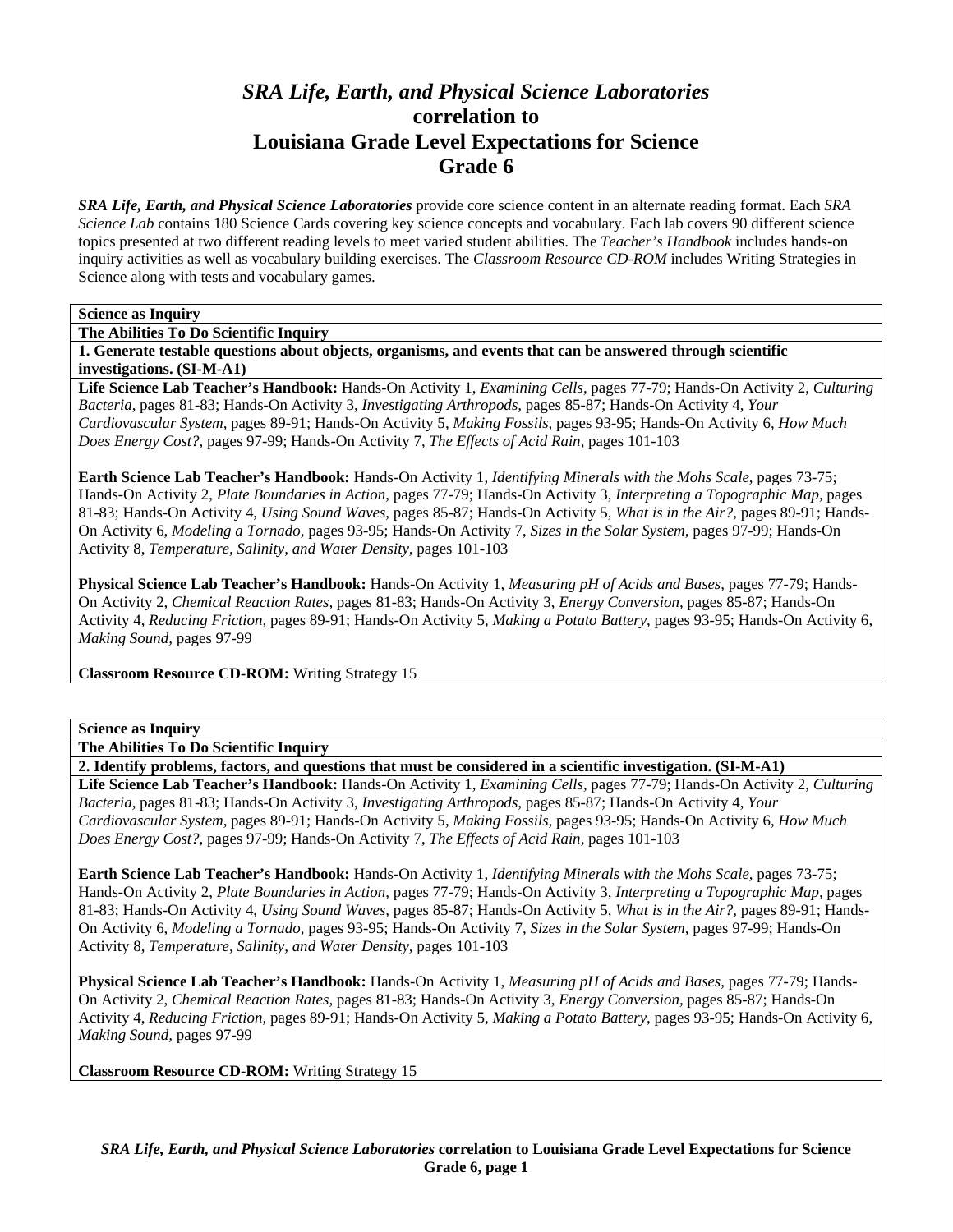**The Abilities To Do Scientific Inquiry 3. Use a variety of sources to answer questions. (SI-M-A1)** 

**Classroom Resource CD-ROM:** Writing Strategy 9, 25

## **Science as Inquiry**

**The Abilities To Do Scientific Inquiry** 

**4. Design, predict outcomes, and conduct experiments to answer guiding questions. (SI-M-A2)** 

**Life Science Lab Teacher's Handbook:** Hands-On Activity 1, *Examining Cells,* pages 77-79; Hands-On Activity 2, *Culturing Bacteria,* pages 81-83; Hands-On Activity 3, *Investigating Arthropods,* pages 85-87; Hands-On Activity 4, *Your Cardiovascular System,* pages 89-91; Hands-On Activity 5, *Making Fossils,* pages 93-95; Hands-On Activity 6, *How Much Does Energy Cost?,* pages 97-99; Hands-On Activity 7, *The Effects of Acid Rain,* pages 101-103

**Earth Science Lab Teacher's Handbook:** Hands-On Activity 1, *Identifying Minerals with the Mohs Scale,* pages 73-75; Hands-On Activity 2, *Plate Boundaries in Action,* pages 77-79; Hands-On Activity 3, *Interpreting a Topographic Map,* pages 81-83; Hands-On Activity 4, *Using Sound Waves,* pages 85-87; Hands-On Activity 5, *What is in the Air?,* pages 89-91; Hands-On Activity 6, *Modeling a Tornado,* pages 93-95; Hands-On Activity 7, *Sizes in the Solar System,* pages 97-99; Hands-On Activity 8, *Temperature, Salinity, and Water Density,* pages 101-103

**Physical Science Lab Teacher's Handbook:** Hands-On Activity 1, *Measuring pH of Acids and Bases,* pages 77-79; Hands-On Activity 2, *Chemical Reaction Rates,* pages 81-83; Hands-On Activity 3, *Energy Conversion,* pages 85-87; Hands-On Activity 4, *Reducing Friction,* pages 89-91; Hands-On Activity 5, *Making a Potato Battery,* pages 93-95; Hands-On Activity 6, *Making Sound,* pages 97-99

**Classroom Resource CD-ROM:** Writing Strategy 15

**Science as Inquiry** 

**The Abilities To Do Scientific Inquiry** 

**5. Identify independent variables, dependent variables, and variables that should be controlled in designing and experiment. (SI-M-A2)** 

**Life Science Lab Teacher's Handbook:** Hands-On Activity 7, *The Effects of Acid Rain,* pages 101-103

**Earth Science Lab Teacher's Handbook:** Hands-On Activity 8, *Temperature, Salinity, and Water Density,* pages 101-103

**Physical Science Lab Teacher's Handbook:** Hands-On Activity 2, *Chemical Reaction Rates,* pages 81-83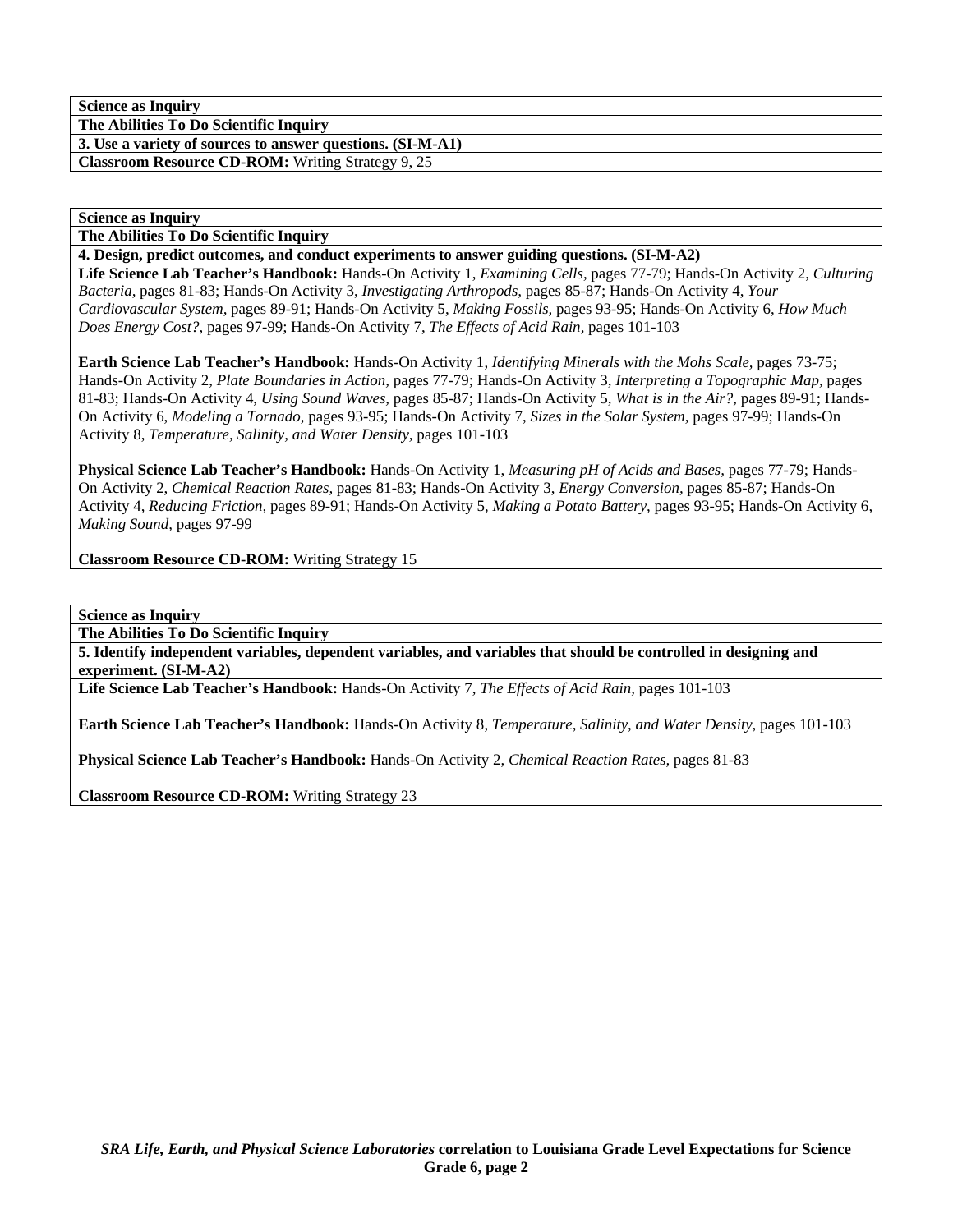**The Abilities To Do Scientific Inquiry** 

**6. Select and use appropriate equipment, technology, tools, and metric system units of measurement to make observations. (SI-MA3)** 

**Life Science Lab Teacher's Handbook:** Hands-On Activity 1, *Examining Cells,* pages 77-79; Hands-On Activity 2, *Culturing Bacteria,* pages 81-83; Hands-On Activity 3, *Investigating Arthropods,* pages 85-87; Hands-On Activity 4, *Your Cardiovascular System,* pages 89-91; Hands-On Activity 5, *Making Fossils,* pages 93-95; Hands-On Activity 6, *How Much Does Energy Cost?,* pages 97-99; Hands-On Activity 7, *The Effects of Acid Rain,* pages 101-103

**Earth Science Lab Teacher's Handbook:** Hands-On Activity 1, *Identifying Minerals with the Mohs Scale,* pages 73-75; Hands-On Activity 2, *Plate Boundaries in Action,* pages 77-79; Hands-On Activity 3, *Interpreting a Topographic Map,* pages 81-83; Hands-On Activity 4, *Using Sound Waves,* pages 85-87; Hands-On Activity 5, *What is in the Air?,* pages 89-91; Hands-On Activity 6, *Modeling a Tornado,* pages 93-95; Hands-On Activity 7, *Sizes in the Solar System,* pages 97-99; Hands-On Activity 8, *Temperature, Salinity, and Water Density,* pages 101-103

**Physical Science Lab Teacher's Handbook:** Hands-On Activity 1, *Measuring pH of Acids and Bases,* pages 77-79; Hands-On Activity 2, *Chemical Reaction Rates,* pages 81-83; Hands-On Activity 3, *Energy Conversion,* pages 85-87; Hands-On Activity 4, *Reducing Friction,* pages 89-91; Hands-On Activity 5, *Making a Potato Battery,* pages 93-95; Hands-On Activity 6, *Making Sound,* pages 97-99

# **Science as Inquiry**

**The Abilities To Do Scientific Inquiry** 

**7. Record observations using methods that complement investigations (e.g., journals, tables, charts). (SI-M-A3) Life Science Lab Teacher's Handbook:** Hands-On Activity 1, *Examining Cells,* pages 77-79; Hands-On Activity 2, *Culturing Bacteria,* pages 81-83; Hands-On Activity 3, *Investigating Arthropods,* pages 85-87; Hands-On Activity 4, *Your Cardiovascular System,* pages 89-91; Hands-On Activity 5, *Making Fossils,* pages 93-95; Hands-On Activity 6, *How Much Does Energy Cost?,* pages 97-99; Hands-On Activity 7, *The Effects of Acid Rain,* pages 101-103

**Earth Science Lab Teacher's Handbook:** Hands-On Activity 1, *Identifying Minerals with the Mohs Scale,* pages 73-75; Hands-On Activity 2, *Plate Boundaries in Action,* pages 77-79; Hands-On Activity 3, *Interpreting a Topographic Map,* pages 81-83; Hands-On Activity 4, *Using Sound Waves,* pages 85-87; Hands-On Activity 5, *What is in the Air?,* pages 89-91; Hands-On Activity 6, *Modeling a Tornado,* pages 93-95; Hands-On Activity 7, *Sizes in the Solar System,* pages 97-99; Hands-On Activity 8, *Temperature, Salinity, and Water Density,* pages 101-103

**Physical Science Lab Teacher's Handbook:** Hands-On Activity 1, *Measuring pH of Acids and Bases,* pages 77-79; Hands-On Activity 2, *Chemical Reaction Rates,* pages 81-83; Hands-On Activity 3, *Energy Conversion,* pages 85-87; Hands-On Activity 4, *Reducing Friction,* pages 89-91; Hands-On Activity 5, *Making a Potato Battery,* pages 93-95; Hands-On Activity 6, *Making Sound,* pages 97-99

**Classroom Resource CD-ROM:** Writing Strategy 5, 11, 15, 16, 22, 24

# **Science as Inquiry**

**The Abilities To Do Scientific Inquiry** 

**8. Use consistency and precision in data collection, analysis, and reporting. (SI-M-A3)** 

**Life Science Lab Teacher's Handbook:** Hands-On Activity 3, *Investigating Arthropods,* pages 85-87; Hands-On Activity 4, *Your Cardiovascular System,* pages 89-91; Hands-On Activity 5, *Making Fossils,* pages 93-95; Hands-On Activity 6, *How Much Does Energy Cost?,* pages 97-99; Hands-On Activity 7, *The Effects of Acid Rain,* pages 101-103

**Earth Science Lab Teacher's Handbook:** Hands-On Activity 1, *Identifying Minerals with the Mohs Scale,* pages 73-75; Hands-On Activity 3, *Interpreting a Topographic Map,* pages 81-83; Hands-On Activity 5, *What is in the Air?,* pages 89-91; Hands-On Activity 8, *Temperature, Salinity, and Water Density,* pages 101-103

**Physical Science Lab Teacher's Handbook:** Hands-On Activity 1, *Measuring pH of Acids and Bases,* pages 77-79; Hands-On Activity 2, *Chemical Reaction Rates,* pages 81-83; Hands-On Activity 3, *Energy Conversion,* pages 85-87; Hands-On Activity 4, *Reducing Friction,* pages 89-91; Hands-On Activity 6, *Making Sound,* pages 97-99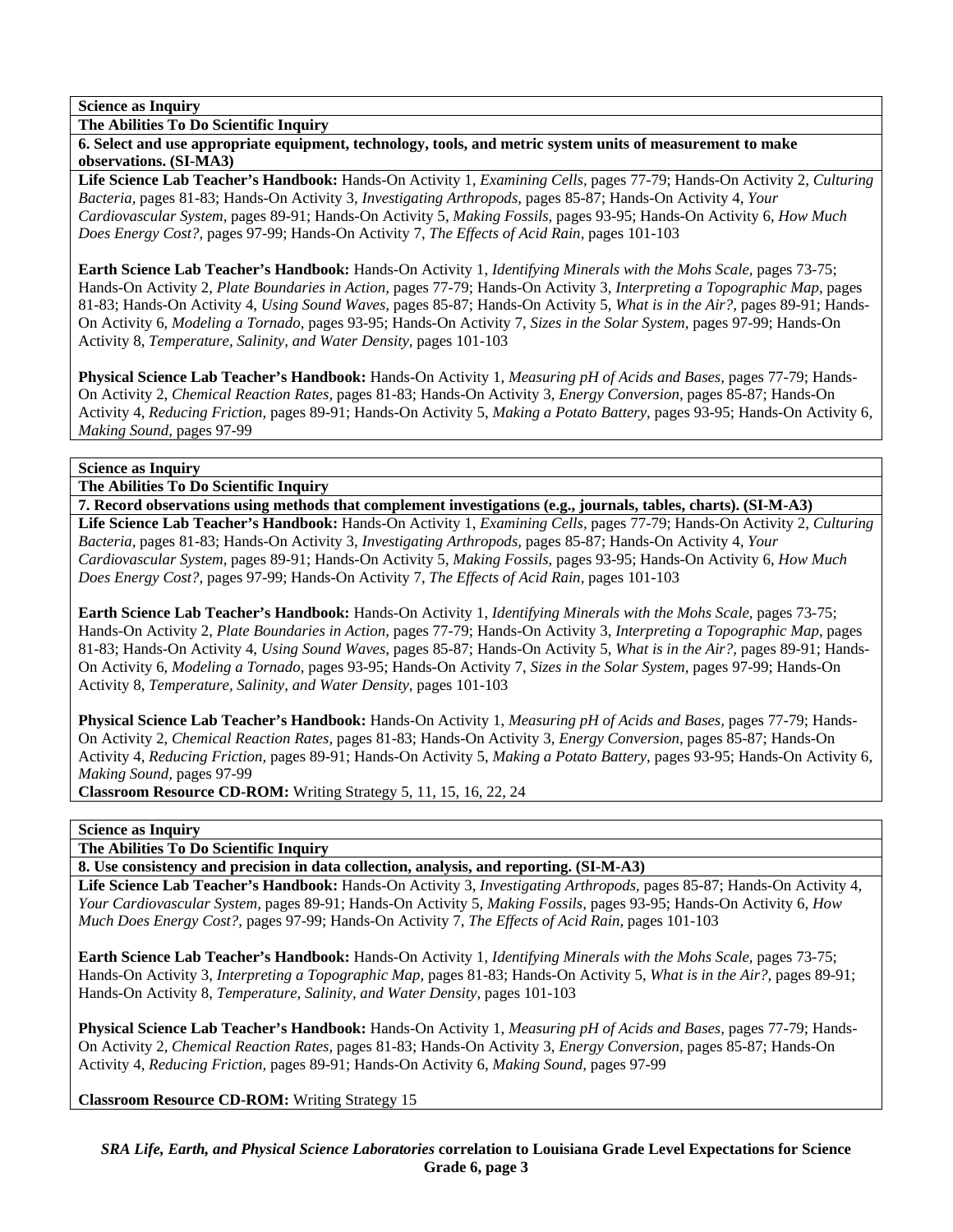**The Abilities To Do Scientific Inquiry** 

**9. Use computers and/or calculators to analyze and interpret quantitative data. (SI-M-A3)** 

**Life Science Lab Teacher's Handbook:** Hands-On Activity 2, *Culturing Bacteria,* pages 81-83

**Science as Inquiry** 

**The Abilities To Do Scientific Inquiry** 

**10. Identify the difference between description and explanation. (SI-M-A4)** 

**Life Science Lab Teacher's Handbook:** Hands-On Activity 1, *Examining Cells,* pages 77-79; Hands-On Activity 2, *Culturing Bacteria,* pages 81-83; Hands-On Activity 3, *Investigating Arthropods,* pages 85-87; Hands-On Activity 4, *Your Cardiovascular System,* pages 89-91; Hands-On Activity 5, *Making Fossils,* pages 93-95; Hands-On Activity 6, *How Much Does Energy Cost?,* pages 97-99; Hands-On Activity 7, *The Effects of Acid Rain,* pages 101-103

**Earth Science Lab Teacher's Handbook:** Hands-On Activity 1, *Identifying Minerals with the Mohs Scale,* pages 73-75; Hands-On Activity 2, *Plate Boundaries in Action,* pages 77-79; Hands-On Activity 3, *Interpreting a Topographic Map,* pages 81-83; Hands-On Activity 4, *Using Sound Waves,* pages 85-87; Hands-On Activity 5, *What is in the Air?,* pages 89-91; Hands-On Activity 6, *Modeling a Tornado,* pages 93-95; Hands-On Activity 7, *Sizes in the Solar System,* pages 97-99; Hands-On Activity 8, *Temperature, Salinity, and Water Density,* pages 101-103

**Physical Science Lab Teacher's Handbook:** Hands-On Activity 1, *Measuring pH of Acids and Bases,* pages 77-79; Hands-On Activity 2, *Chemical Reaction Rates,* pages 81-83; Hands-On Activity 3, *Energy Conversion,* pages 85-87; Hands-On Activity 4, *Reducing Friction,* pages 89-91; Hands-On Activity 5, *Making a Potato Battery,* pages 93-95; Hands-On Activity 6, *Making Sound,* pages 97-99

**Classroom Resource CD-ROM:** Writing Strategy 2

**Science as Inquiry** 

**The Abilities To Do Scientific Inquiry** 

**11. Construct, use, and interpret appropriate graphical representations to collect, record, and report data (e.g., tables, charts, circle graphs, bar and line graphs, diagrams, scatter plots, symbols. (SI-M-A4)** 

**Life Science Lab Teacher's Handbook:** Hands-On Activity 2, *Culturing Bacteria,* pages 81-83; Hands-On Activity 3, *Investigating Arthropods,* pages 85-87; Hands-On Activity 4, *Your Cardiovascular System,* pages 89-91; Hands-On Activity 6, *How Much Does Energy Cost?,* pages 97-99; Hands-On Activity 7, *The Effects of Acid Rain,* pages 101-103

**Earth Science Lab Teacher's Handbook:** Hands-On Activity 1, *Identifying Minerals with the Mohs Scale,* pages 73-75; Hands-On Activity 3, *Interpreting a Topographic Map,* pages 81-83; Hands-On Activity 5, *What is in the Air?,* pages 89-91; Hands-On Activity 7, *Sizes in the Solar System,* pages 97-99; Hands-On Activity 8, *Temperature, Salinity, and Water Density,* pages 101-103

**Physical Science Lab Teacher's Handbook:** Hands-On Activity 1, *Measuring pH of Acids and Bases,* pages 77-79; Hands-On Activity 2, *Chemical Reaction Rates,* pages 81-83; Hands-On Activity 3, *Energy Conversion,* pages 85-87; Hands-On Activity 4, *Reducing Friction,* pages 89-91; Hands-On Activity 6, *Making Sound,* pages 97-99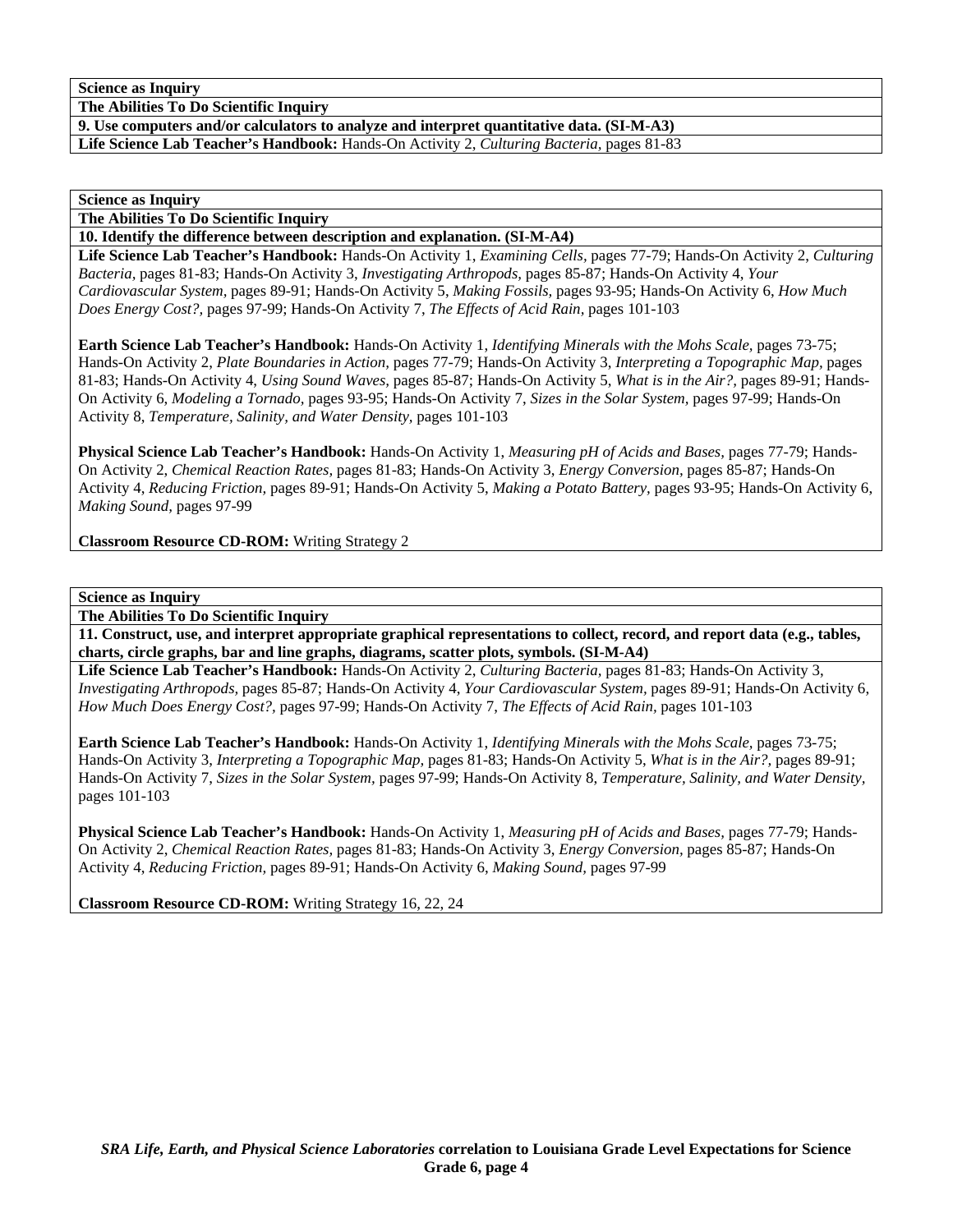**The Abilities To Do Scientific Inquiry** 

**12. Use data and information gathered to develop an explanation of experimental results. (SI-M-A4)** 

**Life Science Lab Teacher's Handbook:** Hands-On Activity 1, *Examining Cells,* pages 77-79; Hands-On Activity 2, *Culturing Bacteria,* pages 81-83; Hands-On Activity 3, *Investigating Arthropods,* pages 85-87; Hands-On Activity 4, *Your Cardiovascular System,* pages 89-91; Hands-On Activity 5, *Making Fossils,* pages 93-95; Hands-On Activity 6, *How Much Does Energy Cost?,* pages 97-99; Hands-On Activity 7, *The Effects of Acid Rain,* pages 101-103

**Earth Science Lab Teacher's Handbook:** Hands-On Activity 1, *Identifying Minerals with the Mohs Scale,* pages 73-75; Hands-On Activity 2, *Plate Boundaries in Action,* pages 77-79; Hands-On Activity 3, *Interpreting a Topographic Map,* pages 81-83; Hands-On Activity 4, *Using Sound Waves,* pages 85-87; Hands-On Activity 5, *What is in the Air?,* pages 89-91; Hands-On Activity 6, *Modeling a Tornado,* pages 93-95; Hands-On Activity 7, *Sizes in the Solar System,* pages 97-99; Hands-On Activity 8, *Temperature, Salinity, and Water Density,* pages 101-103

**Physical Science Lab Teacher's Handbook:** Hands-On Activity 1, *Measuring pH of Acids and Bases,* pages 77-79; Hands-On Activity 2, *Chemical Reaction Rates,* pages 81-83; Hands-On Activity 3, *Energy Conversion,* pages 85-87; Hands-On Activity 4, *Reducing Friction,* pages 89-91; Hands-On Activity 5, *Making a Potato Battery,* pages 93-95; Hands-On Activity 6, *Making Sound,* pages 97-99

### **Science as Inquiry**

**The Abilities To Do Scientific Inquiry** 

**13. Use patterns in data to explain natural events. (SI-M-A4)** 

**Life Science Lab Teacher's Handbook:** Hands-On Activity 4, *Your Cardiovascular System,* pages 89-91; Hands-On Activity 6, *How Much Does Energy Cost?,* pages 97-99

**Earth Science Lab Teacher's Handbook:** Hands-On Activity 7, *Sizes in the Solar System,* pages 97-99; Hands-On Activity 8, *Temperature, Salinity, and Water Density,* pages 101-103

**Physical Science Lab Teacher's Handbook:** Hands-On Activity 1, *Measuring pH of Acids and Bases,* pages 77-79; Hands-On Activity 2, *Chemical Reaction Rates,* pages 81-83; Hands-On Activity 3, *Energy Conversion,* pages 85-87; Hands-On Activity 4, *Reducing Friction,* pages 89-91; Hands-On Activity 6, *Making Sound,* pages 97-99

**Classroom Resource CD-ROM:** Writing Strategy 22, 24

## **Science as Inquiry**

**The Abilities To Do Scientific Inquiry** 

**14. Develop models to illustrate or explain conclusions reached through investigation. (SI-M-A5)** 

**Life Science Lab Teacher's Handbook:** Hands-On Activity 4, *Your Cardiovascular System,* pages 89-91; Hands-On Activity 5, *Making Fossils,* pages 93-95; Hands-On Activity 6, *How Much Does Energy Cost?,* pages 97-99

**Earth Science Lab Teacher's Handbook:** Hands-On Activity 2, *Plate Boundaries in Action,* pages 77-79; Hands-On Activity 6, *Modeling a Tornado,* pages 93-95; Hands-On Activity 7, *Sizes in the Solar System,* pages 97-99

**Physical Science Lab Teacher's Handbook:** Hands-On Activity 5, *Making a Potato Battery,* pages 93-95; Hands-On Activity 6, *Making Sound,* pages 97-99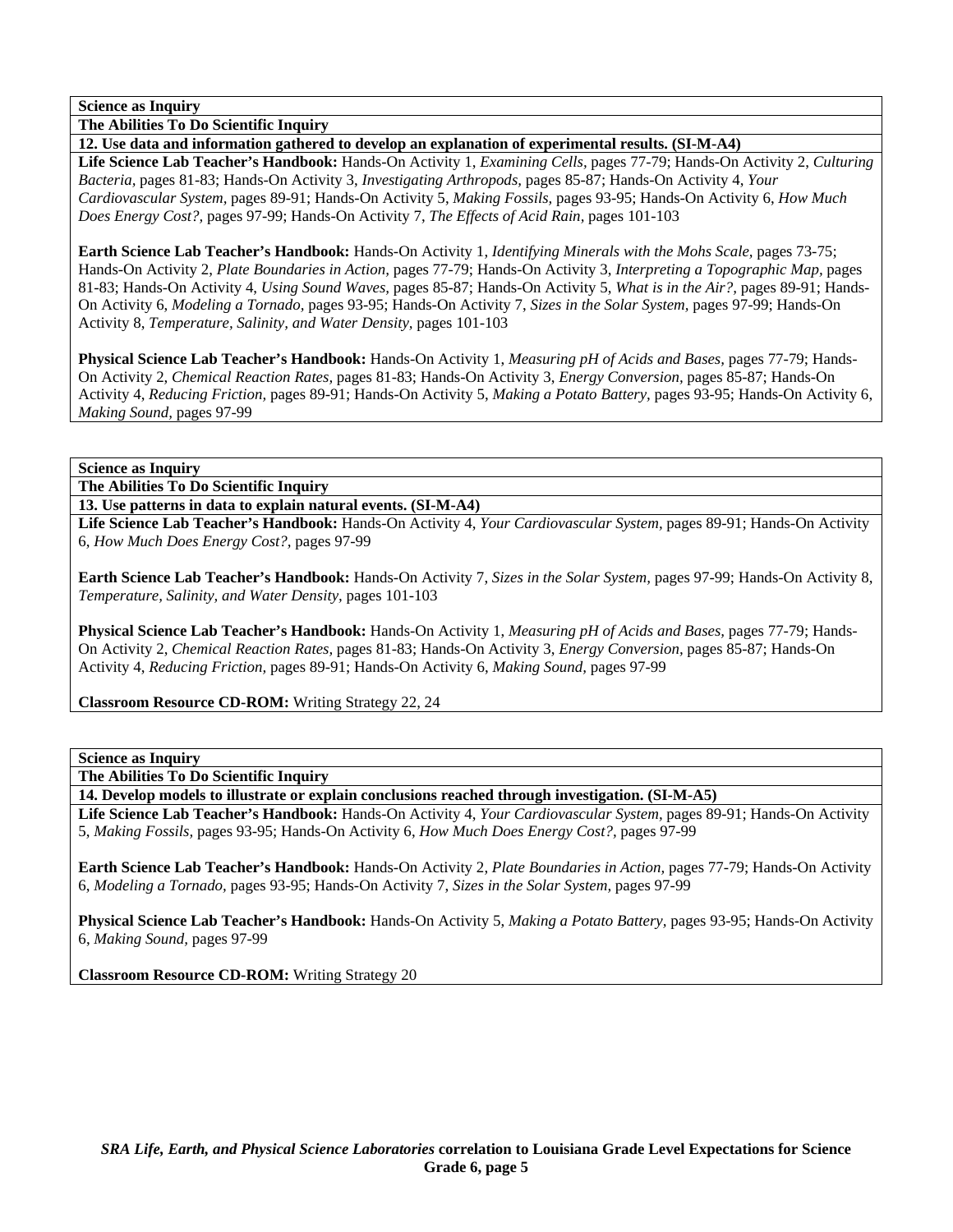**The Abilities To Do Scientific Inquiry** 

**15. Identify and explain the limitations of models used to represent the natural world. (SI-M-A5)** 

**Life Science Lab Teacher's Handbook:** Hands-On Activity 4, *Your Cardiovascular System,* pages 89-91; Hands-On Activity 5, *Making Fossils,* pages 93-95; Hands-On Activity 6, *How Much Does Energy Cost?,* pages 97-99

**Earth Science Lab Teacher's Handbook:** Hands-On Activity 2, *Plate Boundaries in Action,* pages 77-79; Hands-On Activity 6, *Modeling a Tornado,* pages 93-95; Hands-On Activity 7, *Sizes in the Solar System,* pages 97-99

**Physical Science Lab Teacher's Handbook:** Hands-On Activity 5, *Making a Potato Battery,* pages 93-95; Hands-On Activity 6, *Making Sound,* pages 97-99

**Classroom Resource CD-ROM:** Writing Strategy 20

**Science as Inquiry** 

**The Abilities To Do Scientific Inquiry** 

**16. Use evidence to make inferences and predict trends. (SI-M-A5)** 

**Life Science Lab Teacher's Handbook:** Hands-On Activity 1, *Examining Cells,* pages 77-79; Hands-On Activity 2, *Culturing Bacteria,* pages 81-83; Hands-On Activity 3, *Investigating Arthropods,* pages 85-87; Hands-On Activity 4, *Your Cardiovascular System,* pages 89-91; Hands-On Activity 5, *Making Fossils,* pages 93-95

**Earth Science Lab Teacher's Handbook:** Hands-On Activity 2, *Plate Boundaries in Action,* pages 77-79; Hands-On Activity 4, *Using Sound Waves,* pages 85-87; Hands-On Activity 6, *Modeling a Tornado,* pages 93-95; Hands-On Activity 8, *Temperature, Salinity, and Water Density,* pages 101-103

**Physical Science Lab Teacher's Handbook:** Hands-On Activity Hands-On Activity 2, *Chemical Reaction Rates,* pages 81- 83; Hands-On Activity 3, *Energy Conversion,* pages 85-87; Hands-On Activity 4, *Reducing Friction,* pages 89-91

**Classroom Resource CD-ROM:** Writing Strategy 17

**Science as Inquiry** 

**The Abilities To Do Scientific Inquiry** 

**17. Recognize that there may be more than one way to interpret a given set of data, which can result in alternative scientific explanations and predictions. (SI-M-A6)** 

**Life Science Lab Teacher's Handbook:** Hands-On Activity 3, *Investigating Arthropods,* pages 85-87; Hands-On Activity 4, *Your Cardiovascular System,* pages 89-91; Hands-On Activity 5, *Making Fossils,* pages 93-95; Hands-On Activity 6, *How Much Does Energy Cost?,* pages 97-99; Hands-On Activity 7, *The Effects of Acid Rain,* pages 101-103

**Earth Science Lab Teacher's Handbook:** Hands-On Activity 1, *Identifying Minerals with the Mohs Scale,* pages 73-75; Hands-On Activity 3, *Interpreting a Topographic Map,* pages 81-83; Hands-On Activity 5, *What is in the Air?,* pages 89-91; Hands-On Activity 8, *Temperature, Salinity, and Water Density,* pages 101-103

**Physical Science Lab Teacher's Handbook:** Hands-On Activity 1, *Measuring pH of Acids and Bases,* pages 77-79; Hands-On Activity 2, *Chemical Reaction Rates,* pages 81-83; Hands-On Activity 3, *Energy Conversion,* pages 85-87; Hands-On Activity 4, *Reducing Friction,* pages 89-91; Hands-On Activity 6, *Making Sound,* pages 97-99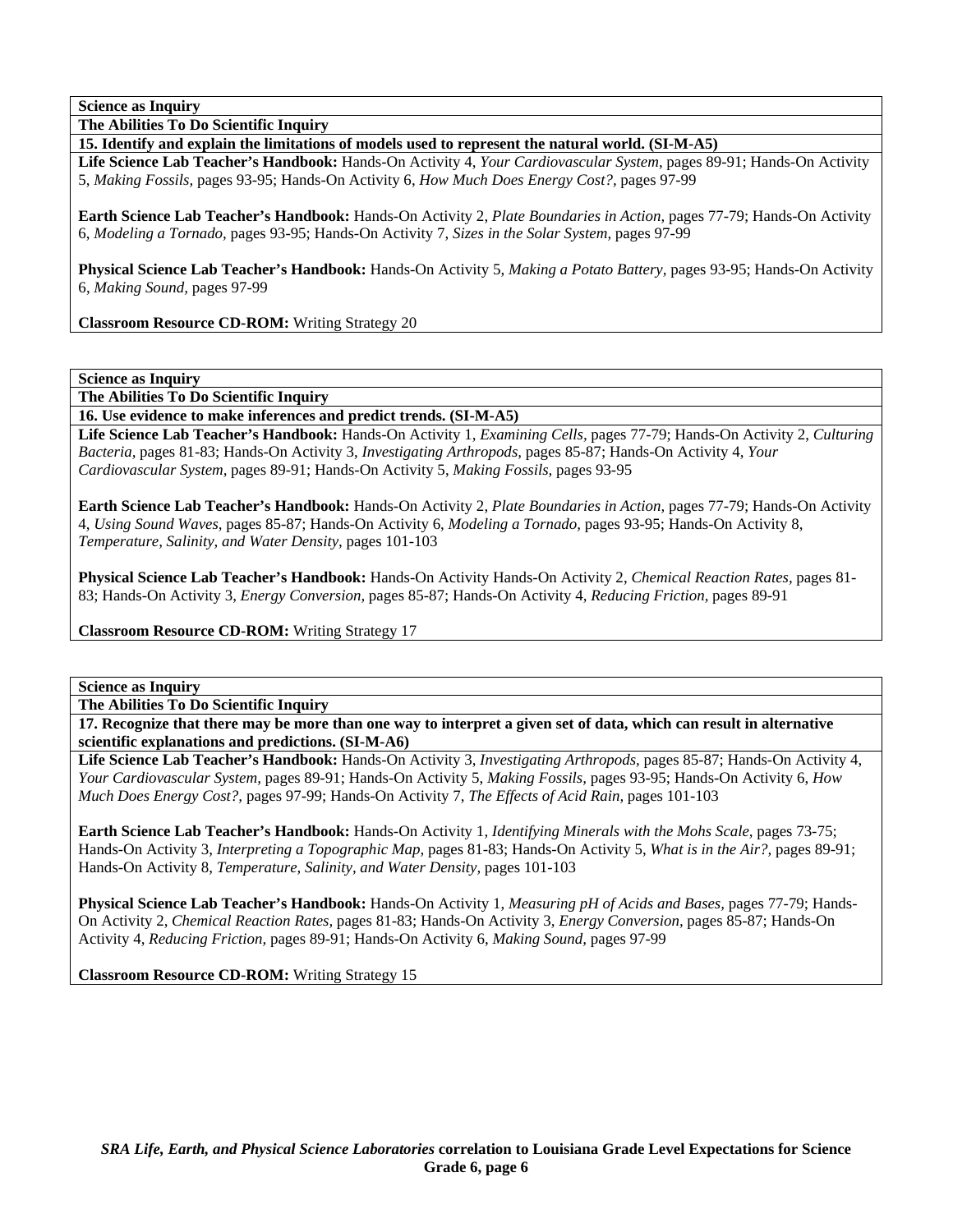**The Abilities To Do Scientific Inquiry** 

**18. Identify faulty reasoning and statements that misinterpret or are not supported by the evidence. (SI-M-A6) Life Science Lab Teacher's Handbook:** Hands-On Activity 1, *Examining Cells,* pages 77-79; Hands-On Activity 2, *Culturing Bacteria,* pages 81-83; Hands-On Activity 3, *Investigating Arthropods,* pages 85-87; Hands-On Activity 4, *Your Cardiovascular System,* pages 89-91; Hands-On Activity 5, *Making Fossils,* pages 93-95; Hands-On Activity 6, *How Much Does Energy Cost?,* pages 97-99; Hands-On Activity 7, *The Effects of Acid Rain,* pages 101-103

**Earth Science Lab Teacher's Handbook:** Hands-On Activity 1, *Identifying Minerals with the Mohs Scale,* pages 73-75; Hands-On Activity 2, *Plate Boundaries in Action,* pages 77-79; Hands-On Activity 3, *Interpreting a Topographic Map,* pages 81-83; Hands-On Activity 4, *Using Sound Waves,* pages 85-87; Hands-On Activity 5, *What is in the Air?,* pages 89-91; Hands-On Activity 6, *Modeling a Tornado,* pages 93-95; Hands-On Activity 7, *Sizes in the Solar System,* pages 97-99; Hands-On Activity 8, *Temperature, Salinity, and Water Density,* pages 101-103

**Physical Science Lab Teacher's Handbook:** Hands-On Activity 1, *Measuring pH of Acids and Bases,* pages 77-79; Hands-On Activity 2, *Chemical Reaction Rates,* pages 81-83; Hands-On Activity 3, *Energy Conversion,* pages 85-87; Hands-On Activity 4, *Reducing Friction,* pages 89-91; Hands-On Activity 5, *Making a Potato Battery,* pages 93-95; Hands-On Activity 6, *Making Sound,* pages 97-99

**Science as Inquiry** 

**The Abilities To Do Scientific Inquiry** 

**19. Communicate ideas in a variety of ways (e.g., symbols, illustrations, graphs, charts, spreadsheets, concept maps, oral and written reports, equations). (SI-M-A7)** 

**Life Science Lab Teacher's Handbook:** Hands-On Activity 1, *Examining Cells,* pages 77-79; Hands-On Activity 2, *Culturing Bacteria,* pages 81-83; Hands-On Activity 3, *Investigating Arthropods,* pages 85-87; Hands-On Activity 4, *Your Cardiovascular System,* pages 89-91; Hands-On Activity 5, *Making Fossils,* pages 93-95; Hands-On Activity 6, *How Much Does Energy Cost?,* pages 97-99; Hands-On Activity 7, *The Effects of Acid Rain,* pages 101-103

**Earth Science Lab Teacher's Handbook:** Hands-On Activity 1, *Identifying Minerals with the Mohs Scale,* pages 73-75; Hands-On Activity 2, *Plate Boundaries in Action,* pages 77-79; Hands-On Activity 3, *Interpreting a Topographic Map,* pages 81-83; Hands-On Activity 4, *Using Sound Waves,* pages 85-87; Hands-On Activity 5, *What is in the Air?,* pages 89-91; Hands-On Activity 6, *Modeling a Tornado,* pages 93-95; Hands-On Activity 7, *Sizes in the Solar System,* pages 97-99; Hands-On Activity 8, *Temperature, Salinity, and Water Density,* pages 101-103

**Physical Science Lab Teacher's Handbook:** Hands-On Activity 1, *Measuring pH of Acids and Bases,* pages 77-79; Hands-On Activity 2, *Chemical Reaction Rates,* pages 81-83; Hands-On Activity 3, *Energy Conversion,* pages 85-87; Hands-On Activity 4, *Reducing Friction,* pages 89-91; Hands-On Activity 5, *Making a Potato Battery,* pages 93-95; Hands-On Activity 6, *Making Sound,* pages 97-99

**Classroom Resource CD-ROM:** Writing Strategy 1-30

**Science as Inquiry** 

**The Abilities To Do Scientific Inquiry** 

**20. Write clear, step-by-step instructions that others can follow to carry out procedures or conduct investigations. (SI-M-A7)**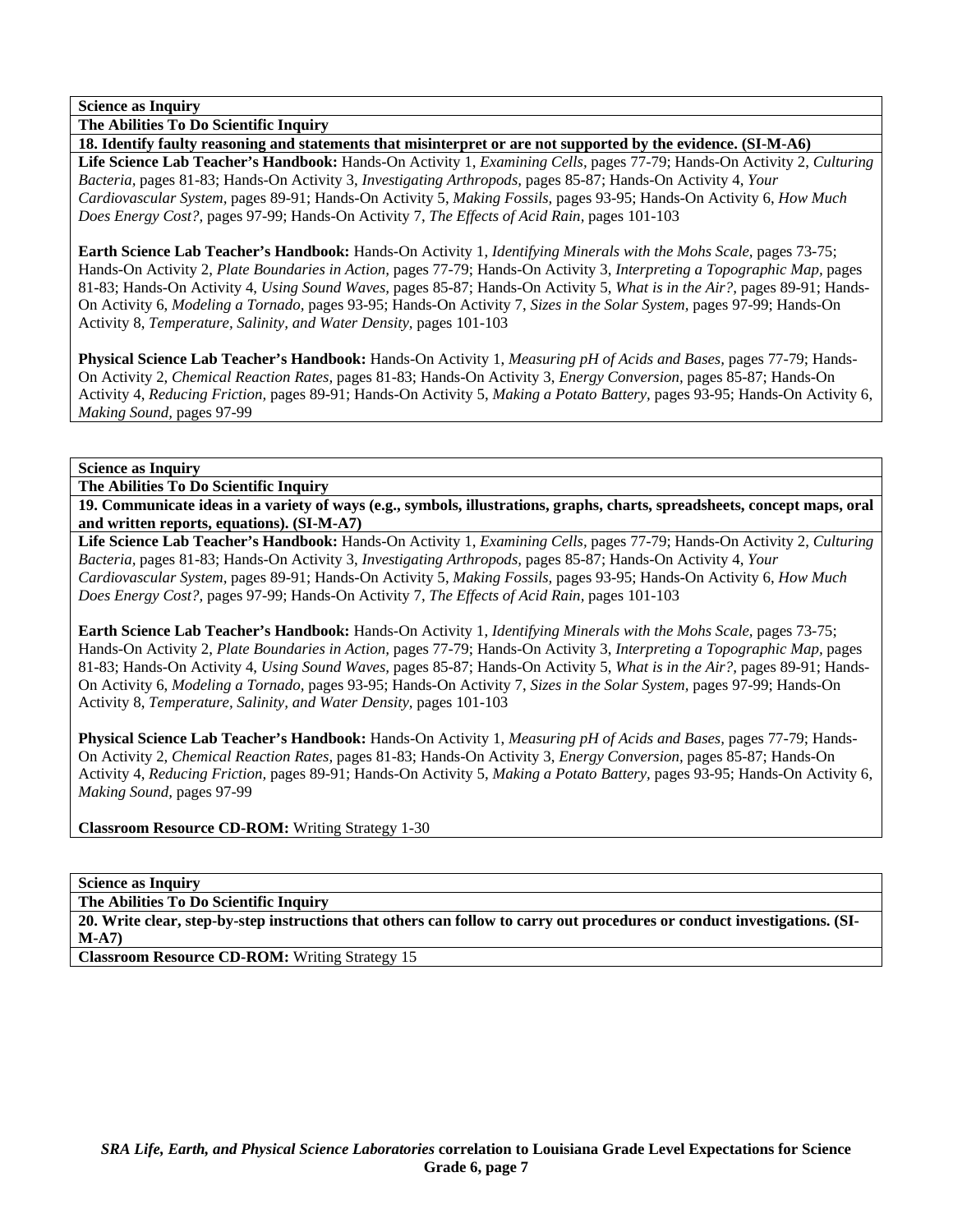**The Abilities To Do Scientific Inquiry** 

**21. Distinguish between observations and inferences. (SI-M-A7)** 

**Life Science Lab Teacher's Handbook:** Hands-On Activity 1, *Examining Cells,* pages 77-79; Hands-On Activity 2, *Culturing Bacteria,* pages 81-83; Hands-On Activity 3, *Investigating Arthropods,* pages 85-87; Hands-On Activity 4, *Your Cardiovascular System,* pages 89-91; Hands-On Activity 5, *Making Fossils,* pages 93-95; Hands-On Activity 6, *How Much Does Energy Cost?,* pages 97-99; Hands-On Activity 7, *The Effects of Acid Rain,* pages 101-103

**Earth Science Lab Teacher's Handbook:** Hands-On Activity 1, *Identifying Minerals with the Mohs Scale,* pages 73-75; Hands-On Activity 2, *Plate Boundaries in Action,* pages 77-79; Hands-On Activity 3, *Interpreting a Topographic Map,* pages 81-83; Hands-On Activity 4, *Using Sound Waves,* pages 85-87; Hands-On Activity 5, *What is in the Air?,* pages 89-91; Hands-On Activity 6, *Modeling a Tornado,* pages 93-95; Hands-On Activity 7, *Sizes in the Solar System,* pages 97-99; Hands-On Activity 8, *Temperature, Salinity, and Water Density,* pages 101-103

**Physical Science Lab Teacher's Handbook:** Hands-On Activity 1, *Measuring pH of Acids and Bases,* pages 77-79; Hands-On Activity 2, *Chemical Reaction Rates,* pages 81-83; Hands-On Activity 3, *Energy Conversion,* pages 85-87; Hands-On Activity 4, *Reducing Friction,* pages 89-91; Hands-On Activity 5, *Making a Potato Battery,* pages 93-95; Hands-On Activity 6, *Making Sound,* pages 97-99

**Classroom Resource CD-ROM:** Writing Strategy 11, 17

### **Science as Inquiry**

**The Abilities To Do Scientific Inquiry** 

**22. Use evidence and observations to explain and communicate the results of investigations. (SI-M-A7)** 

**Life Science Lab Teacher's Handbook:** Hands-On Activity 1, *Examining Cells,* pages 77-79; Hands-On Activity 2, *Culturing Bacteria,* pages 81-83; Hands-On Activity 3, *Investigating Arthropods,* pages 85-87; Hands-On Activity 4, *Your Cardiovascular System,* pages 89-91; Hands-On Activity 5, *Making Fossils,* pages 93-95; Hands-On Activity 6, *How Much Does Energy Cost?,* pages 97-99; Hands-On Activity 7, *The Effects of Acid Rain,* pages 101-103

**Earth Science Lab Teacher's Handbook:** Hands-On Activity 1, *Identifying Minerals with the Mohs Scale,* pages 73-75; Hands-On Activity 2, *Plate Boundaries in Action,* pages 77-79; Hands-On Activity 3, *Interpreting a Topographic Map,* pages 81-83; Hands-On Activity 4, *Using Sound Waves,* pages 85-87; Hands-On Activity 5, *What is in the Air?,* pages 89-91; Hands-On Activity 6, *Modeling a Tornado,* pages 93-95; Hands-On Activity 7, *Sizes in the Solar System,* pages 97-99; Hands-On Activity 8, *Temperature, Salinity, and Water Density,* pages 101-103

**Physical Science Lab Teacher's Handbook:** Hands-On Activity 1, *Measuring pH of Acids and Bases,* pages 77-79; Hands-On Activity 2, *Chemical Reaction Rates,* pages 81-83; Hands-On Activity 3, *Energy Conversion,* pages 85-87; Hands-On Activity 4, *Reducing Friction,* pages 89-91; Hands-On Activity 5, *Making a Potato Battery,* pages 93-95; Hands-On Activity 6, *Making Sound,* pages 97-99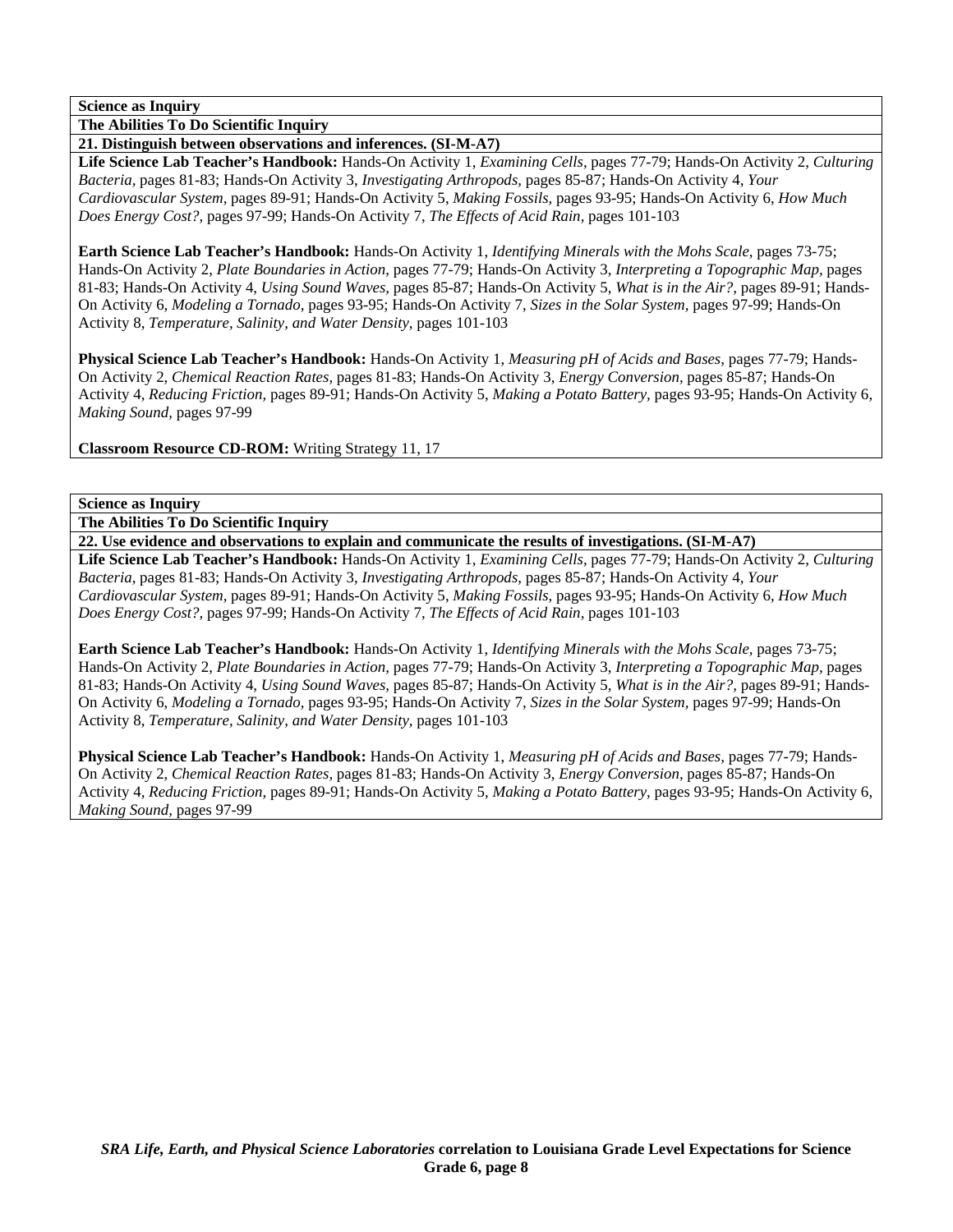**The Abilities To Do Scientific Inquiry** 

**23. Use relevant safety procedures and equipment to conduct scientific investigations. (SI-M-A8)** 

**Life Science Lab Teacher's Handbook:** Hands-On Activity 1, *Examining Cells,* pages 77-79; Hands-On Activity 2, *Culturing Bacteria,* pages 81-83; Hands-On Activity 3, *Investigating Arthropods,* pages 85-87; Hands-On Activity 4, *Your Cardiovascular System,* pages 89-91; Hands-On Activity 5, *Making Fossils,* pages 93-95; Hands-On Activity 6, *How Much Does Energy Cost?,* pages 97-99; Hands-On Activity 7, *The Effects of Acid Rain,* pages 101-103

**Earth Science Lab Teacher's Handbook:** Hands-On Activity 1, *Identifying Minerals with the Mohs Scale,* pages 73-75; Hands-On Activity 2, *Plate Boundaries in Action,* pages 77-79; Hands-On Activity 3, *Interpreting a Topographic Map,* pages 81-83; Hands-On Activity 4, *Using Sound Waves,* pages 85-87; Hands-On Activity 5, *What is in the Air?,* pages 89-91; Hands-On Activity 6, *Modeling a Tornado,* pages 93-95; Hands-On Activity 7, *Sizes in the Solar System,* pages 97-99; Hands-On Activity 8, *Temperature, Salinity, and Water Density,* pages 101-103

**Physical Science Lab Teacher's Handbook:** Hands-On Activity 1, *Measuring pH of Acids and Bases,* pages 77-79; Hands-On Activity 2, *Chemical Reaction Rates,* pages 81-83; Hands-On Activity 3, *Energy Conversion,* pages 85-87; Hands-On Activity 4, *Reducing Friction,* pages 89-91; Hands-On Activity 5, *Making a Potato Battery,* pages 93-95; Hands-On Activity 6, *Making Sound,* pages 97-99

**Science as Inquiry** 

**The Abilities To Do Scientific Inquiry** 

**24. Provide appropriate care and utilize safe practices and ethical treatment when animals are involved in scientific field and laboratory research. (SI-M-A8)** 

**Life Science Lab Teacher's Handbook:** Hands-On Activity 3, *Investigating Arthropods,* pages 85-87

### **Science as Inquiry**

**Understanding Scientific Inquiry** 

**25. Compare and critique scientific investigations. (SI-M-B1)** 

**Life Science Lab Teacher's Handbook:** Hands-On Activity 1, *Examining Cells,* pages 77-79; Hands-On Activity 2, *Culturing Bacteria,* pages 81-83; Hands-On Activity 3, *Investigating Arthropods,* pages 85-87; Hands-On Activity 4, *Your Cardiovascular System,* pages 89-91; Hands-On Activity 5, *Making Fossils,* pages 93-95; Hands-On Activity 6, *How Much Does Energy Cost?,* pages 97-99; Hands-On Activity 7, *The Effects of Acid Rain,* pages 101-103

**Earth Science Lab Teacher's Handbook:** Hands-On Activity 1, *Identifying Minerals with the Mohs Scale,* pages 73-75; Hands-On Activity 2, *Plate Boundaries in Action,* pages 77-79; Hands-On Activity 3, *Interpreting a Topographic Map,* pages 81-83; Hands-On Activity 4, *Using Sound Waves,* pages 85-87; Hands-On Activity 5, *What is in the Air?,* pages 89-91; Hands-On Activity 6, *Modeling a Tornado,* pages 93-95; Hands-On Activity 7, *Sizes in the Solar System,* pages 97-99; Hands-On Activity 8, *Temperature, Salinity, and Water Density,* pages 101-103

**Physical Science Lab Teacher's Handbook:** Hands-On Activity 1, *Measuring pH of Acids and Bases,* pages 77-79; Hands-On Activity 2, *Chemical Reaction Rates,* pages 81-83; Hands-On Activity 3, *Energy Conversion,* pages 85-87; Hands-On Activity 4, *Reducing Friction,* pages 89-91; Hands-On Activity 5, *Making a Potato Battery,* pages 93-95; Hands-On Activity 6, *Making Sound,* pages 97-99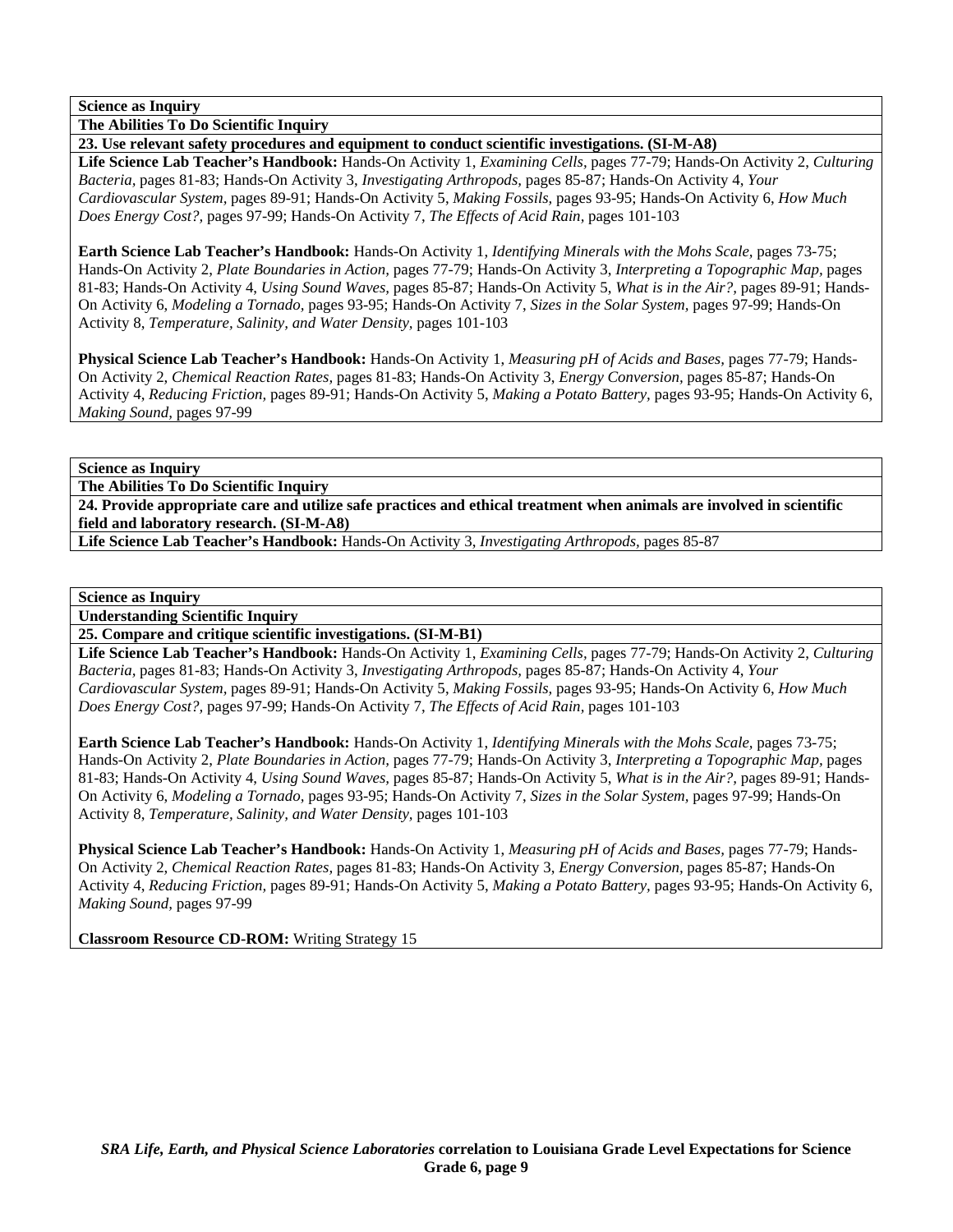**Understanding Scientific Inquiry** 

**26. Use and describe alternate methods for investigating different types of testable questions. (SI-M-B1) Life Science Lab Teacher's Handbook:** Hands-On Activity 1, *Examining Cells,* pages 77-79; Hands-On Activity 2, *Culturing Bacteria,* pages 81-83; Hands-On Activity 3, *Investigating Arthropods,* pages 85-87; Hands-On Activity 4, *Your Cardiovascular System,* pages 89-91; Hands-On Activity 5, *Making Fossils,* pages 93-95; Hands-On Activity 6, *How Much Does Energy Cost?,* pages 97-99; Hands-On Activity 7, *The Effects of Acid Rain,* pages 101-103

**Earth Science Lab Teacher's Handbook:** Hands-On Activity 1, *Identifying Minerals with the Mohs Scale,* pages 73-75; Hands-On Activity 2, *Plate Boundaries in Action,* pages 77-79; Hands-On Activity 3, *Interpreting a Topographic Map,* pages 81-83; Hands-On Activity 4, *Using Sound Waves,* pages 85-87; Hands-On Activity 5, *What is in the Air?,* pages 89-91; Hands-On Activity 6, *Modeling a Tornado,* pages 93-95; Hands-On Activity 7, *Sizes in the Solar System,* pages 97-99; Hands-On Activity 8, *Temperature, Salinity, and Water Density,* pages 101-103

**Physical Science Lab Teacher's Handbook:** Hands-On Activity 1, *Measuring pH of Acids and Bases,* pages 77-79; Hands-On Activity 2, *Chemical Reaction Rates,* pages 81-83; Hands-On Activity 3, *Energy Conversion,* pages 85-87; Hands-On Activity 4, *Reducing Friction,* pages 89-91; Hands-On Activity 5, *Making a Potato Battery,* pages 93-95; Hands-On Activity 6, *Making Sound,* pages 97-99

**Classroom Resource CD-ROM:** Writing Strategy 15

## **Science as Inquiry**

**Understanding Scientific Inquiry** 

**27. Recognize that science uses processes that involve a logical and empirical, but flexible, approach to problem solving. (SI-M-B1)** 

**Life Science Lab Teacher's Handbook:** Hands-On Activity 1, *Examining Cells,* pages 77-79; Hands-On Activity 2, *Culturing Bacteria,* pages 81-83; Hands-On Activity 3, *Investigating Arthropods,* pages 85-87; Hands-On Activity 4, *Your Cardiovascular System,* pages 89-91; Hands-On Activity 5, *Making Fossils,* pages 93-95; Hands-On Activity 6, *How Much Does Energy Cost?,* pages 97-99; Hands-On Activity 7, *The Effects of Acid Rain,* pages 101-103

**Earth Science Lab Teacher's Handbook:** Hands-On Activity 1, *Identifying Minerals with the Mohs Scale,* pages 73-75; Hands-On Activity 2, *Plate Boundaries in Action,* pages 77-79; Hands-On Activity 3, *Interpreting a Topographic Map,* pages 81-83; Hands-On Activity 4, *Using Sound Waves,* pages 85-87; Hands-On Activity 5, *What is in the Air?,* pages 89-91; Hands-On Activity 6, *Modeling a Tornado,* pages 93-95; Hands-On Activity 7, *Sizes in the Solar System,* pages 97-99; Hands-On Activity 8, *Temperature, Salinity, and Water Density,* pages 101-103

**Physical Science Lab Teacher's Handbook:** Hands-On Activity 1, *Measuring pH of Acids and Bases,* pages 77-79; Hands-On Activity 2, *Chemical Reaction Rates,* pages 81-83; Hands-On Activity 3, *Energy Conversion,* pages 85-87; Hands-On Activity 4, *Reducing Friction,* pages 89-91; Hands-On Activity 5, *Making a Potato Battery,* pages 93-95; Hands-On Activity 6, *Making Sound,* pages 97-99

## **Science as Inquiry**

**Understanding Scientific Inquiry** 

**28. Recognize that investigations generally begin with a review of the work or others. (SI-M-B2)**  This topic is not covered at this level.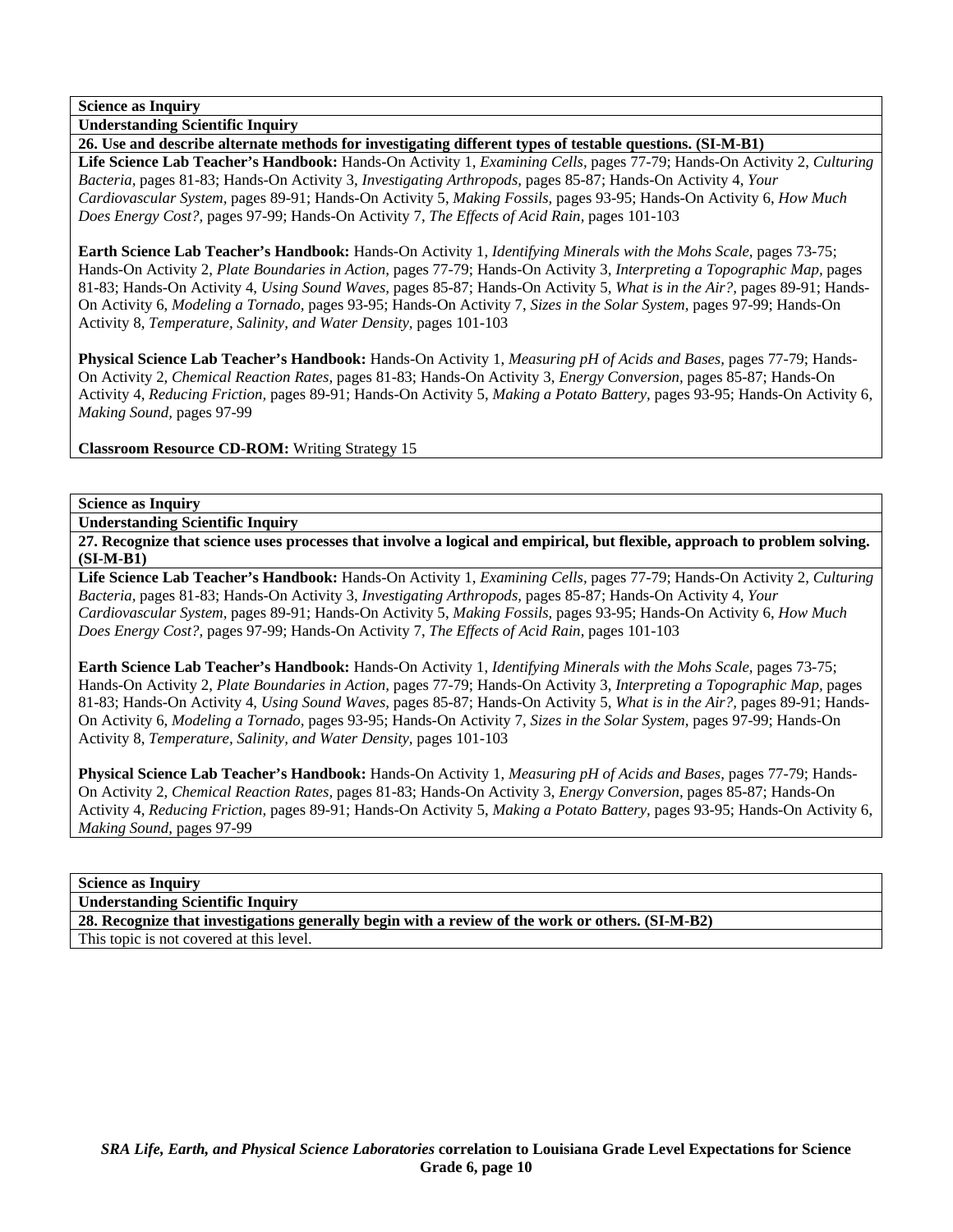| <b>Science as Inquiry</b>                                                                                         |
|-------------------------------------------------------------------------------------------------------------------|
| <b>Understanding Scientific Inquiry</b>                                                                           |
| 29. Explain how technology can expand the senses and contribute to the increase and/or modification of scientific |
| knowledge. (SI-M-B3)                                                                                              |
| Life Science Lab, Level A: Cards 5, 59, 83                                                                        |
| Life Science Lab, Level B: Cards 5, 59, 83                                                                        |
|                                                                                                                   |
| <b>Earth Science Lab, Level A: Cards 16, 79, 80, 81, 88</b>                                                       |
| <b>Earth Science Lab, Level B:</b> Cards 16, 79, 80, 81, 88                                                       |
|                                                                                                                   |
| <b>Physical Science Lab, Level A: Cards 3, 81, 84, 90</b>                                                         |
| Physical Science Lab, Level B: Cards 3, 81, 84, 90                                                                |
|                                                                                                                   |

**Understanding Scientific Inquiry** 

**30. Describe why all questions cannot be answered with present technologies. (SI-M-B3)** 

This topic is not covered at this level.

**Science as Inquiry** 

**Understanding Scientific Inquiry** 

**31. Recognize that there is an acceptable range of variation in collected data. (SI-M-B3)** 

**Life Science Lab Teacher's Handbook:** Hands-On Activity 3, *Investigating Arthropods,* pages 85-87; Hands-On Activity 4, *Your Cardiovascular System,* pages 89-91; Hands-On Activity 5, *Making Fossils,* pages 93-95; Hands-On Activity 6, *How Much Does Energy Cost?,* pages 97-99; Hands-On Activity 7, *The Effects of Acid Rain,* pages 101-103

**Earth Science Lab Teacher's Handbook:** Hands-On Activity 1, *Identifying Minerals with the Mohs Scale,* pages 73-75; Hands-On Activity 3, *Interpreting a Topographic Map,* pages 81-83; Hands-On Activity 5, *What is in the Air?,* pages 89-91; Hands-On Activity 8, *Temperature, Salinity, and Water Density,* pages 101-103

**Physical Science Lab Teacher's Handbook:** Hands-On Activity 1, *Measuring pH of Acids and Bases,* pages 77-79; Hands-On Activity 2, *Chemical Reaction Rates,* pages 81-83; Hands-On Activity 3, *Energy Conversion,* pages 85-87; Hands-On Activity 4, *Reducing Friction,* pages 89-91; Hands-On Activity 6, *Making Sound,* pages 97-99

**Classroom Resource CD-ROM:** Writing Strategy 15

**Science as Inquiry** 

**Understanding Scientific Inquiry** 

**32. Explain the use of statistical methods to confirm the significance of data (e.g., mean, median, mode, range). (SI-M-B3)** 

**Life Science Lab Teacher's Handbook:** Hands-On Activity 2, *Culturing Bacteria,* pages 81-83; Hands-On Activity 3, *Investigating Arthropods,* pages 85-87; Hands-On Activity 6, *How Much Does Energy Cost?*

**Physical Science Lab Teacher's Handbook:** Hands-On Activity 3, *Energy Conversion,* pages 85-87

**Science as Inquiry** 

**Understanding Scientific Inquiry** 

**33. Evaluate models, identify problems in design, and make recommendations for improvement. (SI-M-B4)** 

This topic is not covered at this level.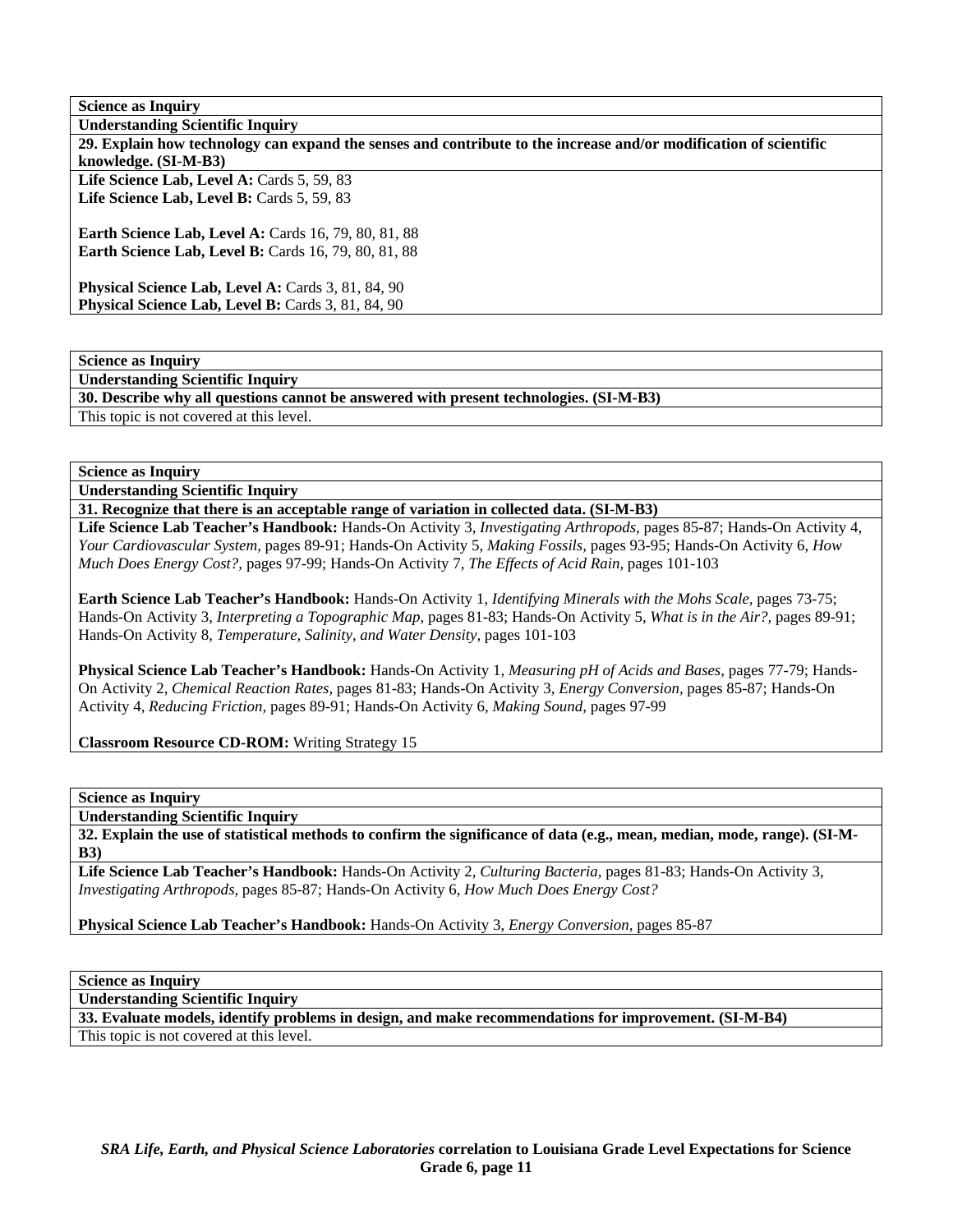**Understanding Scientific Inquiry** 

**34. Recognize the importance of communication among scientists about investigations in progress and the work of others. (SI-M-B5)** 

**Life Science Lab Teacher's Handbook:** Hands-On Activity 1, *Examining Cells,* pages 77-79; Hands-On Activity 2, *Culturing Bacteria,* pages 81-83; Hands-On Activity 3, *Investigating Arthropods,* pages 85-87; Hands-On Activity 4, *Your Cardiovascular System,* pages 89-91; Hands-On Activity 5, *Making Fossils,* pages 93-95; Hands-On Activity 6, *How Much Does Energy Cost?,* pages 97-99; Hands-On Activity 7, *The Effects of Acid Rain,* pages 101-103

**Earth Science Lab Teacher's Handbook:** Hands-On Activity 1, *Identifying Minerals with the Mohs Scale,* pages 73-75; Hands-On Activity 2, *Plate Boundaries in Action,* pages 77-79; Hands-On Activity 3, *Interpreting a Topographic Map,* pages 81-83; Hands-On Activity 4, *Using Sound Waves,* pages 85-87; Hands-On Activity 5, *What is in the Air?,* pages 89-91; Hands-On Activity 6, *Modeling a Tornado,* pages 93-95; Hands-On Activity 7, *Sizes in the Solar System,* pages 97-99; Hands-On Activity 8, *Temperature, Salinity, and Water Density,* pages 101-103

**Physical Science Lab Teacher's Handbook:** Hands-On Activity 1, *Measuring pH of Acids and Bases,* pages 77-79; Hands-On Activity 2, *Chemical Reaction Rates,* pages 81-83; Hands-On Activity 3, *Energy Conversion,* pages 85-87; Hands-On Activity 4, *Reducing Friction,* pages 89-91; Hands-On Activity 5, *Making a Potato Battery,* pages 93-95; Hands-On Activity 6, *Making Sound,* pages 97-99

# **Science as Inquiry**

**Understanding Scientific Inquiry** 

**35. Explain how skepticism about accepted scientific investigations (i.e., hypotheses and theories) lead to new understanding. (SI-M-B5)** 

Life Science Lab, Level A: Card 5 **Life Science Lab, Level B:** Card5

**Earth Science Lab, Level A: Cards 10, 68, 72, 78 Earth Science Lab, Level B: Cards 10, 68, 72, 78** 

Physical Science Lab, Level A: Cards 3, 53, 59 Physical Science Lab, Level B: Cards 3, 53, 59

## **Science as Inquiry**

**Understanding Scientific Inquiry** 

**36. Explain why an experiment must be verified through multiple investigations and yield consistent results before the findings are accepted. (SI-M-B5)** 

**Life Science Lab Teacher's Handbook:** Hands-On Activity 1, *Examining Cells,* pages 77-79; Hands-On Activity 2, *Culturing Bacteria,* pages 81-83; Hands-On Activity 3, *Investigating Arthropods,* pages 85-87; Hands-On Activity 4, *Your Cardiovascular System,* pages 89-91; Hands-On Activity 5, *Making Fossils,* pages 93-95; Hands-On Activity 6, *How Much Does Energy Cost?,* pages 97-99; Hands-On Activity 7, *The Effects of Acid Rain,* pages 101-103

**Earth Science Lab Teacher's Handbook:** Hands-On Activity 1, *Identifying Minerals with the Mohs Scale,* pages 73-75; Hands-On Activity 2, *Plate Boundaries in Action,* pages 77-79; Hands-On Activity 3, *Interpreting a Topographic Map,* pages 81-83; Hands-On Activity 4, *Using Sound Waves,* pages 85-87; Hands-On Activity 5, *What is in the Air?,* pages 89-91; Hands-On Activity 6, *Modeling a Tornado,* pages 93-95; Hands-On Activity 7, *Sizes in the Solar System,* pages 97-99; Hands-On Activity 8, *Temperature, Salinity, and Water Density,* pages 101-103

**Physical Science Lab Teacher's Handbook:** Hands-On Activity 1, *Measuring pH of Acids and Bases,* pages 77-79; Hands-On Activity 2, *Chemical Reaction Rates,* pages 81-83; Hands-On Activity 3, *Energy Conversion,* pages 85-87; Hands-On Activity 4, *Reducing Friction,* pages 89-91; Hands-On Activity 5, *Making a Potato Battery,* pages 93-95; Hands-On Activity 6, *Making Sound,* pages 97-99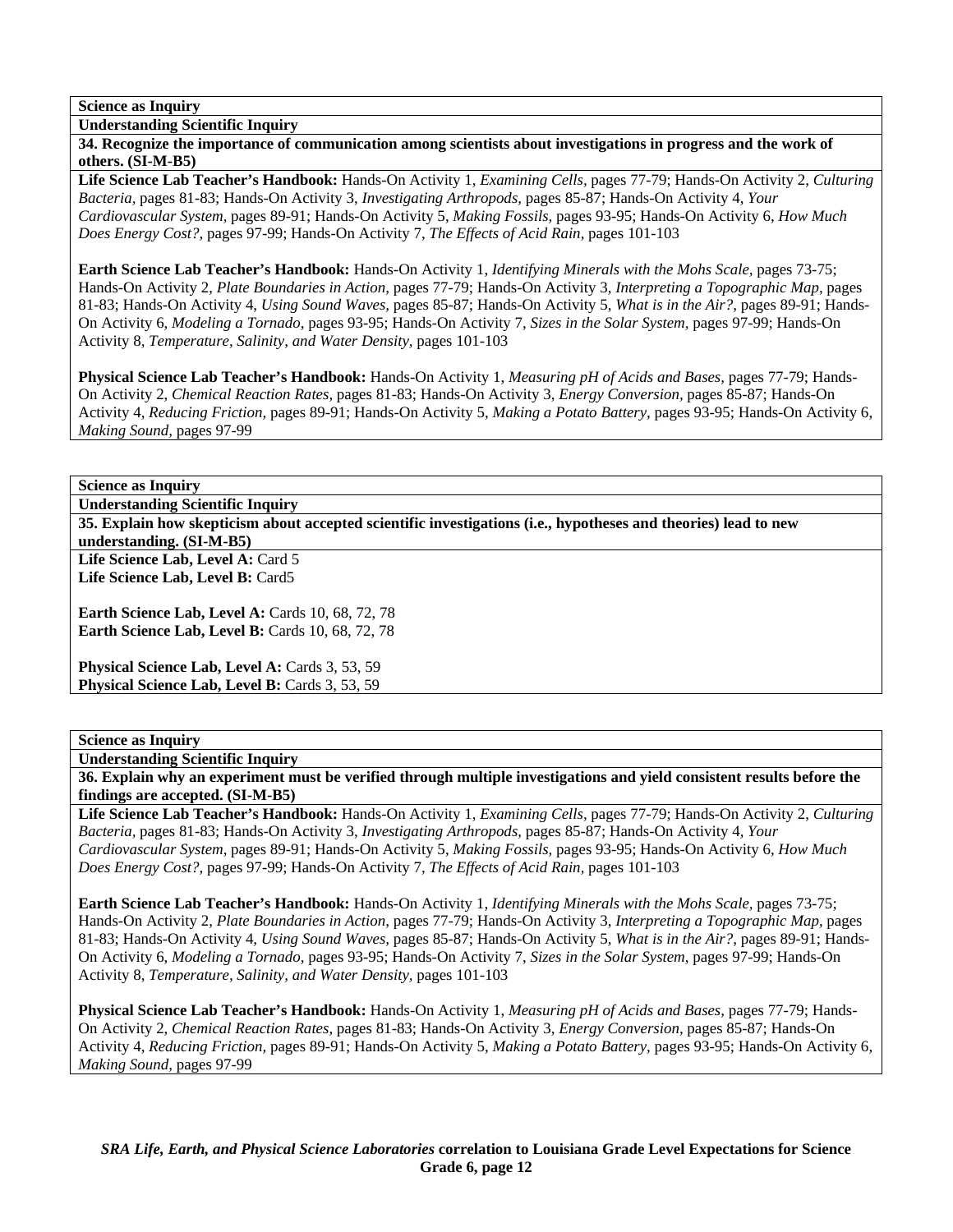**Understanding Scientific Inquiry** 

### **37. Critique and analyze their own inquires and the inquiries of others. (SI-M-B5)**

**Life Science Lab Teacher's Handbook:** Hands-On Activity 1, *Examining Cells,* pages 77-79; Hands-On Activity 2, *Culturing Bacteria,* pages 81-83; Hands-On Activity 3, *Investigating Arthropods,* pages 85-87; Hands-On Activity 4, *Your Cardiovascular System,* pages 89-91; Hands-On Activity 5, *Making Fossils,* pages 93-95; Hands-On Activity 6, *How Much Does Energy Cost?,* pages 97-99; Hands-On Activity 7, *The Effects of Acid Rain,* pages 101-103

**Earth Science Lab Teacher's Handbook:** Hands-On Activity 1, *Identifying Minerals with the Mohs Scale,* pages 73-75; Hands-On Activity 2, *Plate Boundaries in Action,* pages 77-79; Hands-On Activity 3, *Interpreting a Topographic Map,* pages 81-83; Hands-On Activity 4, *Using Sound Waves,* pages 85-87; Hands-On Activity 5, *What is in the Air?,* pages 89-91; Hands-On Activity 6, *Modeling a Tornado,* pages 93-95; Hands-On Activity 7, *Sizes in the Solar System,* pages 97-99; Hands-On Activity 8, *Temperature, Salinity, and Water Density,* pages 101-103

**Physical Science Lab Teacher's Handbook:** Hands-On Activity 1, *Measuring pH of Acids and Bases,* pages 77-79; Hands-On Activity 2, *Chemical Reaction Rates,* pages 81-83; Hands-On Activity 3, *Energy Conversion,* pages 85-87; Hands-On Activity 4, *Reducing Friction,* pages 89-91; Hands-On Activity 5, *Making a Potato Battery,* pages 93-95; Hands-On Activity 6, *Making Sound,* pages 97-99

**Classroom Resource CD-ROM:** Writing Strategy 15

**Science as Inquiry** 

**Understanding Scientific Inquiry** 

**38. Explain, that through the use of scientific processes and knowledge, people can solve problems, make decisions, and form new ideas. (SI-M-B6)** 

Life Science Lab, Level A: Cards 46, 49, 64, 69 Life Science Lab, Level B: Cards 46, 49, 64, 69

**Earth Science Lab, Level A: Cards 16, 20, 31, 37, 52, 54, 79, 80, 81, 88 Earth Science Lab, Level B:** Cards 16, 20, 31, 37, 51, 54, 79, 80, 81, 88

**Physical Science Lab, Level A: Cards 33, 35, 76, 81, 84, 90 Physical Science Lab, Level B:** Cards 33, 35, 76, 81, 84, 90

**Science as Inquiry** 

**Understanding Scientific Inquiry** 

**39. Identify areas in which technology has changed human lives (e.g., transportation, communication, geographical information systems, DNA fingerprinting). (SI-M-B7)** 

**Life Science Lab, Level A:** Cards 49, 64, 69, 83, 87, 89, 90 **Life Science Lab, Level B:** Cards 49, 64, 69, 83, 87, 89, 90

**Earth Science Lab, Level A: Cards 16, 20, 37, 51, 54, 79, 80, 81 Earth Science Lab, Level B:** Cards 16, 20, 37, 51, 54, 79, 80, 81

**Physical Science Lab, Level A: Cards 33, 35, 76, 81, 84, 90 Physical Science Lab, Level B:** Cards 33, 35, 76, 81, 84, 90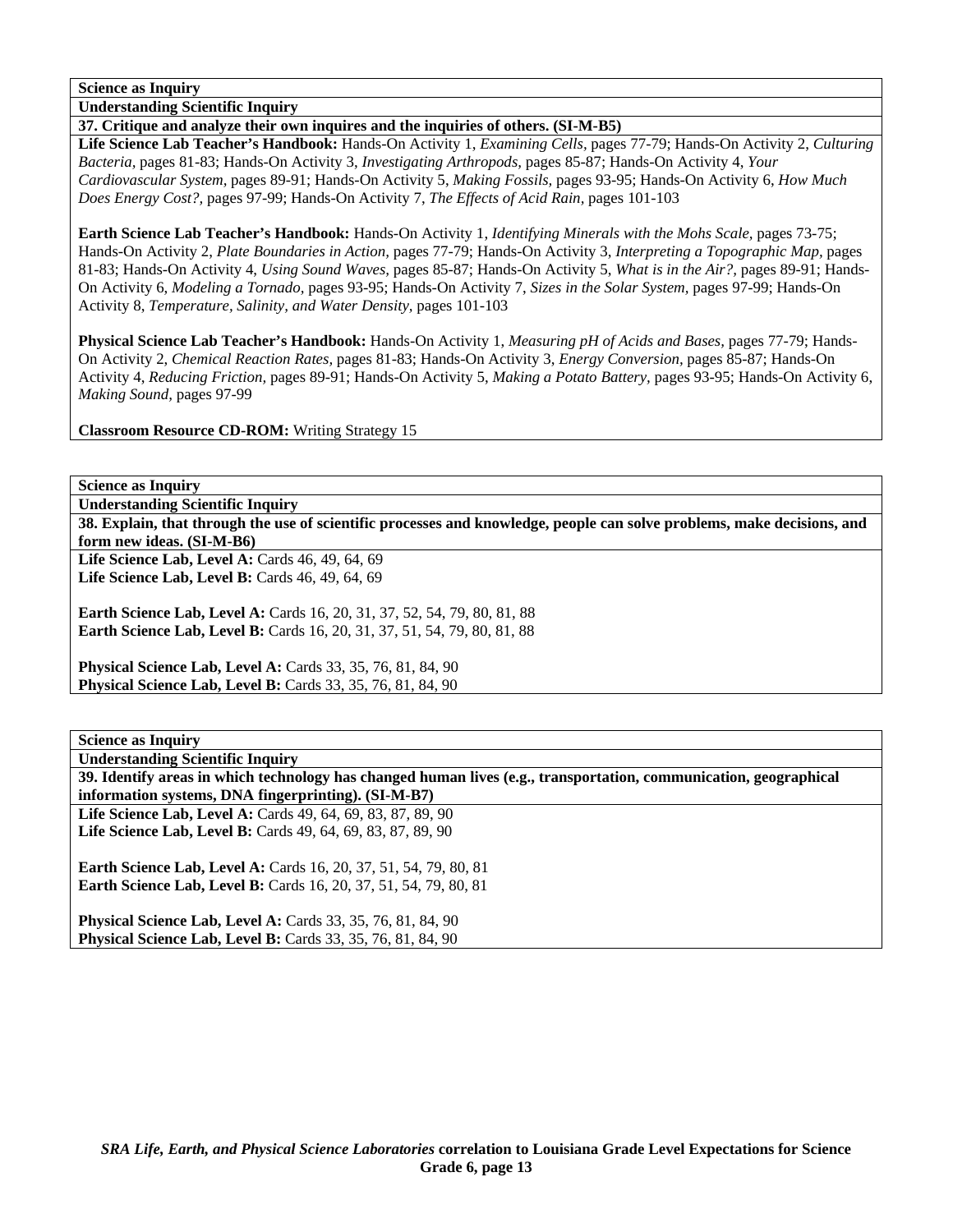| <b>Science as Inquiry</b>                                                                          |
|----------------------------------------------------------------------------------------------------|
| <b>Understanding Scientific Inquiry</b>                                                            |
| 40. Evaluate the impact of research on scientific thought, society, and the environment. (SI-M-B7) |
| Life Science Lab, Level A: Cards $5, 49, 64, 69$                                                   |
| Life Science Lab, Level B: Cards 5, 49, 64, 69                                                     |
|                                                                                                    |
| <b>Earth Science Lab, Level A: Cards 16, 37, 51, 54, 70, 79, 80, 81</b>                            |
| <b>Earth Science Lab, Level B:</b> Cards 16, 37, 51, 54, 70, 79, 80, 81                            |
|                                                                                                    |
| <b>Physical Science Lab, Level A: Cards 33, 35, 55, 81, 84, 90</b>                                 |
| <b>Physical Science Lab, Level B:</b> Cards 33, 35, 55, 81, 84, 90                                 |
|                                                                                                    |

**Physical Science** 

**Properties and Changes of Properties of in Matter 1. Measure and record the volume and mass of substances in metric system units. (PS-M-A1) Physical Science Lab, Level A: Card 2 Physical Science Lab, Level B: Card 2** 

**Physical Science** 

**Properties and Changes of Properties of in Matter** 

**2. Calculate the density of large and small quantities of a variety of substances (e.g., aluminum foil, water, copper, clay, rock). (PS-M-A1) Physical Science Lab, Level A: Card 2** 

**Physical Science Lab, Level B: Card 2** 

**Physical Science Properties and Changes of Properties of in Matter 3. Construct models that replicate atomic structure for selected common elements from the periodic table. (PS-M-A2)**  Physical Science Lab, Level A: Card 21 **Physical Science Lab, Level B: Card 21** 

| <b>Physical Science</b>                                                                         |
|-------------------------------------------------------------------------------------------------|
| <b>Properties and Changes of Properties of in Matter</b>                                        |
| 4. Differentiate between the physical and chemical properties of selected substances. (PS-M-A3) |
| <b>Physical Science Lab, Level A:</b> Cards 1, 2, 5, 6, 7, 10, 11, 12, 13, 14, 15, 16           |
| <b>Physical Science Lab, Level B:</b> Cards 1, 2, 5, 6, 7, 10, 11, 12, 13, 14, 15, 16           |

| <b>Physical Science</b>                                          |
|------------------------------------------------------------------|
| <b>Properties and Changes of Properties of in Matter</b>         |
| 5. Compare physical and chemical changes. (PS-M-A3)              |
| <b>Physical Science Lab, Level A: Cards 8, 9, 27, 28, 29, 30</b> |
| <b>Physical Science Lab, Level B:</b> Cards 8, 9, 27, 28, 29, 30 |

| <b>Physical Science</b>                                                                |
|----------------------------------------------------------------------------------------|
| <b>Properties and Changes of Properties of in Matter</b>                               |
| 6. Draw or model the movement of atoms in solid, liquid, and gaseous states. (PS-M-A4) |
| <b>Physical Science Lab, Level A: Cards 5, 6, 7, 42</b>                                |
| <b>Physical Science Lab, Level B:</b> Cards 5, 6, 7, 42                                |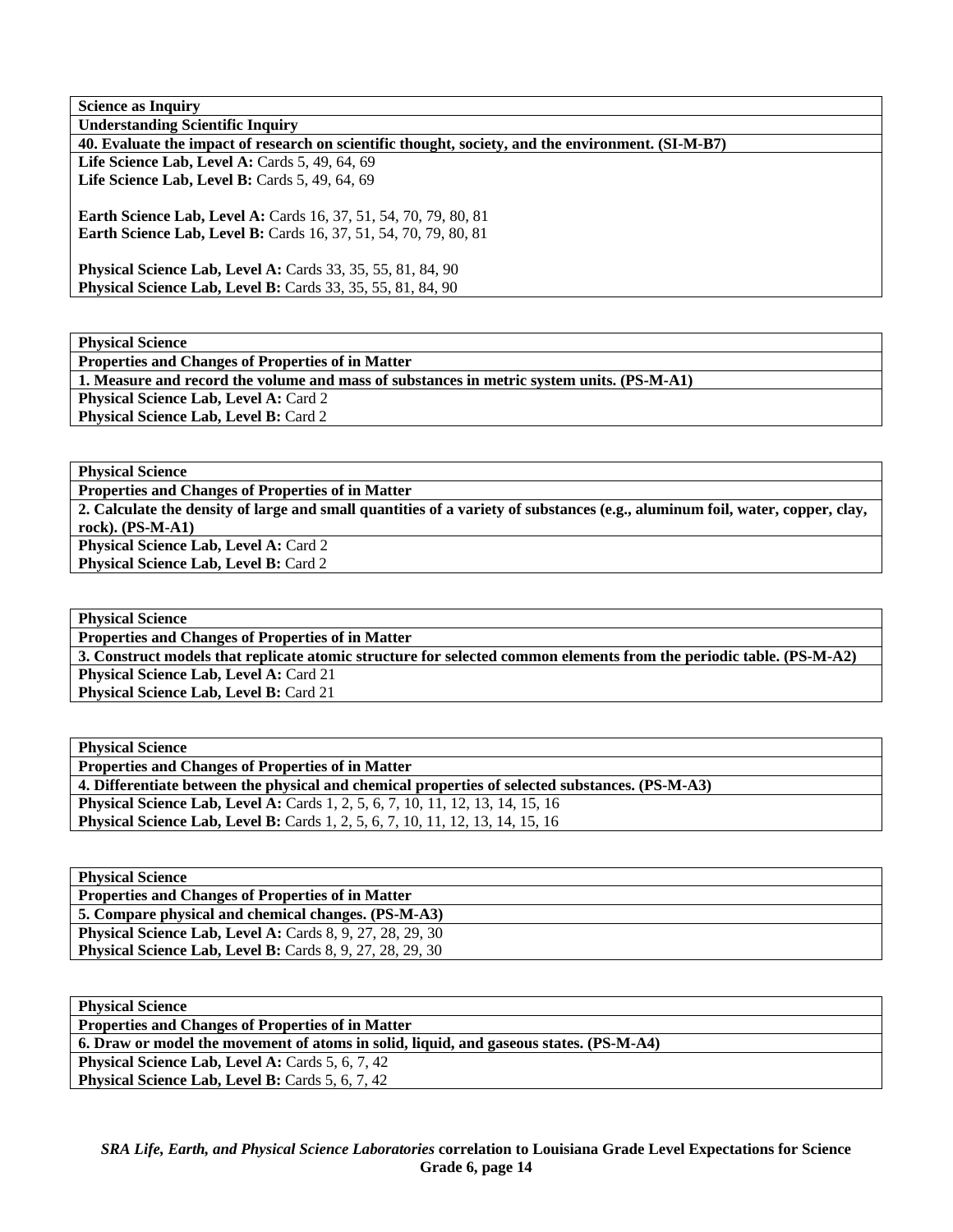**Physical Science** 

**Properties and Changes of Properties of in Matter** 

**7. Simulate how atoms and molecules have kinetic energy exhibited by constant motion. (PS-M-A4)** 

**Physical Science Lab, Level A: Card 42 Physical Science Lab, Level B: Card 42** 

**Physical Science Properties and Changes of Properties of in Matter** 

**8. Determine the temperatures at which water changes physical phases (e.g., freezing point, melting point, boiling point). (PS-M-A5) Physical Science Lab, Level A: Cards 6, 42** 

**Physical Science Lab, Level B: Cards 6, 42** 

**Physical Science Properties and Changes of Properties of in Matter 9. Describe the properties of reactants and products of chemical reactions observed in the lab. (PS-M-A6) Physical Science Lab, Level A: Cards 9, 27, 28, 29, 30** 

**Physical Science Lab, Level B: Cards 9, 27, 28, 29, 30** 

**Physical Science Lab Teacher's Handbook:** Hands-On Activity 2, *Chemical Reaction Rates,* pages 81-83

**Physical Science Properties and Changes of Properties of in Matter** 

**10. Identify the average atomic masses of given elements using the periodic table. (PS-M-A7)** 

**Physical Science Lab, Level A: Cards 17, 18, 19, 20** 

**Physical Science Lab, Level B: Cards 17, 18, 19, 20** 

**Physical Science Properties and Changes of Properties of in Matter 11. Compare the masses of reactants and products of a chemical reaction. (PS-M-A7) Physical Science Lab, Level A: Cards 9, 27, 28, 29, 30 Physical Science Lab, Level B:** Cards 9, 27, 28, 29, 30 **Physical Science Lab Teacher's Handbook:** Hands-On Activity 2, *Chemical Reaction Rates,* pages 81-83

**Physical Science Properties and Changes of Properties of in Matter 12. Determine the effect of particle size of the same reactants on the rate of chemical reactions during a lab activity (e.g., powdered vs. solid forms). (PS-M-A8)**  Physical Science Lab, Level A: Cards 27, 28, 29 Physical Science Lab, Level B: Cards 27, 28, 29

| <b>Physical Science</b>                                                                           |
|---------------------------------------------------------------------------------------------------|
| <b>Properties and Changes of Properties of in Matter</b>                                          |
| 13. Use a variety of resources to identify elements and compounds in common substances. (PS-M-A9) |
| <b>Physical Science Lab, Level A: Cards 10, 11</b>                                                |
| <b>Physical Science Lab, Level B: Cards 10, 11</b>                                                |
|                                                                                                   |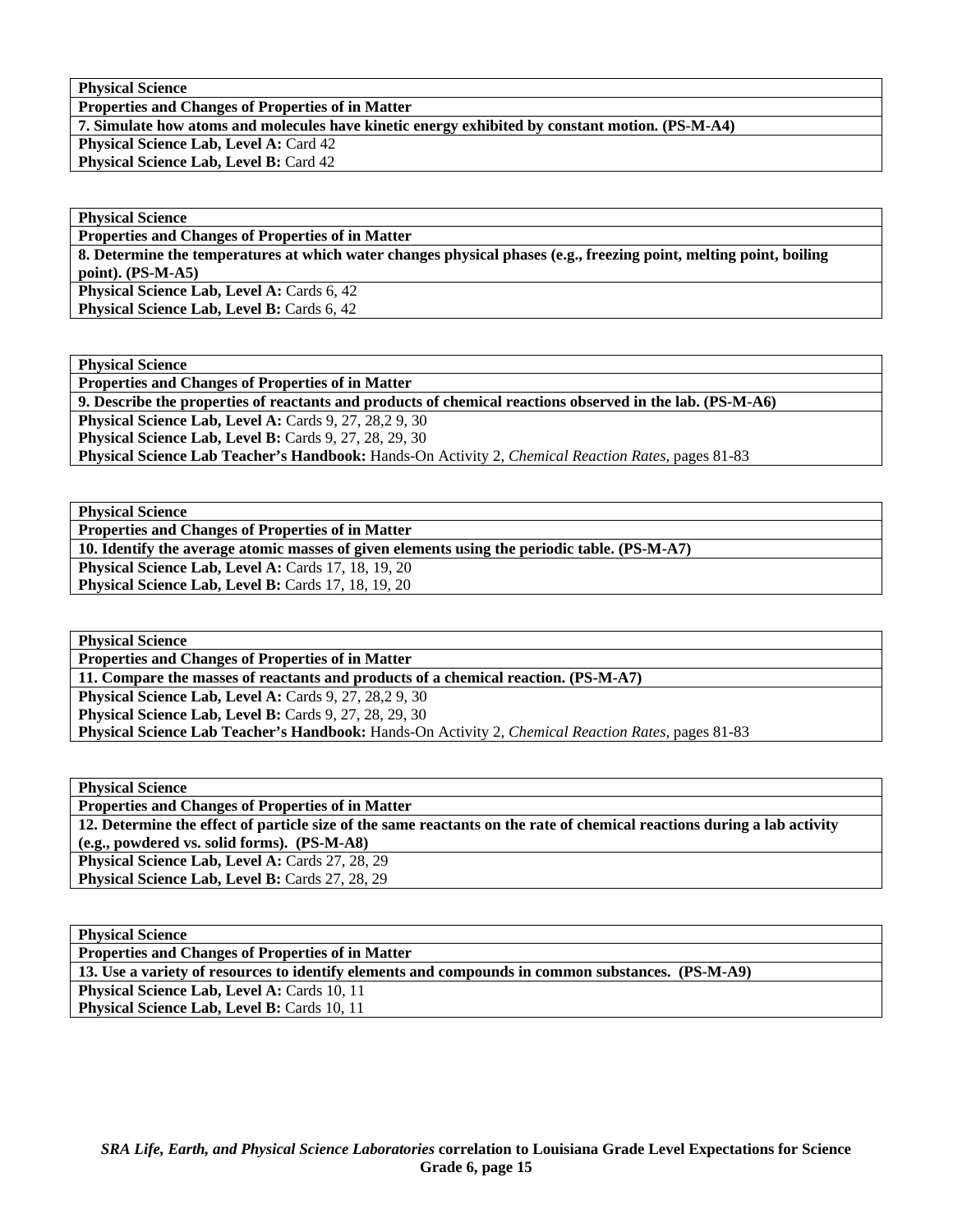**Physical Science Motions and Forces** 

**14. Construct and analyze graphs that represent one-dimensional motion (e.g., motion in a straight line) and predict the future positions and speed of a moving object. (PS-M-B1)** 

Physical Science Lab, Level A: Cards 51, 52 **Physical Science Lab, Level B: Cards 51, 52** 

**Physical Science** 

**Motions and Forces** 

**15. Explain why velocity is expresses in both speed and direction. (PS-M-B1)** 

**Physical Science Lab, Level A: Card 51 Physical Science Lab, Level B: Card 51** 

**Physical Science** 

**Motions and Forces** 

**16. Compare line graphs of acceleration, constant speed, and deceleration. (PS-M-B1)** 

**Physical Science Lab, Level A: Card 52** 

**Physical Science Lab, Level B: Card 52** 

**Physical Science** 

**Motions and Forces** 

**17. Describe and demonstrate that friction is a force that acts whenever two surfaces or objects move past one another. (PS-M-B2) Physical Science Lab, Level A: Card 58** 

**Physical Science Lab, Level B: Card 58** 

**Physical Science Lab Teacher's Handbook:** Hands-On Activity 4, *Reducing Friction,* pages 89-91

**Physical Science** 

**Motions and Forces** 

**18. Explain how the resistance of materials affects the rate of electrical flow. (PS-M-B2)** 

Physical Science Lab, Level A: Card 69

**Physical Science Lab, Level B: Card 69** 

| <b>Physical Science</b>                                                                             |
|-----------------------------------------------------------------------------------------------------|
| <b>Motions and Forces</b>                                                                           |
| 20. Draw and label a diagram to represent forces acting upon an object. (PS-M-B4)                   |
| Physical Science Lab, Level A: Cards 54, 55, 56, 57, 58, 59                                         |
| <b>Physical Science Lab, Level B:</b> Cards 54, 55, 56, 57, 58, 59                                  |
| <b>Physical Science Lab Teacher's Handbook:</b> Hands-On Activity 4, Reducing Friction, pages 89-91 |
|                                                                                                     |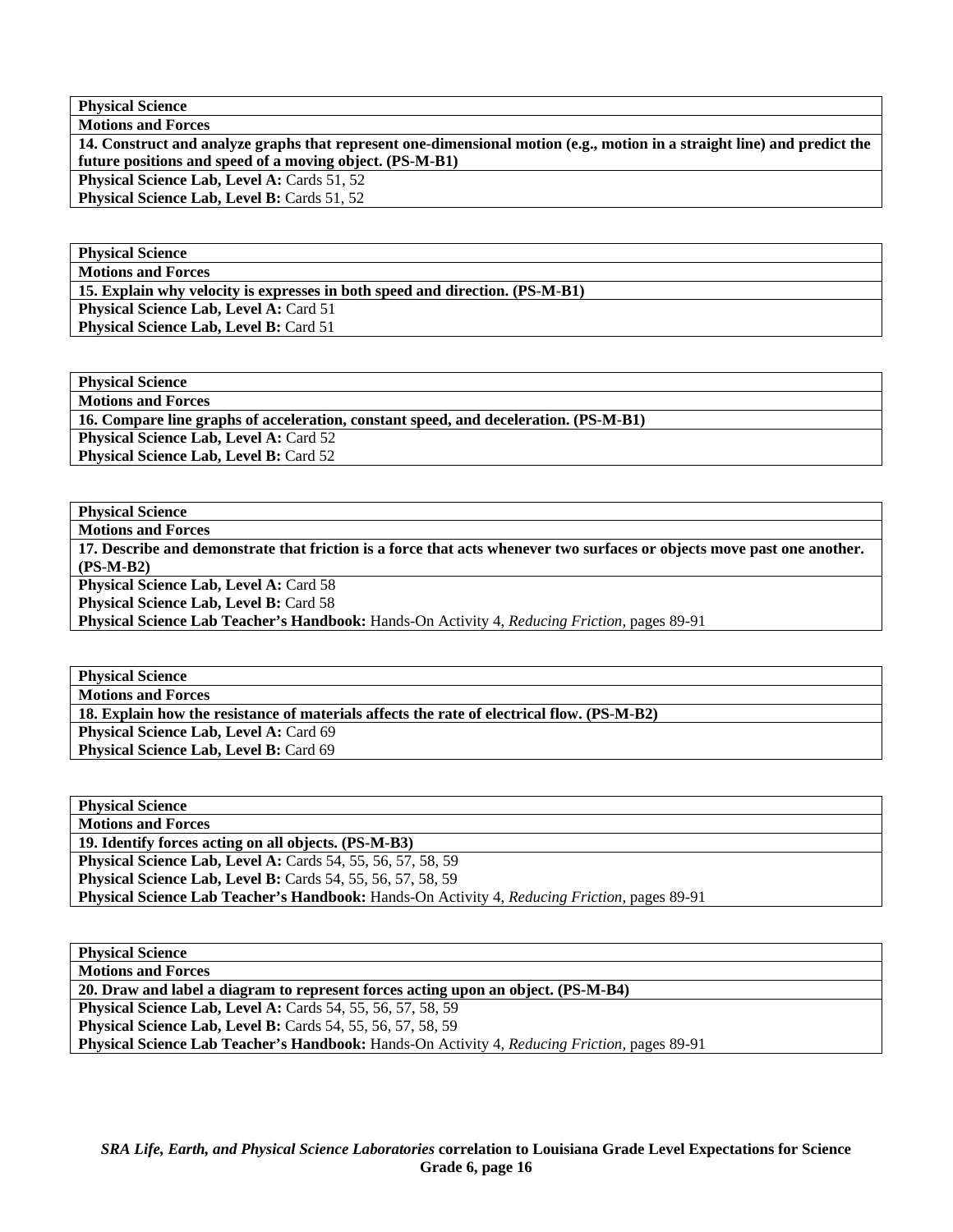**Physical Science Motions and Forces** 

**21. Determine the magnitude and direction of unbalanced (i.e., net) forces acting on an object. (PS-M-B4) Physical Science Lab, Level A: Card 56** 

**Physical Science Lab, Level B: Card 56** 

**Physical Science Motions and Forces** 

**22. Demonstrate that an object will remain at rest or move at a constant speed and in a straight line if it is not subjected to an unbalanced force. (PS-M-B5) (PS-M-B3)** 

**Physical Science Lab, Level A: Cards 55, 56** 

Physical Science Lab, Level B: Cards 55, 56

**Physical Science** 

**Motions and Forces** 

**23. Predict the direction of a force applied to an object and how it will change the speed and direction of the object. (PS-M-B5)** 

Physical Science Lab, Level A: Cards 54, 55, 56

Physical Science Lab, Level B: Cards 54, 55, 56

**Physical Science** 

**Transformations of Energy** 

**24. Describe and give examples of how all forms of energy may be classified as potential or kinetic energy. (PS-M-C1) Physical Science Lab, Level A:** Cards 36, 37, 38, 39, 40, 41, 42 **Physical Science Lab, Level B:** Cards 36, 37, 38, 39, 40, 41, 42

**Physical Science** 

**Transformations of Energy** 

**25. Compare forms of energy (e.g., light, heat, sound, electrical, nuclear, mechanical). (PS-M-C1) Physical Science Lab, Level A:** Cards 34, 41, 42, 45, 46, 47, 48, 49, 66, 67, 77, 78, 79, 82, 83 **Physical Science Lab, Level B:** Cards 34, 41, 42, 45, 46, 47, 48, 49, 66, 67, 77, 78, 79, 82, 83

**Physical Science** 

**Transformations of Energy** 

**26. Describe and summarize observations of the transmission, reflection, and absorption of sound, light, and heat energy. (PS-M-C1)** 

**Physical Science Lab, Level A:** Cards 42, 43, 77, 78, 79, 80, 81, 82, 83, 84, 85, 86, 87, 88 **Physical Science Lab, Level B:** Cards 42, 43, 77, 78, 79, 80, 81, 82, 83, 84, 85, 86, 87, 88 **Physical Science Lab Teacher's Handbook:** Hands-On Activity 6, *Making Sound,* pages 97-99

**Physical Science Transformations of Energy 27. Explain the relationship between work input and work output by using simple machines. (PS-M-C2)**  Physical Science Lab, Level A: Cards 62, 63, 64 Physical Science Lab, Level B: Cards 62, 63, 64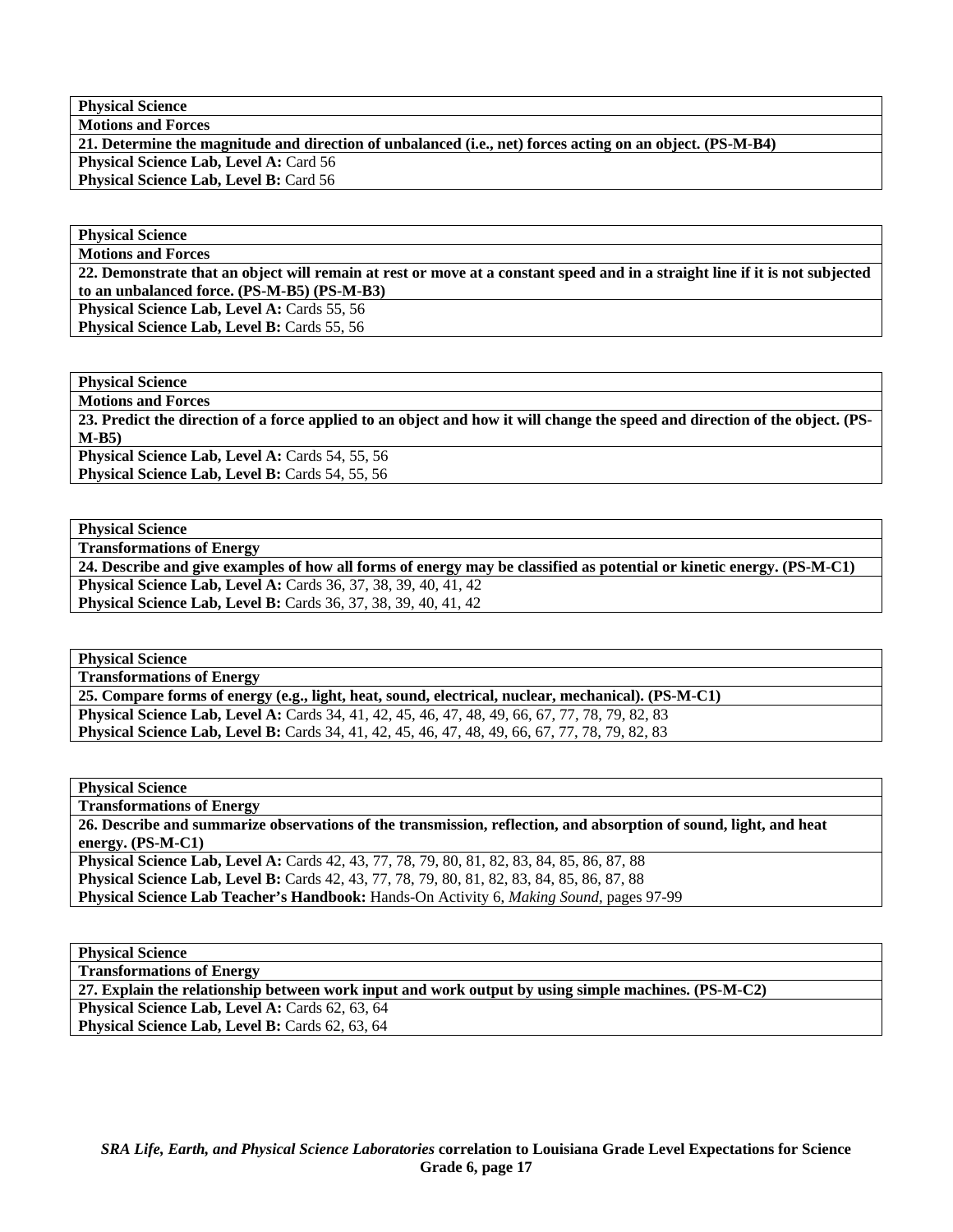**Physical Science Transformations of Energy 28. Explain the law of conservation of energy. (PS-M-C2) Physical Science Lab, Level A: Card37** Physical Science Lab, Level B: Card 37

**Physical Science Transformations of Energy** 

**29. Compare and/or investigate the relationships among work, power, and efficiency. (PS-M-C2)** 

**Physical Science Lab, Level A: Cards 62, 63, 64, 65 Physical Science Lab, Level B: Cards 62, 63, 64, 65** 

**Physical Science** 

**Transformations of Energy** 

**30. Trace energy transformations in a simple system (e.g., flashlight). (PS-M-C2)** 

Physical Science Lab, Level A: Cards 68, 69, 70, 76 **Physical Science Lab, Level B:** Cards 68, 69, 70, 76

**Physical Science Lab Teacher's Handbook:** Hands-On Activity 5, *Making a Potato Battery,* pages 93-95

**Physical Science** 

**Transformations of Energy 31. Compare types of electromagnetic waves. (PS-M-C3)** 

**Physical Science Lab, Level A: Cards 82, 83, 84, 85 Physical Science Lab, Level B: Cards 82, 83, 84, 85** 

**Physical Science Transformations of Energy** 

**32. Identify and illustrate key characteristics of waves (e.g., wavelength, frequency, amplitude). (PS-M-C4)** 

**Physical Science Lab, Level A: Cards 77, 78** 

**Physical Science Lab, Level B: Cards 77, 78** 

**Physical Science Lab Teacher's Handbook:** Hands-On Activity 6, *Making Sound,* pages 97-99

**Physical Science Transformations of Energy 33. Predict the direction in which light will refract when it passes from one transparent material to another (e.g., from air to water, from prism to air). (PS-M-C4)**  Physical Science Lab, Level A: Card 87 **Physical Science Lab, Level B: Card 87** 

**Physical Science** 

**Transformations of Energy** 

**34. Apply the law of reflection and law of refraction to demonstrate everyday phenomena (e.g., how light is reflected from tinted windows, how light is refracted by cameras, telescopes, eyeglasses). (PS-M-C4)**  Physical Science Lab, Level A: Cards 86, 87, 90 Physical Science Lab, Level B: Cards 86, 87, 90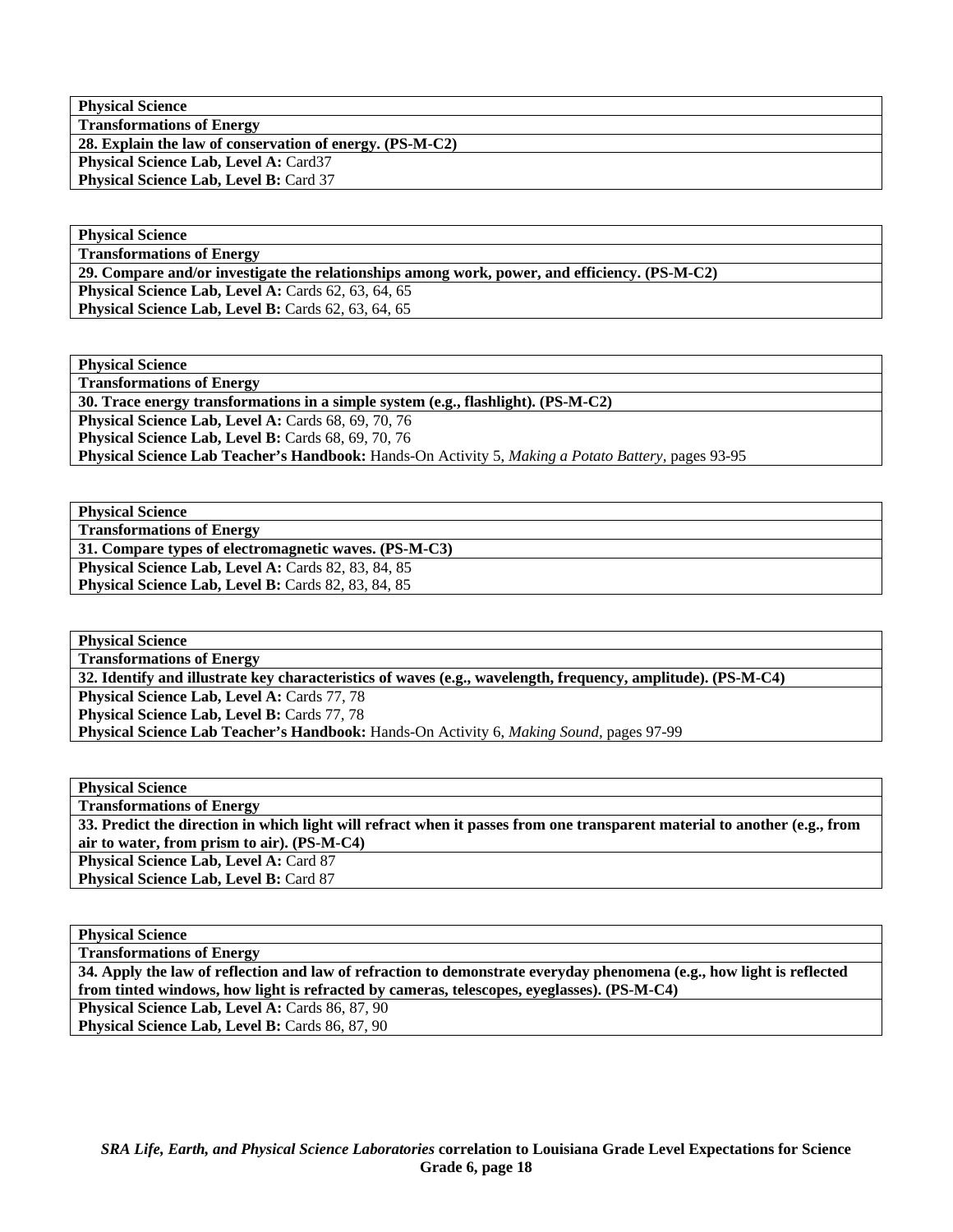**Physical Science** 

| <b>Transformations of Energy</b>                                                                                    |
|---------------------------------------------------------------------------------------------------------------------|
| 35. Determine through experimentation whether light is reflected, transmitted, and/or absorbed by a given object or |
| material. (PS-M-C4)                                                                                                 |
| <b>Physical Science Lab, Level A: Cards 85, 86, 87</b>                                                              |
| <b>Physical Science Lab, Level B: Cards 85, 86, 87</b>                                                              |

**Physical Science** 

**Transformations of Energy** 

**36. Explain the relationship between an object's color and the wavelength of light reflected or transmitted to the viewer's eyes. (PS-M-C4)** 

**Physical Science Lab, Level A: Cards 85 Physical Science Lab, Level B: Cards 85** 

**Physical Science** 

**Transformations of Energy** 

**37. Compare how heat is transferred by conduction, convection, and radiation. (PS-M-C5)** 

**Physical Science Lab, Level A: Cards 43** 

**Physical Science Lab, Level B: Cards 43** 

**Physical Science** 

**Transformations of Energy** 

**38. Identify conditions under which thermal energy tends to flow from a system of higher energy to a system of lower energy. (PS-M-C5) Physical Science Lab, Level A: Cards 43, 44** 

Physical Science Lab, Level B: Cards 43, 44

**Physical Science** 

**Transformations of Energy 39. Describe how electricity can be produced from other types of energy (e.g., magnetism, solar, mechanical). (PS-M-C6) Physical Science Lab, Level A:** Cards 46, 47, 48, 49, 70, 76 **Physical Science Lab, Level B:** Cards 46, 47, 48, 49, 70, 76

**Physical Science** 

**Transformations of Energy** 

**40. Identify heat energy gains and losses during exothermic and endothermic chemical reactions. (PS-M-C7)** 

**Physical Science Lab, Level A: Cards 28** 

 **Physical Science Lab, Level B: Cards 28**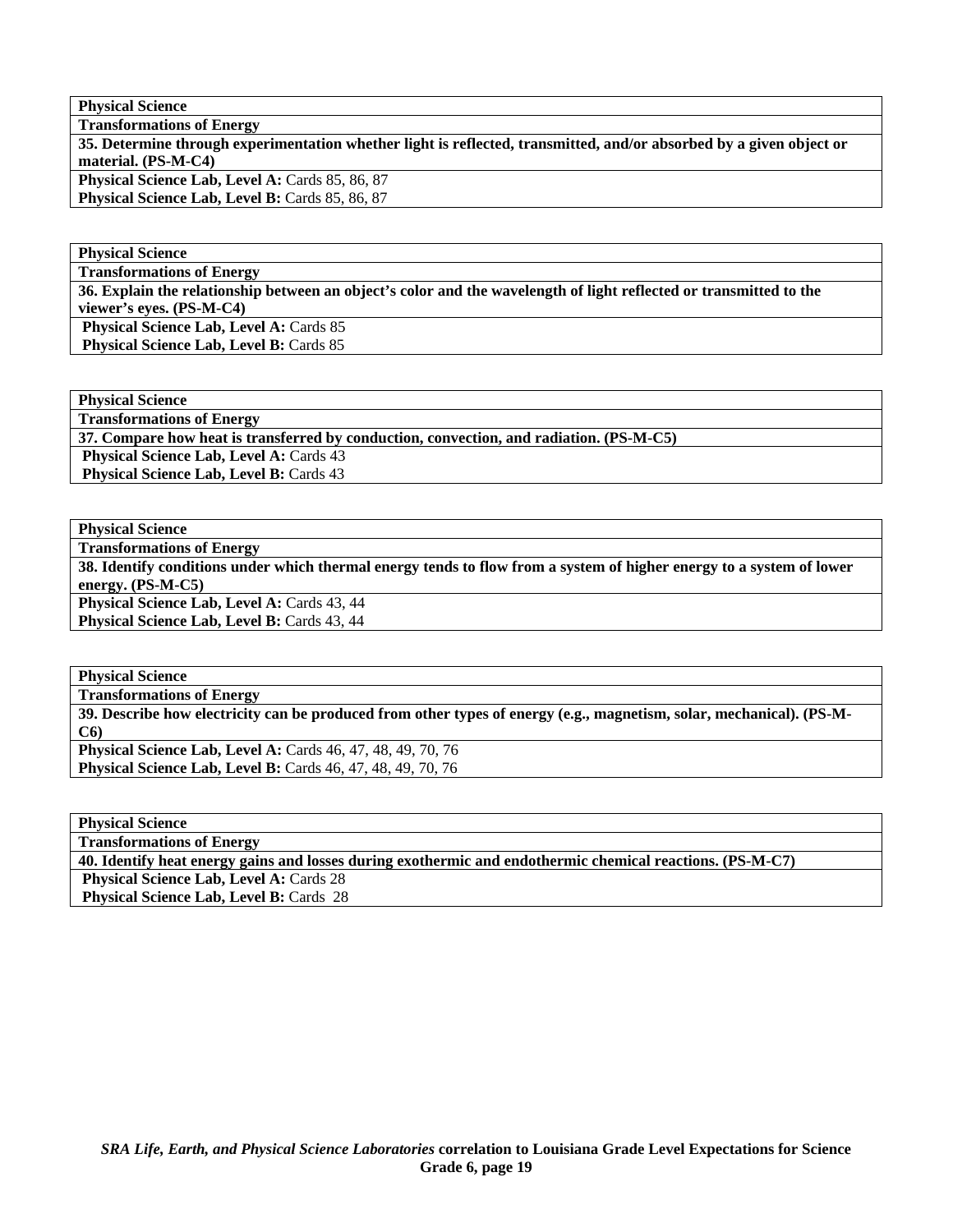**Physical Science** 

**Transformations of Energy 41. Identify risks associated with the production and use of coal, petroleum, hydroelectricity, nuclear energy, and other energy forms. (PS-M-C8)**  Life Science Lab, Level A: Cards 84, 87, 89, 90 Life Science Lab, Level B: Cards 84, 87, 89, 90 **Life Science Lab Teacher's Handbook:** Hands-On Activity 7, *The Effects of Acid Rain,* pages 101-103 **Earth Science Lab, Level A:** Cards 37, 42, 59, 60, 61, 86 **Earth Science Lab, Level B: Cards 37, 42, 59, 60, 61, 86 Earth Science Lab Teacher's Handbook:** Hands-On Activity 5, *What is in the Air?,* pages 89-91

Physical Science Lab, Level A: Cards 34, 38, 49 Physical Science Lab, Level B: Cards 34, 38, 49

**Science and the Environment 42. Identify energy types from their source to their use and determine if the energy types are renewable, nonrenewable, or inexhaustible. (SE-M-A6)**  Earth Science Lab, Level A: Cards 35, 90 Earth Science Lab, Level B: Cards 35, 90

**Physical Science Lab, Level A: Cards 38, 46, 47, 48, 49 Physical Science Lab, Level B:** Cards 38, 46, 47, 48, 49

**Science and the Environment** 

**43. Explain how the use of different energy resources affects the environment and the economy. (SE-M-A6)** 

Life Science Lab, Level A: Cards 84, 87, 88, 89, 90 **Life Science Lab, Level B: Cards 84, 87, 88, 89, 90 Life Science Lab Teacher's Handbook:** Hands-On Activity 7, *The Effects of Acid Rain,* pages 101-103

**Earth Science Lab, Level A:** Cards 35, 37, 42, 59, 60, 61, 86 **Earth Science Lab, Level B:** Cards 35, 37, 42, 59, 60, 61, 86 **Earth Science Lab Teacher's Handbook:** Hands-On Activity 5, *What is in the Air?,* pages 89-91

**Physical Science Lab, Level A:** Cards 34, 46, 47, 48, 49 **Physical Science Lab, Level B:** Cards 34, 46, 47, 48, 49

**Science and the Environment 44. Explain how an inexhaustible resource can be harnessed for energy production. (SE-M-A6) Earth Science Lab, Level A: Card 90 Earth Science Lab, Level B: Card 90** 

Physical Science Lab, Level A: Cards 46, 47, 48, 49 Physical Science Lab, Level B: Cards 46, 47, 48, 49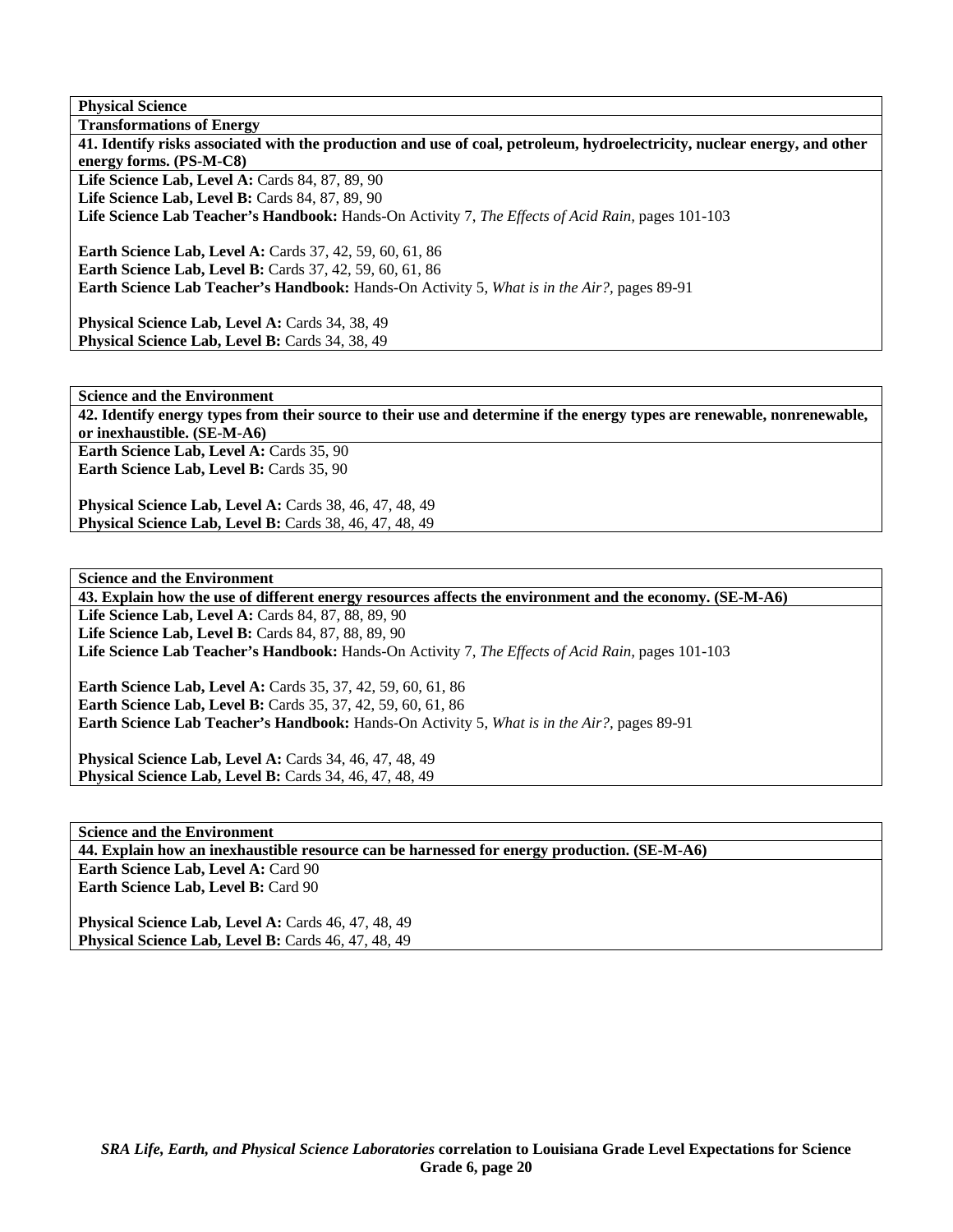**Science and the Environment 45. Describe methods for sustaining renewable resources. (SE-M-A6) Life Science Lab, Level A: Cards 84, 85, 90** Life Science Lab, Level B: Cards 84, 85, 90

**Earth Science Lab, Level A: Card 29 Earth Science Lab, Level B:** Card 29

**Physical Science Lab, Level A: Cards 46, 47, 48, 49 Physical Science Lab, Level B: Cards 46, 47, 48, 49** 

**Science and the Environment** 

**46. Identify ways people can reuse, recycle, and reduce the use of resources to improve and protect the quality of life. (SE-M-A6)** 

Life Science Lab, Level A: Cards 88, 90 Life Science Lab, Level B: Cards 88, 90

**Earth Science Lab, Level A: Card 29 Earth Science Lab, Level B: Card 29** 

**Science and the Environment** 

**47. Illustrate how various technologies influence resource use in an ecosystem (e.g., forestry management, soil conservation, fishery improvement). (SE-M-A8)** 

**Life Science Lab, Level A:** Cards 84, 85, 86, 87, 88, 90 **Life Science Lab, Level B:** Cards 84, 85, 86, 87, 88, 90

**Earth Science Lab, Level A: Card 29 Earth Science Lab, Level B:** Card 29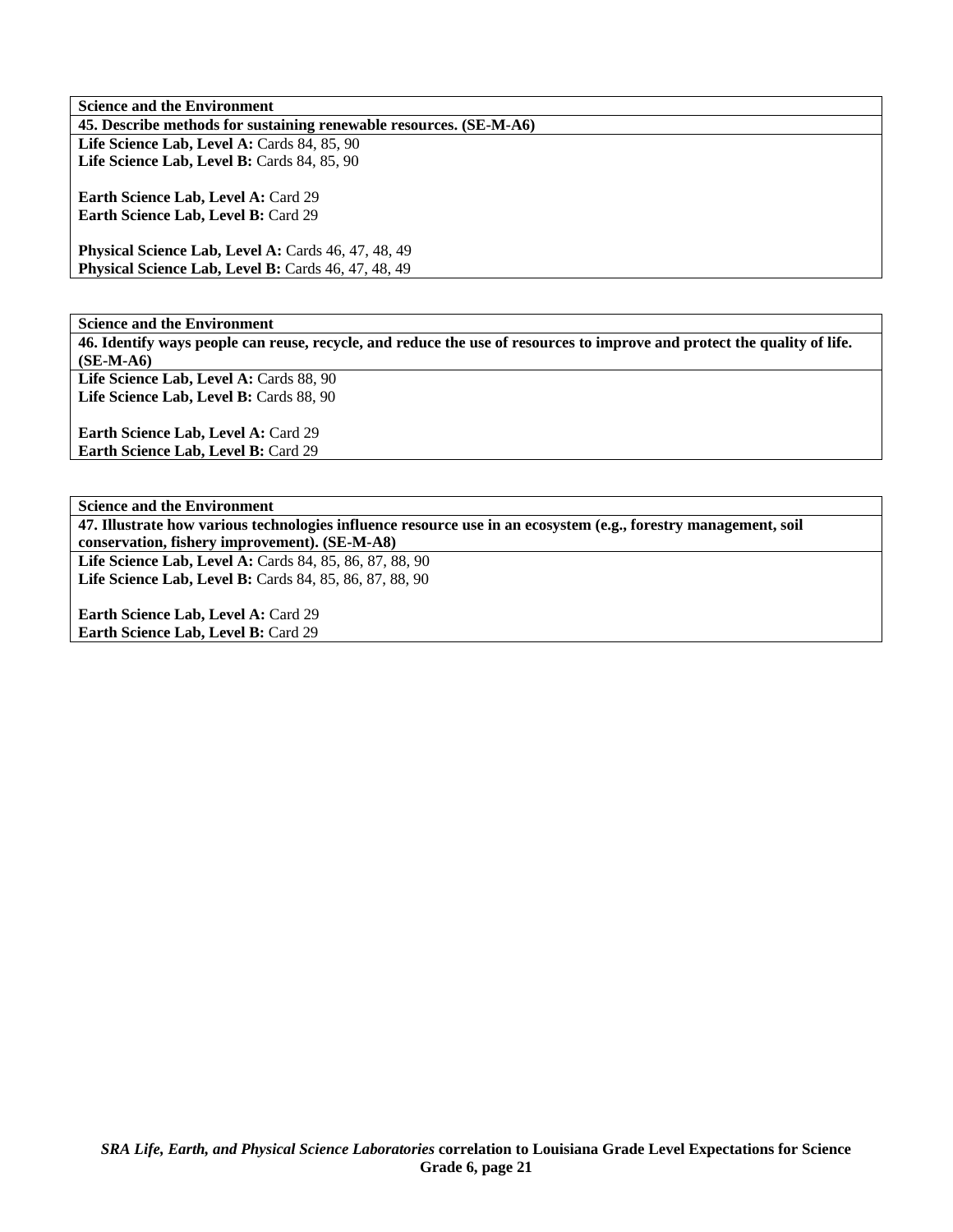# *SRA Life, Earth, and Physical Science Laboratories*  **correlation to Louisiana Grade Level Expectations for Science Grade 7**

*SRA Life, Earth, and Physical Science Laboratories* provide core science content in an alternate reading format. Each *SRA Science Lab* contains 180 Science Cards covering key science concepts and vocabulary. Each lab covers 90 different science topics presented at two different reading levels to meet varied student abilities. The *Teacher's Handbook* includes hands-on inquiry activities as well as vocabulary building exercises. The *Classroom Resource CD-ROM* includes Writing Strategies in Science along with tests and vocabulary games.

## **Science as Inquiry**

**The Abilities To Do Scientific Inquiry** 

**1. Generate testable questions about objects, organisms, and events that can be answered through scientific investigations. (SI-M-A1)** 

**Life Science Lab Teacher's Handbook:** Hands-On Activity 1, *Examining Cells,* pages 77-79; Hands-On Activity 2, *Culturing Bacteria,* pages 81-83; Hands-On Activity 3, *Investigating Arthropods,* pages 85-87; Hands-On Activity 4, *Your Cardiovascular System,* pages 89-91; Hands-On Activity 5, *Making Fossils,* pages 93-95; Hands-On Activity 6, *How Much Does Energy Cost?,* pages 97-99; Hands-On Activity 7, *The Effects of Acid Rain,* pages 101-103

**Earth Science Lab Teacher's Handbook:** Hands-On Activity 1, *Identifying Minerals with the Mohs Scale,* pages 73-75; Hands-On Activity 2, *Plate Boundaries in Action,* pages 77-79; Hands-On Activity 3, *Interpreting a Topographic Map,* pages 81-83; Hands-On Activity 4, *Using Sound Waves,* pages 85-87; Hands-On Activity 5, *What is in the Air?,* pages 89-91; Hands-On Activity 6, *Modeling a Tornado,* pages 93-95; Hands-On Activity 7, *Sizes in the Solar System,* pages 97-99; Hands-On Activity 8, *Temperature, Salinity, and Water Density,* pages 101-103

**Physical Science Lab Teacher's Handbook:** Hands-On Activity 1, *Measuring pH of Acids and Bases,* pages 77-79; Hands-On Activity 2, *Chemical Reaction Rates,* pages 81-83; Hands-On Activity 3, *Energy Conversion,* pages 85-87; Hands-On Activity 4, *Reducing Friction,* pages 89-91; Hands-On Activity 5, *Making a Potato Battery,* pages 93-95; Hands-On Activity 6, *Making Sound,* pages 97-99

**Classroom Resource CD-ROM:** Writing Strategy 15

#### **Science as Inquiry**

**The Abilities To Do Scientific Inquiry** 

**2. Identify problems, factors, and questions that must be considered in a scientific investigation. (SI-M-A1)** 

**Life Science Lab Teacher's Handbook:** Hands-On Activity 1, *Examining Cells,* pages 77-79; Hands-On Activity 2, *Culturing Bacteria,* pages 81-83; Hands-On Activity 3, *Investigating Arthropods,* pages 85-87; Hands-On Activity 4, *Your Cardiovascular System,* pages 89-91; Hands-On Activity 5, *Making Fossils,* pages 93-95; Hands-On Activity 6, *How Much Does Energy Cost?,* pages 97-99; Hands-On Activity 7, *The Effects of Acid Rain,* pages 101-103

**Earth Science Lab Teacher's Handbook:** Hands-On Activity 1, *Identifying Minerals with the Mohs Scale,* pages 73-75; Hands-On Activity 2, *Plate Boundaries in Action,* pages 77-79; Hands-On Activity 3, *Interpreting a Topographic Map,* pages 81-83; Hands-On Activity 4, *Using Sound Waves,* pages 85-87; Hands-On Activity 5, *What is in the Air?,* pages 89-91; Hands-On Activity 6, *Modeling a Tornado,* pages 93-95; Hands-On Activity 7, *Sizes in the Solar System,* pages 97-99; Hands-On Activity 8, *Temperature, Salinity, and Water Density,* pages 101-103

**Physical Science Lab Teacher's Handbook:** Hands-On Activity 1, *Measuring pH of Acids and Bases,* pages 77-79; Hands-On Activity 2, *Chemical Reaction Rates,* pages 81-83; Hands-On Activity 3, *Energy Conversion,* pages 85-87; Hands-On Activity 4, *Reducing Friction,* pages 89-91; Hands-On Activity 5, *Making a Potato Battery,* pages 93-95; Hands-On Activity 6, *Making Sound,* pages 97-99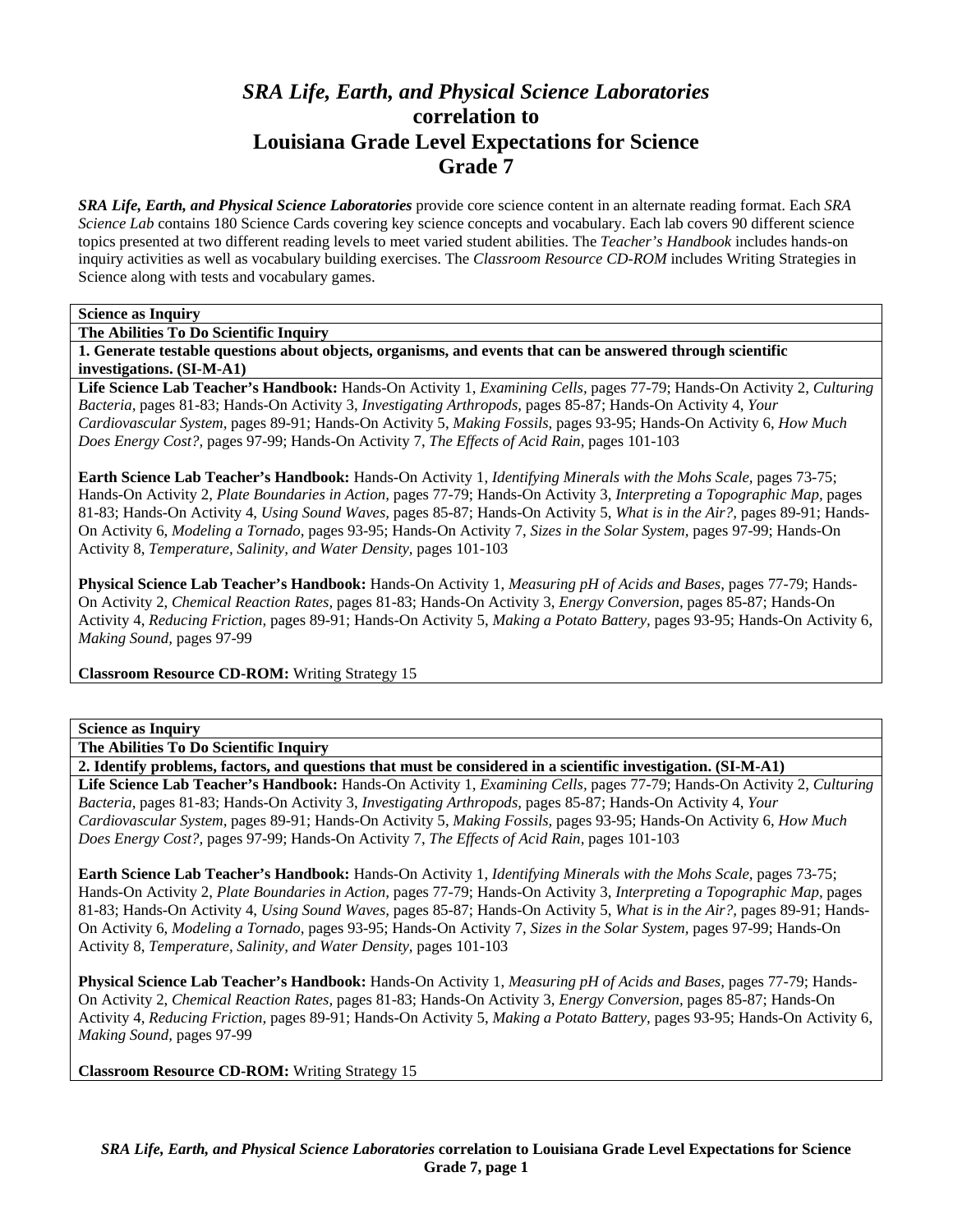**The Abilities To Do Scientific Inquiry 3. Use a variety of sources to answer questions. (SI-M-A1)** 

**Classroom Resource CD-ROM:** Writing Strategy 9, 25

## **Science as Inquiry**

**The Abilities To Do Scientific Inquiry** 

**4. Design, predict outcomes, and conduct experiments to answer guiding questions. (SI-M-A2)** 

**Life Science Lab Teacher's Handbook:** Hands-On Activity 1, *Examining Cells,* pages 77-79; Hands-On Activity 2, *Culturing Bacteria,* pages 81-83; Hands-On Activity 3, *Investigating Arthropods,* pages 85-87; Hands-On Activity 4, *Your Cardiovascular System,* pages 89-91; Hands-On Activity 5, *Making Fossils,* pages 93-95; Hands-On Activity 6, *How Much Does Energy Cost?,* pages 97-99; Hands-On Activity 7, *The Effects of Acid Rain,* pages 101-103

**Earth Science Lab Teacher's Handbook:** Hands-On Activity 1, *Identifying Minerals with the Mohs Scale,* pages 73-75; Hands-On Activity 2, *Plate Boundaries in Action,* pages 77-79; Hands-On Activity 3, *Interpreting a Topographic Map,* pages 81-83; Hands-On Activity 4, *Using Sound Waves,* pages 85-87; Hands-On Activity 5, *What is in the Air?,* pages 89-91; Hands-On Activity 6, *Modeling a Tornado,* pages 93-95; Hands-On Activity 7, *Sizes in the Solar System,* pages 97-99; Hands-On Activity 8, *Temperature, Salinity, and Water Density,* pages 101-103

**Physical Science Lab Teacher's Handbook:** Hands-On Activity 1, *Measuring pH of Acids and Bases,* pages 77-79; Hands-On Activity 2, *Chemical Reaction Rates,* pages 81-83; Hands-On Activity 3, *Energy Conversion,* pages 85-87; Hands-On Activity 4, *Reducing Friction,* pages 89-91; Hands-On Activity 5, *Making a Potato Battery,* pages 93-95; Hands-On Activity 6, *Making Sound,* pages 97-99

**Classroom Resource CD-ROM:** Writing Strategy 15

**Science as Inquiry** 

**The Abilities To Do Scientific Inquiry** 

**5. Identify independent variables, dependent variables, and variables that should be controlled in designing and experiment. (SI-M-A2)** 

**Life Science Lab Teacher's Handbook:** Hands-On Activity 7, *The Effects of Acid Rain,* pages 101-103

**Earth Science Lab Teacher's Handbook:** Hands-On Activity 8, *Temperature, Salinity, and Water Density,* pages 101-103

**Physical Science Lab Teacher's Handbook:** Hands-On Activity 2, *Chemical Reaction Rates,* pages 81-83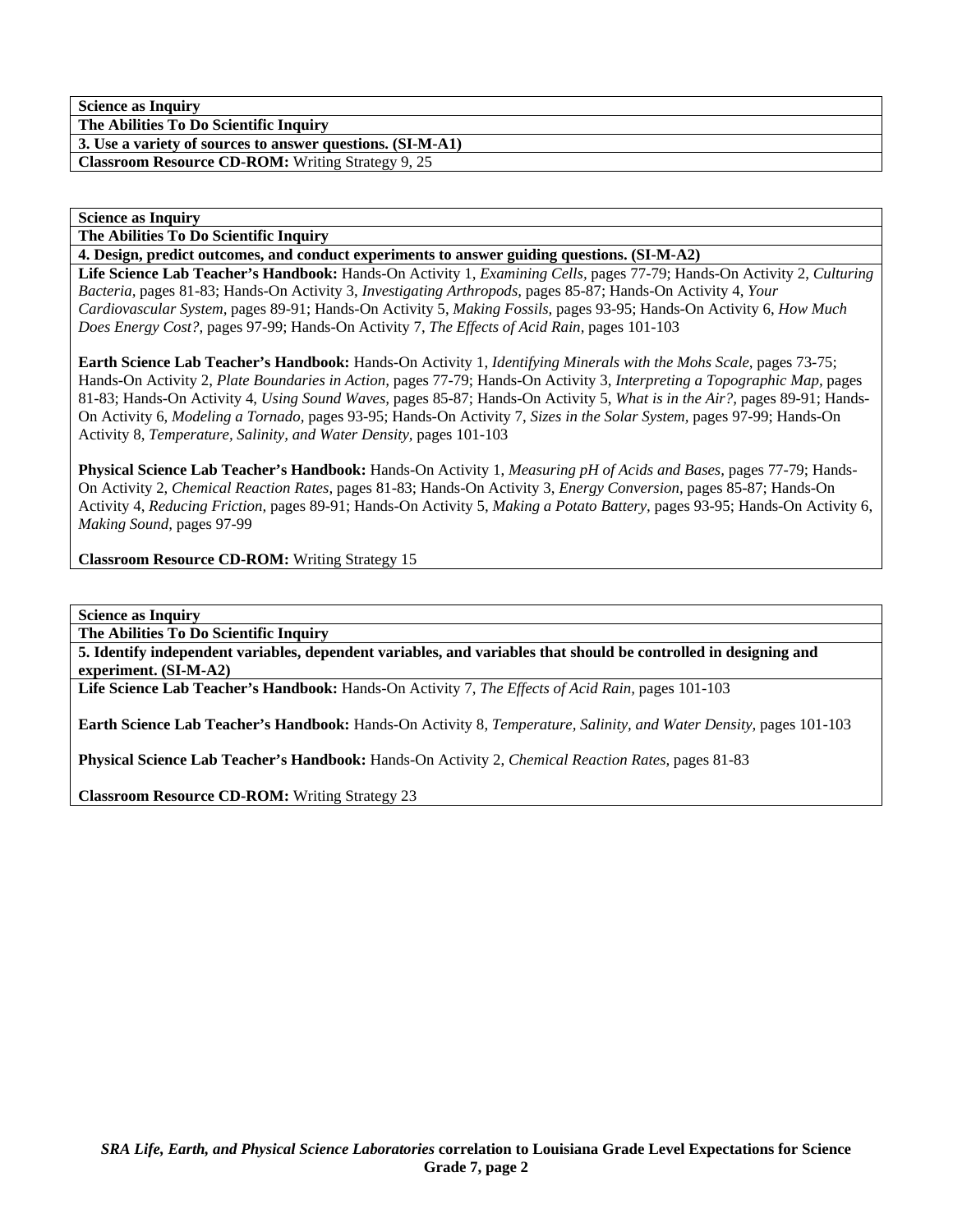**The Abilities To Do Scientific Inquiry** 

**6. Select and use appropriate equipment, technology, tools, and metric system units of measurement to make observations. (SI-MA3)** 

**Life Science Lab Teacher's Handbook:** Hands-On Activity 1, *Examining Cells,* pages 77-79; Hands-On Activity 2, *Culturing Bacteria,* pages 81-83; Hands-On Activity 3, *Investigating Arthropods,* pages 85-87; Hands-On Activity 4, *Your Cardiovascular System,* pages 89-91; Hands-On Activity 5, *Making Fossils,* pages 93-95; Hands-On Activity 6, *How Much Does Energy Cost?,* pages 97-99; Hands-On Activity 7, *The Effects of Acid Rain,* pages 101-103

**Earth Science Lab Teacher's Handbook:** Hands-On Activity 1, *Identifying Minerals with the Mohs Scale,* pages 73-75; Hands-On Activity 2, *Plate Boundaries in Action,* pages 77-79; Hands-On Activity 3, *Interpreting a Topographic Map,* pages 81-83; Hands-On Activity 4, *Using Sound Waves,* pages 85-87; Hands-On Activity 5, *What is in the Air?,* pages 89-91; Hands-On Activity 6, *Modeling a Tornado,* pages 93-95; Hands-On Activity 7, *Sizes in the Solar System,* pages 97-99; Hands-On Activity 8, *Temperature, Salinity, and Water Density,* pages 101-103

**Physical Science Lab Teacher's Handbook:** Hands-On Activity 1, *Measuring pH of Acids and Bases,* pages 77-79; Hands-On Activity 2, *Chemical Reaction Rates,* pages 81-83; Hands-On Activity 3, *Energy Conversion,* pages 85-87; Hands-On Activity 4, *Reducing Friction,* pages 89-91; Hands-On Activity 5, *Making a Potato Battery,* pages 93-95; Hands-On Activity 6, *Making Sound,* pages 97-99

# **Science as Inquiry**

**The Abilities To Do Scientific Inquiry** 

**7. Record observations using methods that complement investigations (e.g., journals, tables, charts). (SI-M-A3) Life Science Lab Teacher's Handbook:** Hands-On Activity 1, *Examining Cells,* pages 77-79; Hands-On Activity 2, *Culturing Bacteria,* pages 81-83; Hands-On Activity 3, *Investigating Arthropods,* pages 85-87; Hands-On Activity 4, *Your Cardiovascular System,* pages 89-91; Hands-On Activity 5, *Making Fossils,* pages 93-95; Hands-On Activity 6, *How Much Does Energy Cost?,* pages 97-99; Hands-On Activity 7, *The Effects of Acid Rain,* pages 101-103

**Earth Science Lab Teacher's Handbook:** Hands-On Activity 1, *Identifying Minerals with the Mohs Scale,* pages 73-75; Hands-On Activity 2, *Plate Boundaries in Action,* pages 77-79; Hands-On Activity 3, *Interpreting a Topographic Map,* pages 81-83; Hands-On Activity 4, *Using Sound Waves,* pages 85-87; Hands-On Activity 5, *What is in the Air?,* pages 89-91; Hands-On Activity 6, *Modeling a Tornado,* pages 93-95; Hands-On Activity 7, *Sizes in the Solar System,* pages 97-99; Hands-On Activity 8, *Temperature, Salinity, and Water Density,* pages 101-103

**Physical Science Lab Teacher's Handbook:** Hands-On Activity 1, *Measuring pH of Acids and Bases,* pages 77-79; Hands-On Activity 2, *Chemical Reaction Rates,* pages 81-83; Hands-On Activity 3, *Energy Conversion,* pages 85-87; Hands-On Activity 4, *Reducing Friction,* pages 89-91; Hands-On Activity 5, *Making a Potato Battery,* pages 93-95; Hands-On Activity 6, *Making Sound,* pages 97-99

**Classroom Resource CD-ROM:** Writing Strategy 5, 11, 15, 16, 22, 24

# **Science as Inquiry**

**The Abilities To Do Scientific Inquiry** 

**8. Use consistency and precision in data collection, analysis, and reporting. (SI-M-A3)** 

**Life Science Lab Teacher's Handbook:** Hands-On Activity 3, *Investigating Arthropods,* pages 85-87; Hands-On Activity 4, *Your Cardiovascular System,* pages 89-91; Hands-On Activity 5, *Making Fossils,* pages 93-95; Hands-On Activity 6, *How Much Does Energy Cost?,* pages 97-99; Hands-On Activity 7, *The Effects of Acid Rain,* pages 101-103

**Earth Science Lab Teacher's Handbook:** Hands-On Activity 1, *Identifying Minerals with the Mohs Scale,* pages 73-75; Hands-On Activity 3, *Interpreting a Topographic Map,* pages 81-83; Hands-On Activity 5, *What is in the Air?,* pages 89-91; Hands-On Activity 8, *Temperature, Salinity, and Water Density,* pages 101-103

**Physical Science Lab Teacher's Handbook:** Hands-On Activity 1, *Measuring pH of Acids and Bases,* pages 77-79; Hands-On Activity 2, *Chemical Reaction Rates,* pages 81-83; Hands-On Activity 3, *Energy Conversion,* pages 85-87; Hands-On Activity 4, *Reducing Friction,* pages 89-91; Hands-On Activity 6, *Making Sound,* pages 97-99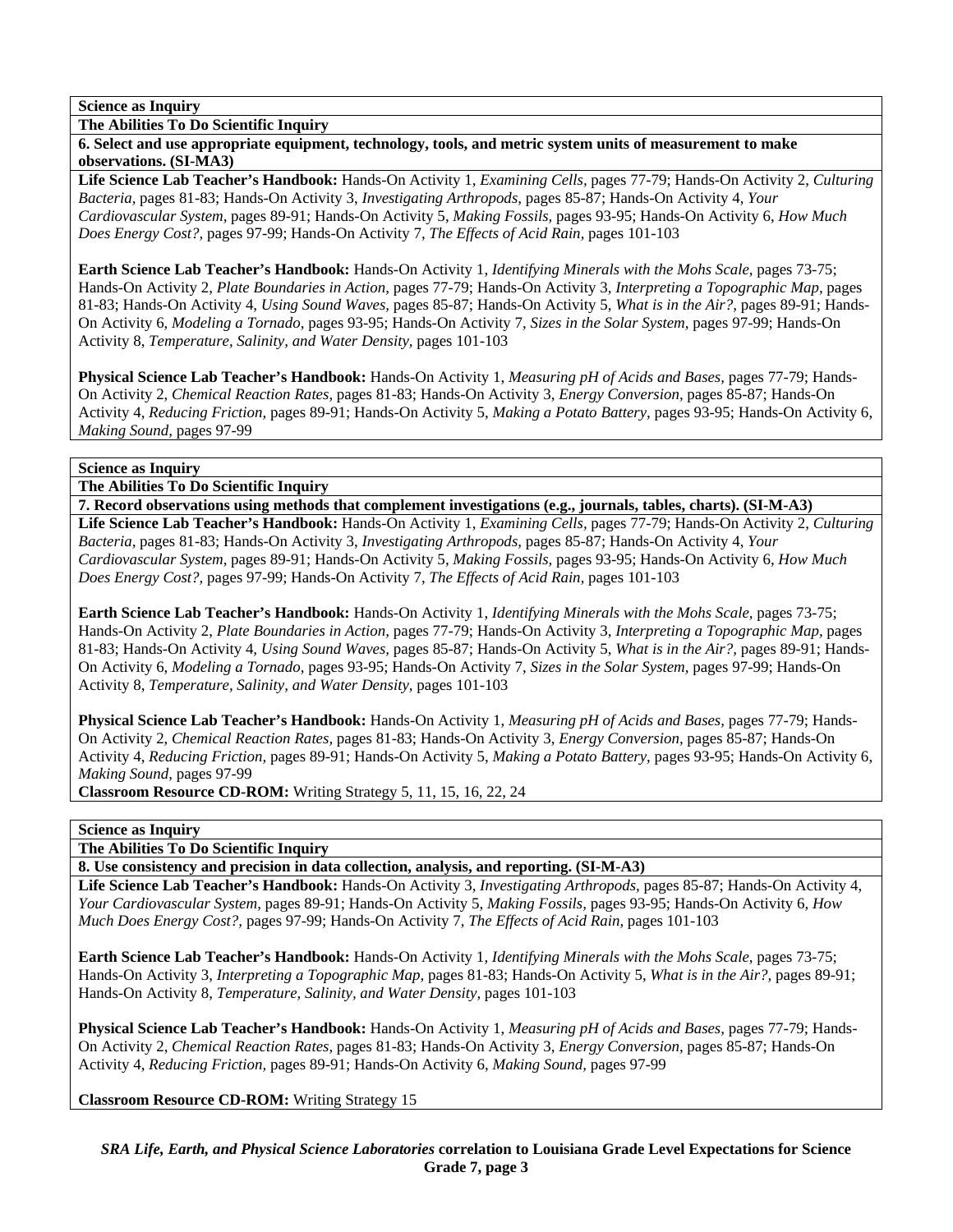**The Abilities To Do Scientific Inquiry** 

**9. Use computers and/or calculators to analyze and interpret quantitative data. (SI-M-A3)** 

**Life Science Lab Teacher's Handbook:** Hands-On Activity 2, *Culturing Bacteria,* pages 81-83

**Science as Inquiry** 

**The Abilities To Do Scientific Inquiry** 

**10. Identify the difference between description and explanation. (SI-M-A4)** 

**Life Science Lab Teacher's Handbook:** Hands-On Activity 1, *Examining Cells,* pages 77-79; Hands-On Activity 2, *Culturing Bacteria,* pages 81-83; Hands-On Activity 3, *Investigating Arthropods,* pages 85-87; Hands-On Activity 4, *Your Cardiovascular System,* pages 89-91; Hands-On Activity 5, *Making Fossils,* pages 93-95; Hands-On Activity 6, *How Much Does Energy Cost?,* pages 97-99; Hands-On Activity 7, *The Effects of Acid Rain,* pages 101-103

**Earth Science Lab Teacher's Handbook:** Hands-On Activity 1, *Identifying Minerals with the Mohs Scale,* pages 73-75; Hands-On Activity 2, *Plate Boundaries in Action,* pages 77-79; Hands-On Activity 3, *Interpreting a Topographic Map,* pages 81-83; Hands-On Activity 4, *Using Sound Waves,* pages 85-87; Hands-On Activity 5, *What is in the Air?,* pages 89-91; Hands-On Activity 6, *Modeling a Tornado,* pages 93-95; Hands-On Activity 7, *Sizes in the Solar System,* pages 97-99; Hands-On Activity 8, *Temperature, Salinity, and Water Density,* pages 101-103

**Physical Science Lab Teacher's Handbook:** Hands-On Activity 1, *Measuring pH of Acids and Bases,* pages 77-79; Hands-On Activity 2, *Chemical Reaction Rates,* pages 81-83; Hands-On Activity 3, *Energy Conversion,* pages 85-87; Hands-On Activity 4, *Reducing Friction,* pages 89-91; Hands-On Activity 5, *Making a Potato Battery,* pages 93-95; Hands-On Activity 6, *Making Sound,* pages 97-99

**Classroom Resource CD-ROM:** Writing Strategy 2

**Science as Inquiry** 

**The Abilities To Do Scientific Inquiry** 

**11. Construct, use, and interpret appropriate graphical representations to collect, record, and report data (e.g., tables, charts, circle graphs, bar and line graphs, diagrams, scatter plots, symbols. (SI-M-A4)** 

**Life Science Lab Teacher's Handbook:** Hands-On Activity 2, *Culturing Bacteria,* pages 81-83; Hands-On Activity 3, *Investigating Arthropods,* pages 85-87; Hands-On Activity 4, *Your Cardiovascular System,* pages 89-91; Hands-On Activity 6, *How Much Does Energy Cost?,* pages 97-99; Hands-On Activity 7, *The Effects of Acid Rain,* pages 101-103

**Earth Science Lab Teacher's Handbook:** Hands-On Activity 1, *Identifying Minerals with the Mohs Scale,* pages 73-75; Hands-On Activity 3, *Interpreting a Topographic Map,* pages 81-83; Hands-On Activity 5, *What is in the Air?,* pages 89-91; Hands-On Activity 7, *Sizes in the Solar System,* pages 97-99; Hands-On Activity 8, *Temperature, Salinity, and Water Density,* pages 101-103

**Physical Science Lab Teacher's Handbook:** Hands-On Activity 1, *Measuring pH of Acids and Bases,* pages 77-79; Hands-On Activity 2, *Chemical Reaction Rates,* pages 81-83; Hands-On Activity 3, *Energy Conversion,* pages 85-87; Hands-On Activity 4, *Reducing Friction,* pages 89-91; Hands-On Activity 6, *Making Sound,* pages 97-99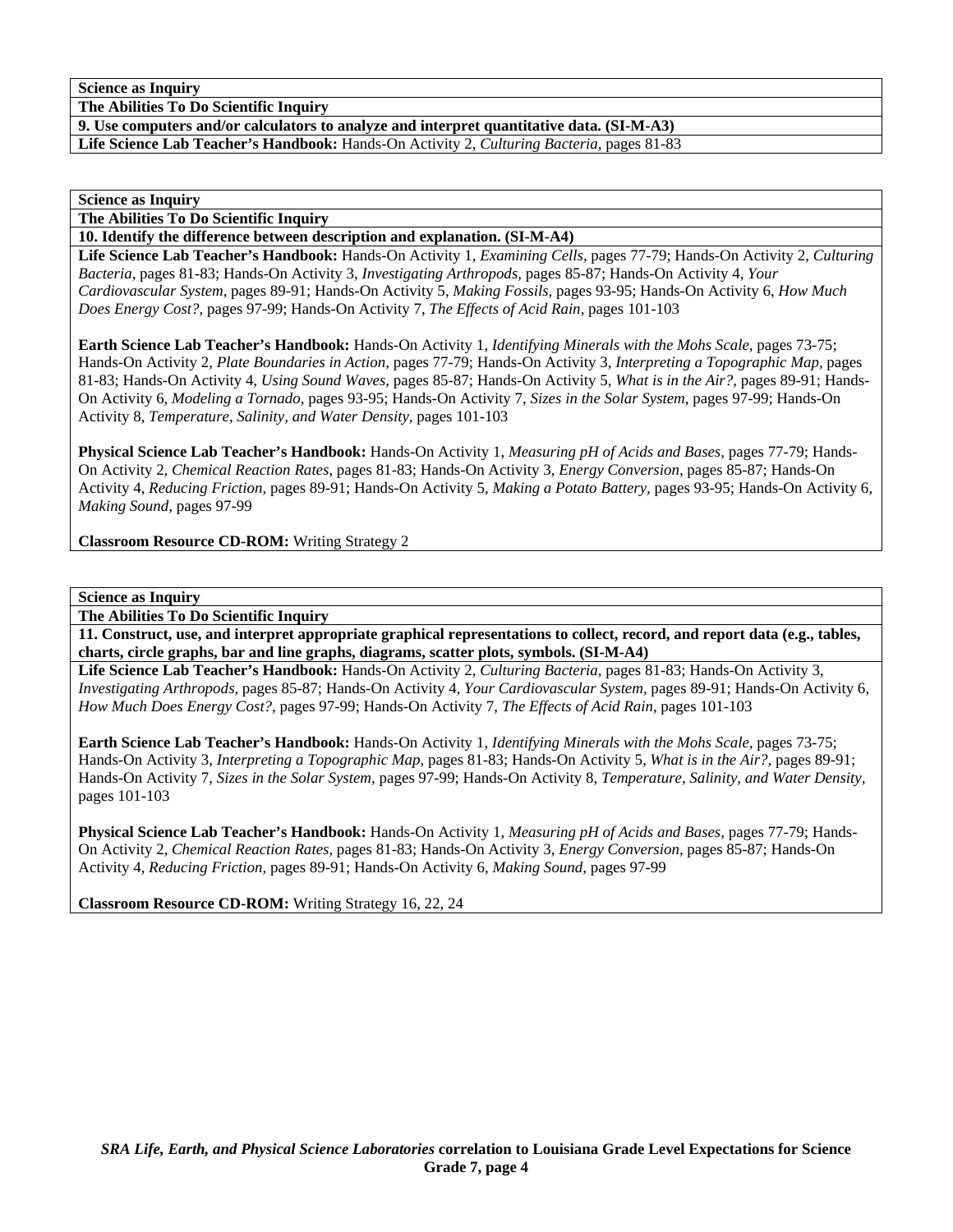**The Abilities To Do Scientific Inquiry** 

**12. Use data and information gathered to develop an explanation of experimental results. (SI-M-A4)** 

**Life Science Lab Teacher's Handbook:** Hands-On Activity 1, *Examining Cells,* pages 77-79; Hands-On Activity 2, *Culturing Bacteria,* pages 81-83; Hands-On Activity 3, *Investigating Arthropods,* pages 85-87; Hands-On Activity 4, *Your Cardiovascular System,* pages 89-91; Hands-On Activity 5, *Making Fossils,* pages 93-95; Hands-On Activity 6, *How Much Does Energy Cost?,* pages 97-99; Hands-On Activity 7, *The Effects of Acid Rain,* pages 101-103

**Earth Science Lab Teacher's Handbook:** Hands-On Activity 1, *Identifying Minerals with the Mohs Scale,* pages 73-75; Hands-On Activity 2, *Plate Boundaries in Action,* pages 77-79; Hands-On Activity 3, *Interpreting a Topographic Map,* pages 81-83; Hands-On Activity 4, *Using Sound Waves,* pages 85-87; Hands-On Activity 5, *What is in the Air?,* pages 89-91; Hands-On Activity 6, *Modeling a Tornado,* pages 93-95; Hands-On Activity 7, *Sizes in the Solar System,* pages 97-99; Hands-On Activity 8, *Temperature, Salinity, and Water Density,* pages 101-103

**Physical Science Lab Teacher's Handbook:** Hands-On Activity 1, *Measuring pH of Acids and Bases,* pages 77-79; Hands-On Activity 2, *Chemical Reaction Rates,* pages 81-83; Hands-On Activity 3, *Energy Conversion,* pages 85-87; Hands-On Activity 4, *Reducing Friction,* pages 89-91; Hands-On Activity 5, *Making a Potato Battery,* pages 93-95; Hands-On Activity 6, *Making Sound,* pages 97-99

### **Science as Inquiry**

**The Abilities To Do Scientific Inquiry** 

**13. Use patterns in data to explain natural events. (SI-M-A4)** 

**Life Science Lab Teacher's Handbook:** Hands-On Activity 4, *Your Cardiovascular System,* pages 89-91; Hands-On Activity 6, *How Much Does Energy Cost?,* pages 97-99

**Earth Science Lab Teacher's Handbook:** Hands-On Activity 7, *Sizes in the Solar System,* pages 97-99; Hands-On Activity 8, *Temperature, Salinity, and Water Density,* pages 101-103

**Physical Science Lab Teacher's Handbook:** Hands-On Activity 1, *Measuring pH of Acids and Bases,* pages 77-79; Hands-On Activity 2, *Chemical Reaction Rates,* pages 81-83; Hands-On Activity 3, *Energy Conversion,* pages 85-87; Hands-On Activity 4, *Reducing Friction,* pages 89-91; Hands-On Activity 6, *Making Sound,* pages 97-99

**Classroom Resource CD-ROM:** Writing Strategy 22, 24

#### **Science as Inquiry**

**The Abilities To Do Scientific Inquiry** 

**14. Develop models to illustrate or explain conclusions reached through investigation. (SI-M-A5)** 

**Life Science Lab Teacher's Handbook:** Hands-On Activity 4, *Your Cardiovascular System,* pages 89-91; Hands-On Activity 5, *Making Fossils,* pages 93-95; Hands-On Activity 6, *How Much Does Energy Cost?,* pages 97-99

**Earth Science Lab Teacher's Handbook:** Hands-On Activity 2, *Plate Boundaries in Action,* pages 77-79; Hands-On Activity 6, *Modeling a Tornado,* pages 93-95; Hands-On Activity 7, *Sizes in the Solar System,* pages 97-99

**Physical Science Lab Teacher's Handbook:** Hands-On Activity 5, *Making a Potato Battery,* pages 93-95; Hands-On Activity 6, *Making Sound,* pages 97-99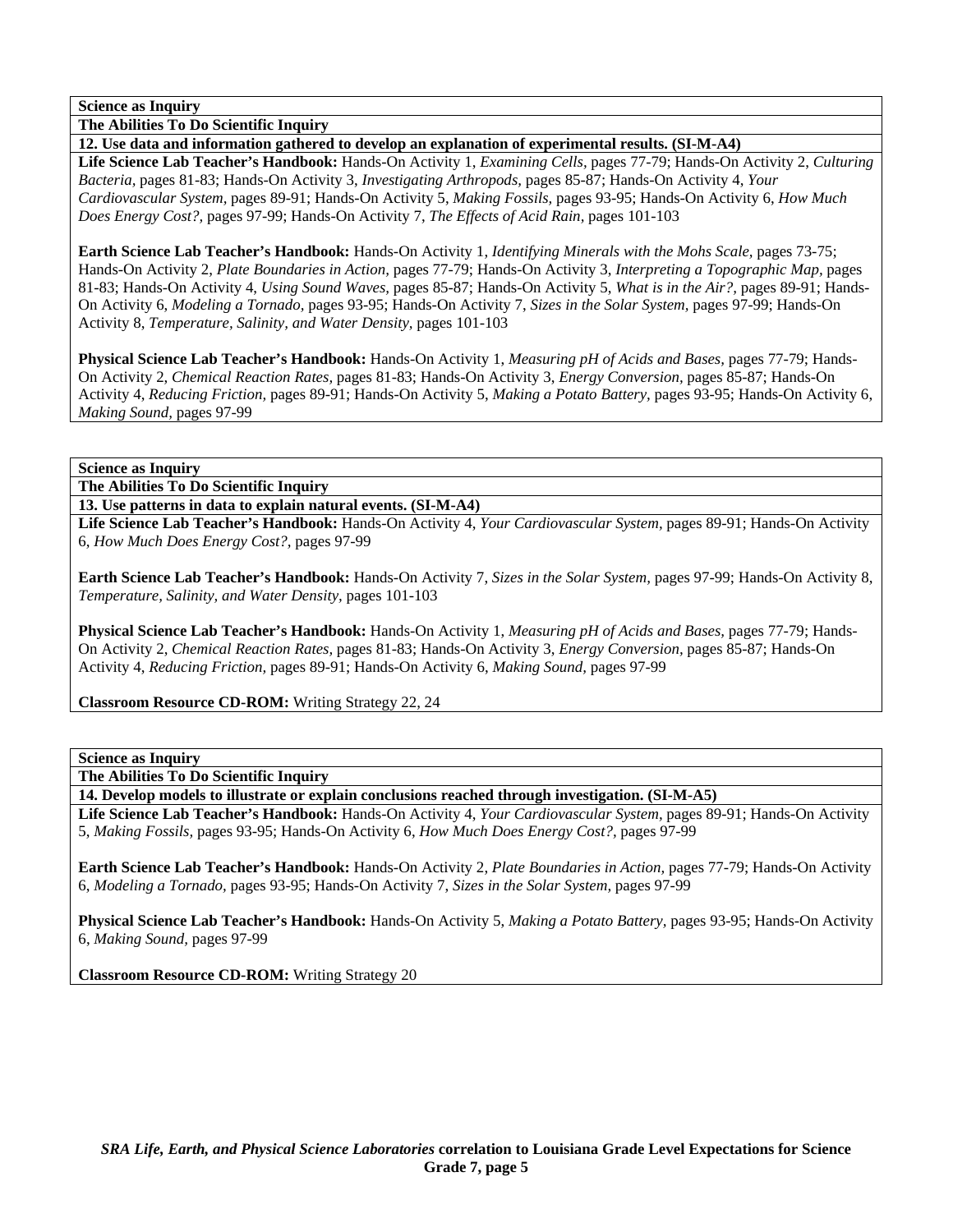**The Abilities To Do Scientific Inquiry** 

**15. Identify and explain the limitations of models used to represent the natural world. (SI-M-A5)** 

**Life Science Lab Teacher's Handbook:** Hands-On Activity 4, *Your Cardiovascular System,* pages 89-91; Hands-On Activity 5, *Making Fossils,* pages 93-95; Hands-On Activity 6, *How Much Does Energy Cost?,* pages 97-99

**Earth Science Lab Teacher's Handbook:** Hands-On Activity 2, *Plate Boundaries in Action,* pages 77-79; Hands-On Activity 6, *Modeling a Tornado,* pages 93-95; Hands-On Activity 7, *Sizes in the Solar System,* pages 97-99

**Physical Science Lab Teacher's Handbook:** Hands-On Activity 5, *Making a Potato Battery,* pages 93-95; Hands-On Activity 6, *Making Sound,* pages 97-99

**Classroom Resource CD-ROM:** Writing Strategy 20

**Science as Inquiry** 

**The Abilities To Do Scientific Inquiry** 

**16. Use evidence to make inferences and predict trends. (SI-M-A5)** 

**Life Science Lab Teacher's Handbook:** Hands-On Activity 1, *Examining Cells,* pages 77-79; Hands-On Activity 2, *Culturing Bacteria,* pages 81-83; Hands-On Activity 3, *Investigating Arthropods,* pages 85-87; Hands-On Activity 4, *Your Cardiovascular System,* pages 89-91; Hands-On Activity 5, *Making Fossils,* pages 93-95

**Earth Science Lab Teacher's Handbook:** Hands-On Activity 2, *Plate Boundaries in Action,* pages 77-79; Hands-On Activity 4, *Using Sound Waves,* pages 85-87; Hands-On Activity 6, *Modeling a Tornado,* pages 93-95; Hands-On Activity 8, *Temperature, Salinity, and Water Density,* pages 101-103

**Physical Science Lab Teacher's Handbook:** Hands-On Activity Hands-On Activity 2, *Chemical Reaction Rates,* pages 81- 83; Hands-On Activity 3, *Energy Conversion,* pages 85-87; Hands-On Activity 4, *Reducing Friction,* pages 89-91

**Classroom Resource CD-ROM:** Writing Strategy 17

**Science as Inquiry** 

**The Abilities To Do Scientific Inquiry** 

**17. Recognize that there may be more than one way to interpret a given set of data, which can result in alternative scientific explanations and predictions. (SI-M-A6)** 

**Life Science Lab Teacher's Handbook:** Hands-On Activity 3, *Investigating Arthropods,* pages 85-87; Hands-On Activity 4, *Your Cardiovascular System,* pages 89-91; Hands-On Activity 5, *Making Fossils,* pages 93-95; Hands-On Activity 6, *How Much Does Energy Cost?,* pages 97-99; Hands-On Activity 7, *The Effects of Acid Rain,* pages 101-103

**Earth Science Lab Teacher's Handbook:** Hands-On Activity 1, *Identifying Minerals with the Mohs Scale,* pages 73-75; Hands-On Activity 3, *Interpreting a Topographic Map,* pages 81-83; Hands-On Activity 5, *What is in the Air?,* pages 89-91; Hands-On Activity 8, *Temperature, Salinity, and Water Density,* pages 101-103

**Physical Science Lab Teacher's Handbook:** Hands-On Activity 1, *Measuring pH of Acids and Bases,* pages 77-79; Hands-On Activity 2, *Chemical Reaction Rates,* pages 81-83; Hands-On Activity 3, *Energy Conversion,* pages 85-87; Hands-On Activity 4, *Reducing Friction,* pages 89-91; Hands-On Activity 6, *Making Sound,* pages 97-99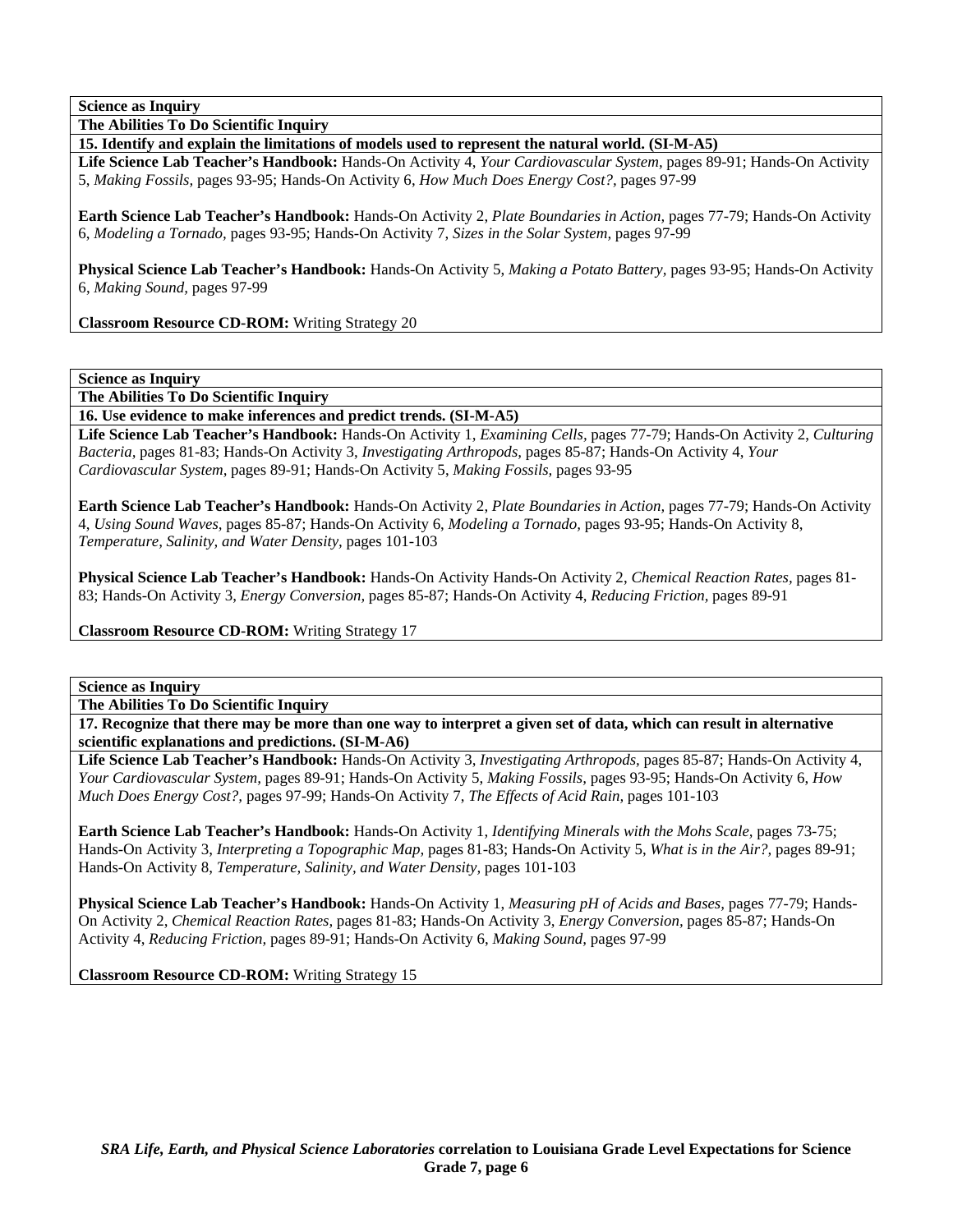**The Abilities To Do Scientific Inquiry** 

**18. Identify faulty reasoning and statements that misinterpret or are not supported by the evidence. (SI-M-A6) Life Science Lab Teacher's Handbook:** Hands-On Activity 1, *Examining Cells,* pages 77-79; Hands-On Activity 2, *Culturing Bacteria,* pages 81-83; Hands-On Activity 3, *Investigating Arthropods,* pages 85-87; Hands-On Activity 4, *Your Cardiovascular System,* pages 89-91; Hands-On Activity 5, *Making Fossils,* pages 93-95; Hands-On Activity 6, *How Much Does Energy Cost?,* pages 97-99; Hands-On Activity 7, *The Effects of Acid Rain,* pages 101-103

**Earth Science Lab Teacher's Handbook:** Hands-On Activity 1, *Identifying Minerals with the Mohs Scale,* pages 73-75; Hands-On Activity 2, *Plate Boundaries in Action,* pages 77-79; Hands-On Activity 3, *Interpreting a Topographic Map,* pages 81-83; Hands-On Activity 4, *Using Sound Waves,* pages 85-87; Hands-On Activity 5, *What is in the Air?,* pages 89-91; Hands-On Activity 6, *Modeling a Tornado,* pages 93-95; Hands-On Activity 7, *Sizes in the Solar System,* pages 97-99; Hands-On Activity 8, *Temperature, Salinity, and Water Density,* pages 101-103

**Physical Science Lab Teacher's Handbook:** Hands-On Activity 1, *Measuring pH of Acids and Bases,* pages 77-79; Hands-On Activity 2, *Chemical Reaction Rates,* pages 81-83; Hands-On Activity 3, *Energy Conversion,* pages 85-87; Hands-On Activity 4, *Reducing Friction,* pages 89-91; Hands-On Activity 5, *Making a Potato Battery,* pages 93-95; Hands-On Activity 6, *Making Sound,* pages 97-99

**Science as Inquiry** 

**The Abilities To Do Scientific Inquiry** 

**19. Communicate ideas in a variety of ways (e.g., symbols, illustrations, graphs, charts, spreadsheets, concept maps, oral and written reports, equations). (SI-M-A7)** 

**Life Science Lab Teacher's Handbook:** Hands-On Activity 1, *Examining Cells,* pages 77-79; Hands-On Activity 2, *Culturing Bacteria,* pages 81-83; Hands-On Activity 3, *Investigating Arthropods,* pages 85-87; Hands-On Activity 4, *Your Cardiovascular System,* pages 89-91; Hands-On Activity 5, *Making Fossils,* pages 93-95; Hands-On Activity 6, *How Much Does Energy Cost?,* pages 97-99; Hands-On Activity 7, *The Effects of Acid Rain,* pages 101-103

**Earth Science Lab Teacher's Handbook:** Hands-On Activity 1, *Identifying Minerals with the Mohs Scale,* pages 73-75; Hands-On Activity 2, *Plate Boundaries in Action,* pages 77-79; Hands-On Activity 3, *Interpreting a Topographic Map,* pages 81-83; Hands-On Activity 4, *Using Sound Waves,* pages 85-87; Hands-On Activity 5, *What is in the Air?,* pages 89-91; Hands-On Activity 6, *Modeling a Tornado,* pages 93-95; Hands-On Activity 7, *Sizes in the Solar System,* pages 97-99; Hands-On Activity 8, *Temperature, Salinity, and Water Density,* pages 101-103

**Physical Science Lab Teacher's Handbook:** Hands-On Activity 1, *Measuring pH of Acids and Bases,* pages 77-79; Hands-On Activity 2, *Chemical Reaction Rates,* pages 81-83; Hands-On Activity 3, *Energy Conversion,* pages 85-87; Hands-On Activity 4, *Reducing Friction,* pages 89-91; Hands-On Activity 5, *Making a Potato Battery,* pages 93-95; Hands-On Activity 6, *Making Sound,* pages 97-99

**Classroom Resource CD-ROM:** Writing Strategy 1-30

**Science as Inquiry** 

**The Abilities To Do Scientific Inquiry** 

**20. Write clear, step-by-step instructions that others can follow to carry out procedures or conduct investigations. (SI-M-A7)**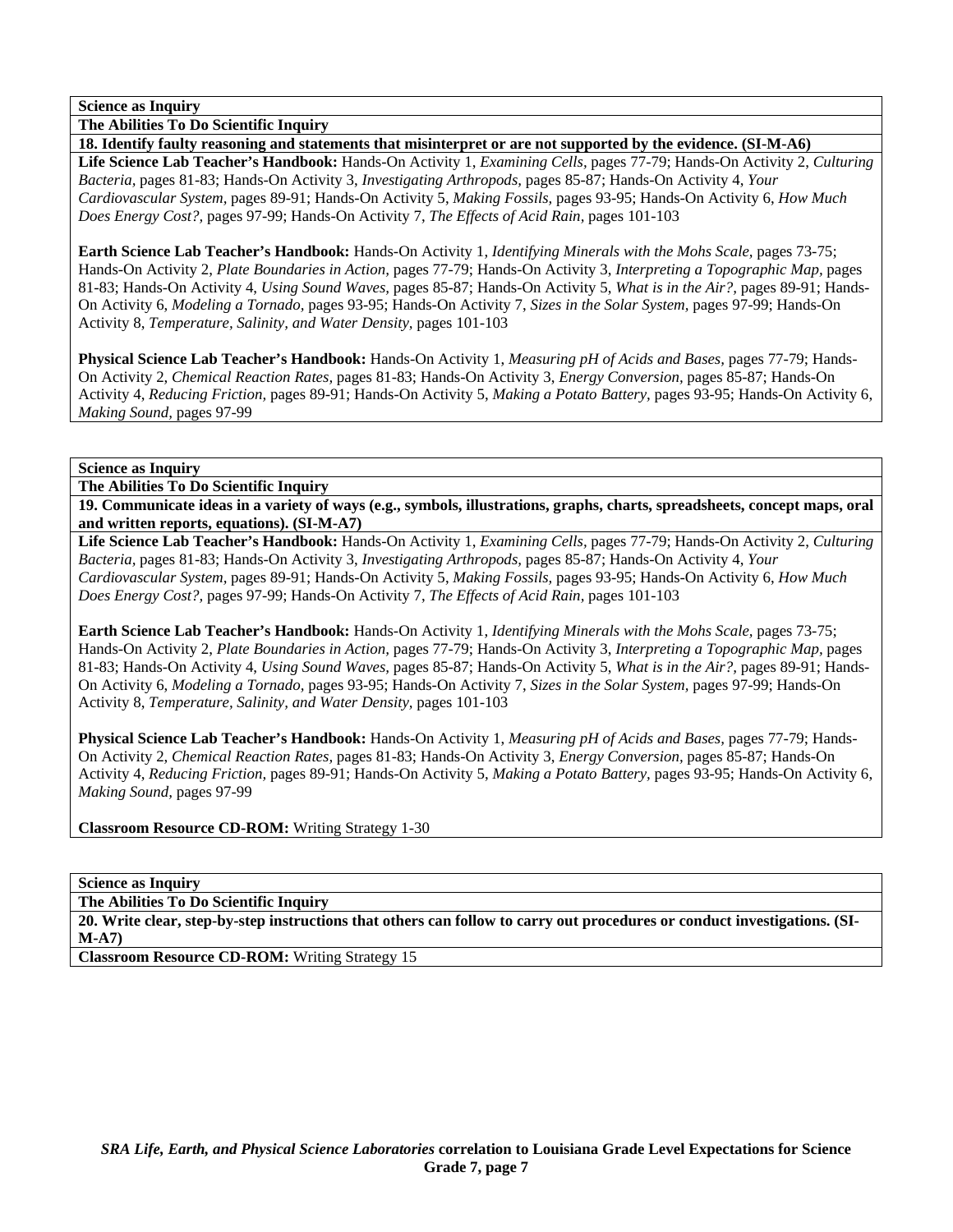**The Abilities To Do Scientific Inquiry** 

**21. Distinguish between observations and inferences. (SI-M-A7)** 

**Life Science Lab Teacher's Handbook:** Hands-On Activity 1, *Examining Cells,* pages 77-79; Hands-On Activity 2, *Culturing Bacteria,* pages 81-83; Hands-On Activity 3, *Investigating Arthropods,* pages 85-87; Hands-On Activity 4, *Your Cardiovascular System,* pages 89-91; Hands-On Activity 5, *Making Fossils,* pages 93-95; Hands-On Activity 6, *How Much Does Energy Cost?,* pages 97-99; Hands-On Activity 7, *The Effects of Acid Rain,* pages 101-103

**Earth Science Lab Teacher's Handbook:** Hands-On Activity 1, *Identifying Minerals with the Mohs Scale,* pages 73-75; Hands-On Activity 2, *Plate Boundaries in Action,* pages 77-79; Hands-On Activity 3, *Interpreting a Topographic Map,* pages 81-83; Hands-On Activity 4, *Using Sound Waves,* pages 85-87; Hands-On Activity 5, *What is in the Air?,* pages 89-91; Hands-On Activity 6, *Modeling a Tornado,* pages 93-95; Hands-On Activity 7, *Sizes in the Solar System,* pages 97-99; Hands-On Activity 8, *Temperature, Salinity, and Water Density,* pages 101-103

**Physical Science Lab Teacher's Handbook:** Hands-On Activity 1, *Measuring pH of Acids and Bases,* pages 77-79; Hands-On Activity 2, *Chemical Reaction Rates,* pages 81-83; Hands-On Activity 3, *Energy Conversion,* pages 85-87; Hands-On Activity 4, *Reducing Friction,* pages 89-91; Hands-On Activity 5, *Making a Potato Battery,* pages 93-95; Hands-On Activity 6, *Making Sound,* pages 97-99

**Classroom Resource CD-ROM:** Writing Strategy 11, 17

### **Science as Inquiry**

**The Abilities To Do Scientific Inquiry** 

**22. Use evidence and observations to explain and communicate the results of investigations. (SI-M-A7)** 

**Life Science Lab Teacher's Handbook:** Hands-On Activity 1, *Examining Cells,* pages 77-79; Hands-On Activity 2, *Culturing Bacteria,* pages 81-83; Hands-On Activity 3, *Investigating Arthropods,* pages 85-87; Hands-On Activity 4, *Your Cardiovascular System,* pages 89-91; Hands-On Activity 5, *Making Fossils,* pages 93-95; Hands-On Activity 6, *How Much Does Energy Cost?,* pages 97-99; Hands-On Activity 7, *The Effects of Acid Rain,* pages 101-103

**Earth Science Lab Teacher's Handbook:** Hands-On Activity 1, *Identifying Minerals with the Mohs Scale,* pages 73-75; Hands-On Activity 2, *Plate Boundaries in Action,* pages 77-79; Hands-On Activity 3, *Interpreting a Topographic Map,* pages 81-83; Hands-On Activity 4, *Using Sound Waves,* pages 85-87; Hands-On Activity 5, *What is in the Air?,* pages 89-91; Hands-On Activity 6, *Modeling a Tornado,* pages 93-95; Hands-On Activity 7, *Sizes in the Solar System,* pages 97-99; Hands-On Activity 8, *Temperature, Salinity, and Water Density,* pages 101-103

**Physical Science Lab Teacher's Handbook:** Hands-On Activity 1, *Measuring pH of Acids and Bases,* pages 77-79; Hands-On Activity 2, *Chemical Reaction Rates,* pages 81-83; Hands-On Activity 3, *Energy Conversion,* pages 85-87; Hands-On Activity 4, *Reducing Friction,* pages 89-91; Hands-On Activity 5, *Making a Potato Battery,* pages 93-95; Hands-On Activity 6, *Making Sound,* pages 97-99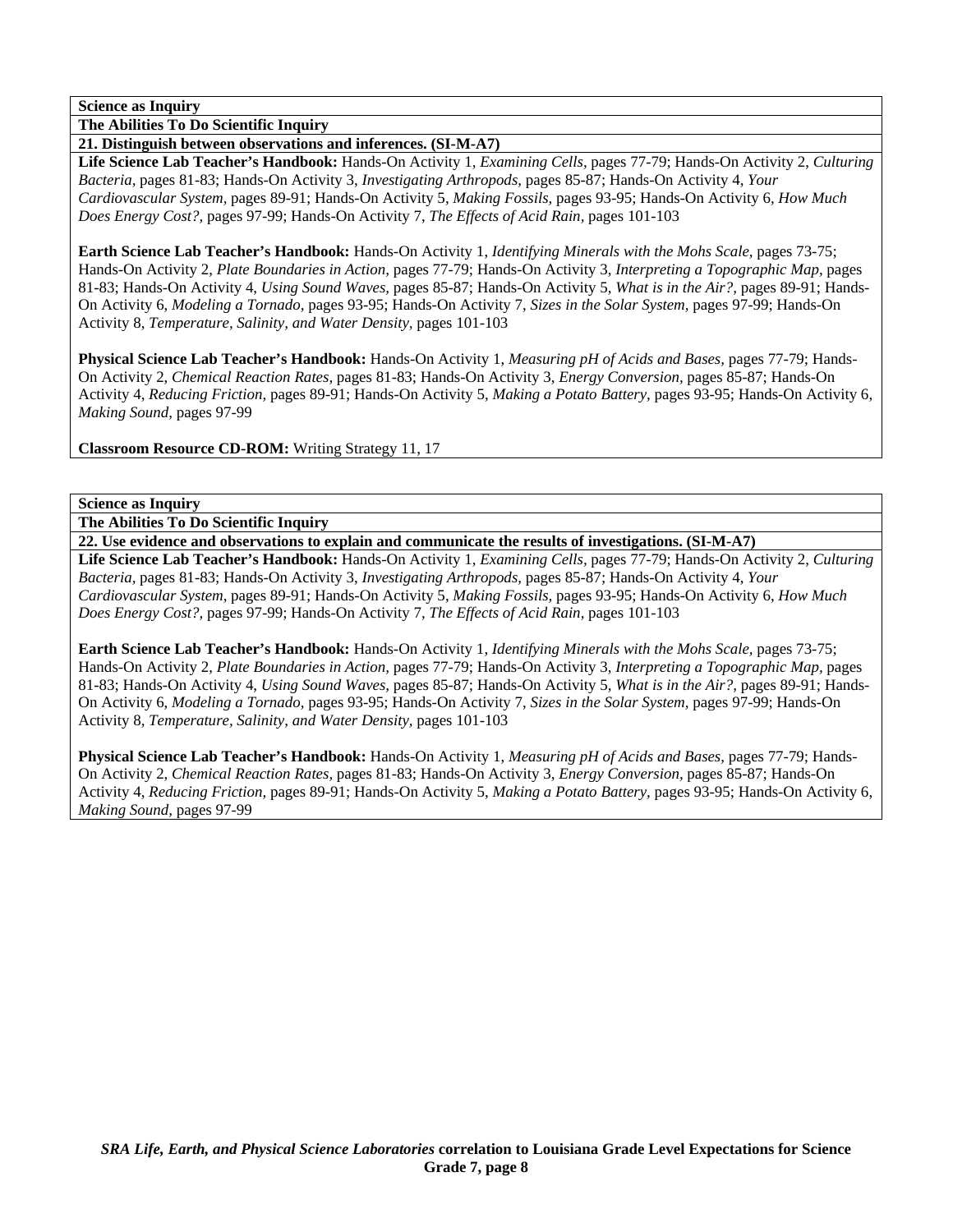**The Abilities To Do Scientific Inquiry** 

**23. Use relevant safety procedures and equipment to conduct scientific investigations. (SI-M-A8)** 

**Life Science Lab Teacher's Handbook:** Hands-On Activity 1, *Examining Cells,* pages 77-79; Hands-On Activity 2, *Culturing Bacteria,* pages 81-83; Hands-On Activity 3, *Investigating Arthropods,* pages 85-87; Hands-On Activity 4, *Your Cardiovascular System,* pages 89-91; Hands-On Activity 5, *Making Fossils,* pages 93-95; Hands-On Activity 6, *How Much Does Energy Cost?,* pages 97-99; Hands-On Activity 7, *The Effects of Acid Rain,* pages 101-103

**Earth Science Lab Teacher's Handbook:** Hands-On Activity 1, *Identifying Minerals with the Mohs Scale,* pages 73-75; Hands-On Activity 2, *Plate Boundaries in Action,* pages 77-79; Hands-On Activity 3, *Interpreting a Topographic Map,* pages 81-83; Hands-On Activity 4, *Using Sound Waves,* pages 85-87; Hands-On Activity 5, *What is in the Air?,* pages 89-91; Hands-On Activity 6, *Modeling a Tornado,* pages 93-95; Hands-On Activity 7, *Sizes in the Solar System,* pages 97-99; Hands-On Activity 8, *Temperature, Salinity, and Water Density,* pages 101-103

**Physical Science Lab Teacher's Handbook:** Hands-On Activity 1, *Measuring pH of Acids and Bases,* pages 77-79; Hands-On Activity 2, *Chemical Reaction Rates,* pages 81-83; Hands-On Activity 3, *Energy Conversion,* pages 85-87; Hands-On Activity 4, *Reducing Friction,* pages 89-91; Hands-On Activity 5, *Making a Potato Battery,* pages 93-95; Hands-On Activity 6, *Making Sound,* pages 97-99

**Science as Inquiry** 

**The Abilities To Do Scientific Inquiry** 

**24. Provide appropriate care and utilize safe practices and ethical treatment when animals are involved in scientific field and laboratory research. (SI-M-A8)** 

**Life Science Lab Teacher's Handbook:** Hands-On Activity 3, *Investigating Arthropods,* pages 85-87

### **Science as Inquiry**

**Understanding Scientific Inquiry** 

**25. Compare and critique scientific investigations. (SI-M-B1)** 

**Life Science Lab Teacher's Handbook:** Hands-On Activity 1, *Examining Cells,* pages 77-79; Hands-On Activity 2, *Culturing Bacteria,* pages 81-83; Hands-On Activity 3, *Investigating Arthropods,* pages 85-87; Hands-On Activity 4, *Your Cardiovascular System,* pages 89-91; Hands-On Activity 5, *Making Fossils,* pages 93-95; Hands-On Activity 6, *How Much Does Energy Cost?,* pages 97-99; Hands-On Activity 7, *The Effects of Acid Rain,* pages 101-103

**Earth Science Lab Teacher's Handbook:** Hands-On Activity 1, *Identifying Minerals with the Mohs Scale,* pages 73-75; Hands-On Activity 2, *Plate Boundaries in Action,* pages 77-79; Hands-On Activity 3, *Interpreting a Topographic Map,* pages 81-83; Hands-On Activity 4, *Using Sound Waves,* pages 85-87; Hands-On Activity 5, *What is in the Air?,* pages 89-91; Hands-On Activity 6, *Modeling a Tornado,* pages 93-95; Hands-On Activity 7, *Sizes in the Solar System,* pages 97-99; Hands-On Activity 8, *Temperature, Salinity, and Water Density,* pages 101-103

**Physical Science Lab Teacher's Handbook:** Hands-On Activity 1, *Measuring pH of Acids and Bases,* pages 77-79; Hands-On Activity 2, *Chemical Reaction Rates,* pages 81-83; Hands-On Activity 3, *Energy Conversion,* pages 85-87; Hands-On Activity 4, *Reducing Friction,* pages 89-91; Hands-On Activity 5, *Making a Potato Battery,* pages 93-95; Hands-On Activity 6, *Making Sound,* pages 97-99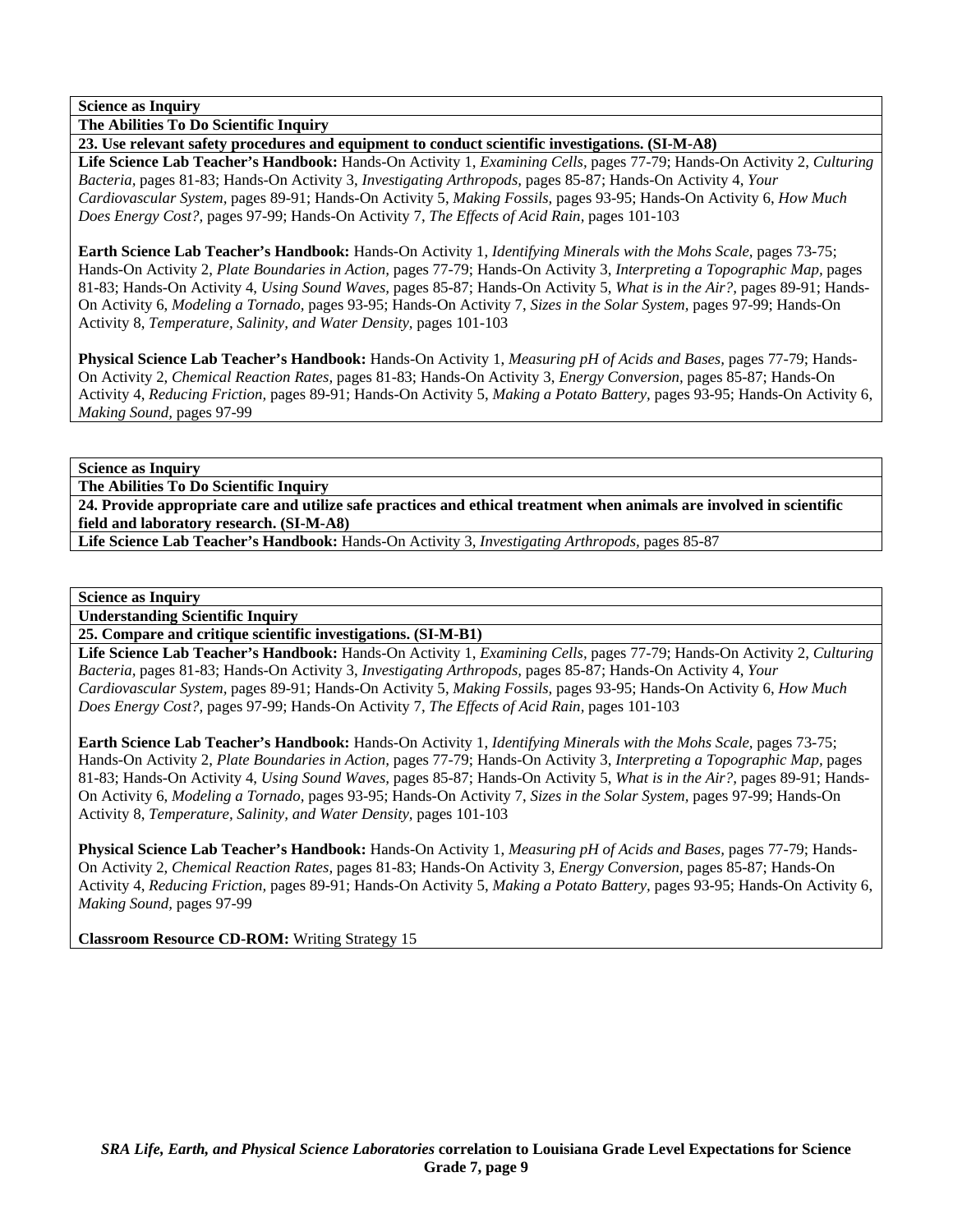**Understanding Scientific Inquiry** 

**26. Use and describe alternate methods for investigating different types of testable questions. (SI-M-B1) Life Science Lab Teacher's Handbook:** Hands-On Activity 1, *Examining Cells,* pages 77-79; Hands-On Activity 2, *Culturing Bacteria,* pages 81-83; Hands-On Activity 3, *Investigating Arthropods,* pages 85-87; Hands-On Activity 4, *Your Cardiovascular System,* pages 89-91; Hands-On Activity 5, *Making Fossils,* pages 93-95; Hands-On Activity 6, *How Much Does Energy Cost?,* pages 97-99; Hands-On Activity 7, *The Effects of Acid Rain,* pages 101-103

**Earth Science Lab Teacher's Handbook:** Hands-On Activity 1, *Identifying Minerals with the Mohs Scale,* pages 73-75; Hands-On Activity 2, *Plate Boundaries in Action,* pages 77-79; Hands-On Activity 3, *Interpreting a Topographic Map,* pages 81-83; Hands-On Activity 4, *Using Sound Waves,* pages 85-87; Hands-On Activity 5, *What is in the Air?,* pages 89-91; Hands-On Activity 6, *Modeling a Tornado,* pages 93-95; Hands-On Activity 7, *Sizes in the Solar System,* pages 97-99; Hands-On Activity 8, *Temperature, Salinity, and Water Density,* pages 101-103

**Physical Science Lab Teacher's Handbook:** Hands-On Activity 1, *Measuring pH of Acids and Bases,* pages 77-79; Hands-On Activity 2, *Chemical Reaction Rates,* pages 81-83; Hands-On Activity 3, *Energy Conversion,* pages 85-87; Hands-On Activity 4, *Reducing Friction,* pages 89-91; Hands-On Activity 5, *Making a Potato Battery,* pages 93-95; Hands-On Activity 6, *Making Sound,* pages 97-99

**Classroom Resource CD-ROM:** Writing Strategy 15

## **Science as Inquiry**

**Understanding Scientific Inquiry** 

**27. Recognize that science uses processes that involve a logical and empirical, but flexible, approach to problem solving. (SI-M-B1)** 

**Life Science Lab Teacher's Handbook:** Hands-On Activity 1, *Examining Cells,* pages 77-79; Hands-On Activity 2, *Culturing Bacteria,* pages 81-83; Hands-On Activity 3, *Investigating Arthropods,* pages 85-87; Hands-On Activity 4, *Your Cardiovascular System,* pages 89-91; Hands-On Activity 5, *Making Fossils,* pages 93-95; Hands-On Activity 6, *How Much Does Energy Cost?,* pages 97-99; Hands-On Activity 7, *The Effects of Acid Rain,* pages 101-103

**Earth Science Lab Teacher's Handbook:** Hands-On Activity 1, *Identifying Minerals with the Mohs Scale,* pages 73-75; Hands-On Activity 2, *Plate Boundaries in Action,* pages 77-79; Hands-On Activity 3, *Interpreting a Topographic Map,* pages 81-83; Hands-On Activity 4, *Using Sound Waves,* pages 85-87; Hands-On Activity 5, *What is in the Air?,* pages 89-91; Hands-On Activity 6, *Modeling a Tornado,* pages 93-95; Hands-On Activity 7, *Sizes in the Solar System,* pages 97-99; Hands-On Activity 8, *Temperature, Salinity, and Water Density,* pages 101-103

**Physical Science Lab Teacher's Handbook:** Hands-On Activity 1, *Measuring pH of Acids and Bases,* pages 77-79; Hands-On Activity 2, *Chemical Reaction Rates,* pages 81-83; Hands-On Activity 3, *Energy Conversion,* pages 85-87; Hands-On Activity 4, *Reducing Friction,* pages 89-91; Hands-On Activity 5, *Making a Potato Battery,* pages 93-95; Hands-On Activity 6, *Making Sound,* pages 97-99

## **Science as Inquiry**

**Understanding Scientific Inquiry** 

**28. Recognize that investigations generally begin with a review of the work or others. (SI-M-B2)**  This topic is not covered at this level.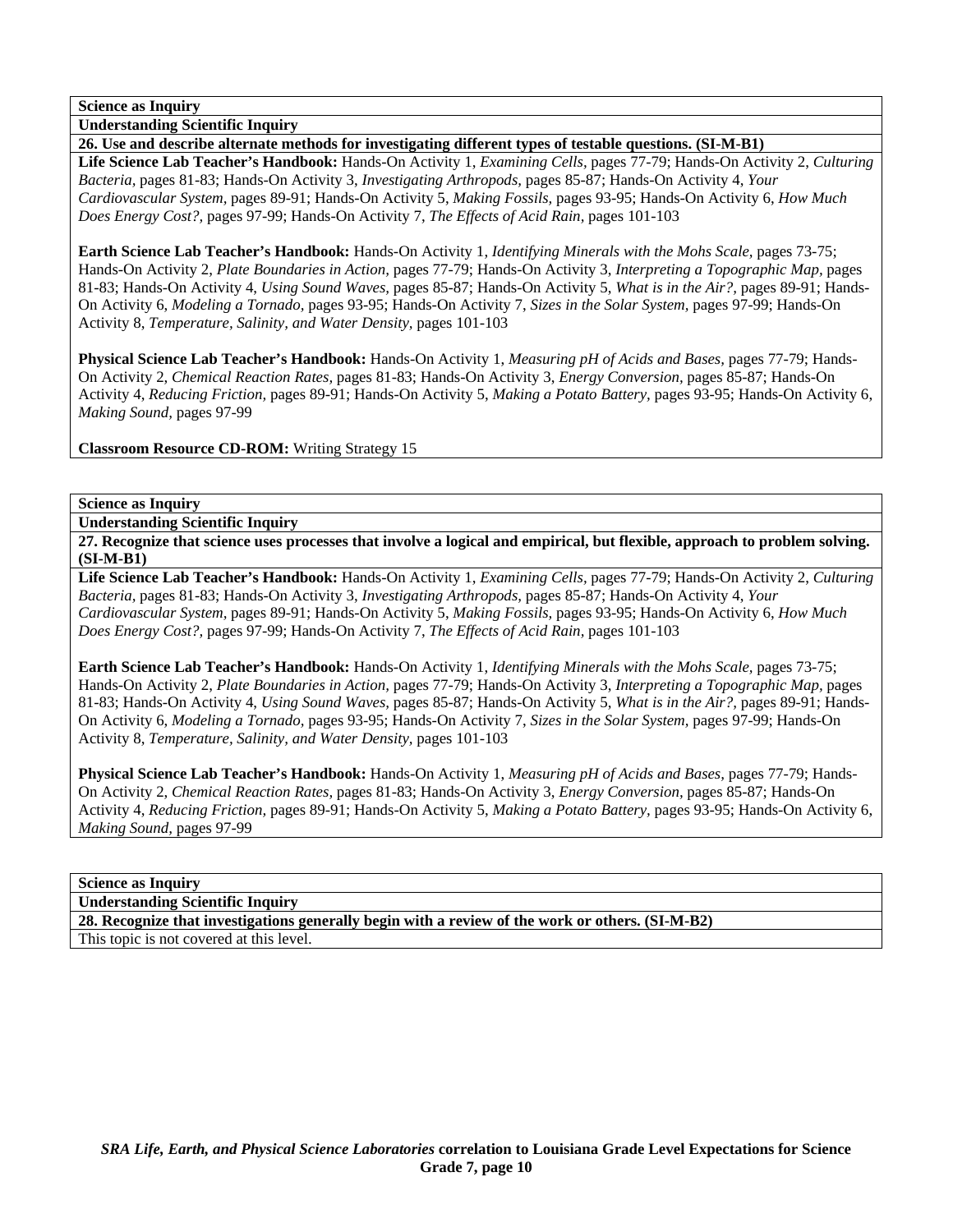**Understanding Scientific Inquiry** 

**30. Describe why all questions cannot be answered with present technologies. (SI-M-B3)** 

This topic is not covered at this level.

**Science as Inquiry** 

**Understanding Scientific Inquiry** 

**31. Recognize that there is an acceptable range of variation in collected data. (SI-M-B3)** 

**Life Science Lab Teacher's Handbook:** Hands-On Activity 3, *Investigating Arthropods,* pages 85-87; Hands-On Activity 4, *Your Cardiovascular System,* pages 89-91; Hands-On Activity 5, *Making Fossils,* pages 93-95; Hands-On Activity 6, *How Much Does Energy Cost?,* pages 97-99; Hands-On Activity 7, *The Effects of Acid Rain,* pages 101-103

**Earth Science Lab Teacher's Handbook:** Hands-On Activity 1, *Identifying Minerals with the Mohs Scale,* pages 73-75; Hands-On Activity 3, *Interpreting a Topographic Map,* pages 81-83; Hands-On Activity 5, *What is in the Air?,* pages 89-91; Hands-On Activity 8, *Temperature, Salinity, and Water Density,* pages 101-103

**Physical Science Lab Teacher's Handbook:** Hands-On Activity 1, *Measuring pH of Acids and Bases,* pages 77-79; Hands-On Activity 2, *Chemical Reaction Rates,* pages 81-83; Hands-On Activity 3, *Energy Conversion,* pages 85-87; Hands-On Activity 4, *Reducing Friction,* pages 89-91; Hands-On Activity 6, *Making Sound,* pages 97-99

**Classroom Resource CD-ROM:** Writing Strategy 15

**Science as Inquiry** 

**Understanding Scientific Inquiry** 

**32. Explain the use of statistical methods to confirm the significance of data (e.g., mean, median, mode, range). (SI-M-B3)** 

**Life Science Lab Teacher's Handbook:** Hands-On Activity 2, *Culturing Bacteria,* pages 81-83; Hands-On Activity 3, *Investigating Arthropods,* pages 85-87; Hands-On Activity 6, *How Much Does Energy Cost?*

**Physical Science Lab Teacher's Handbook:** Hands-On Activity 3, *Energy Conversion,* pages 85-87

**Science as Inquiry** 

**Understanding Scientific Inquiry** 

**33. Evaluate models, identify problems in design, and make recommendations for improvement. (SI-M-B4)** 

This topic is not covered at this level.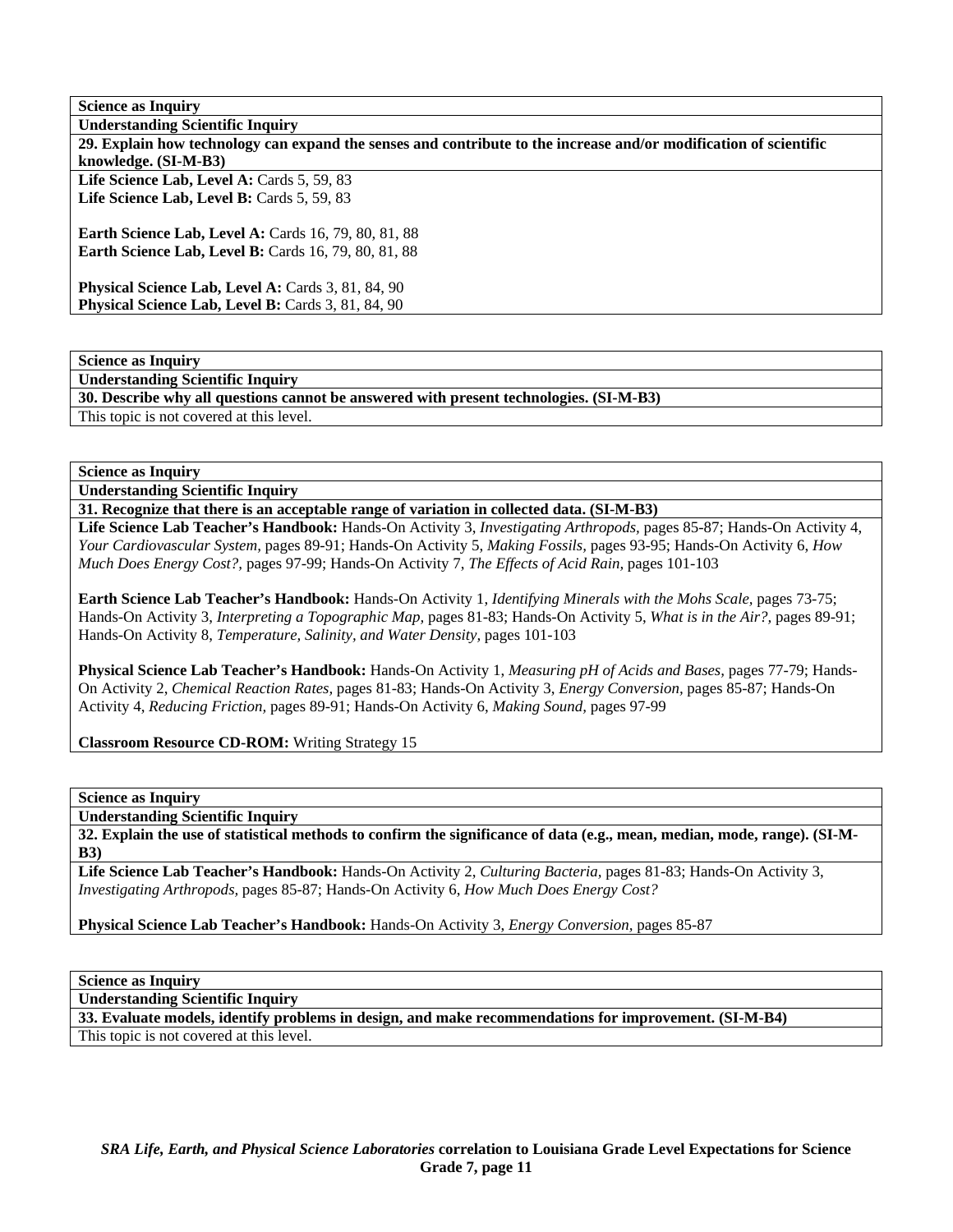**Understanding Scientific Inquiry** 

**34. Recognize the importance of communication among scientists about investigations in progress and the work of others. (SI-M-B5)** 

**Life Science Lab Teacher's Handbook:** Hands-On Activity 1, *Examining Cells,* pages 77-79; Hands-On Activity 2, *Culturing Bacteria,* pages 81-83; Hands-On Activity 3, *Investigating Arthropods,* pages 85-87; Hands-On Activity 4, *Your Cardiovascular System,* pages 89-91; Hands-On Activity 5, *Making Fossils,* pages 93-95; Hands-On Activity 6, *How Much Does Energy Cost?,* pages 97-99; Hands-On Activity 7, *The Effects of Acid Rain,* pages 101-103

**Earth Science Lab Teacher's Handbook:** Hands-On Activity 1, *Identifying Minerals with the Mohs Scale,* pages 73-75; Hands-On Activity 2, *Plate Boundaries in Action,* pages 77-79; Hands-On Activity 3, *Interpreting a Topographic Map,* pages 81-83; Hands-On Activity 4, *Using Sound Waves,* pages 85-87; Hands-On Activity 5, *What is in the Air?,* pages 89-91; Hands-On Activity 6, *Modeling a Tornado,* pages 93-95; Hands-On Activity 7, *Sizes in the Solar System,* pages 97-99; Hands-On Activity 8, *Temperature, Salinity, and Water Density,* pages 101-103

**Physical Science Lab Teacher's Handbook:** Hands-On Activity 1, *Measuring pH of Acids and Bases,* pages 77-79; Hands-On Activity 2, *Chemical Reaction Rates,* pages 81-83; Hands-On Activity 3, *Energy Conversion,* pages 85-87; Hands-On Activity 4, *Reducing Friction,* pages 89-91; Hands-On Activity 5, *Making a Potato Battery,* pages 93-95; Hands-On Activity 6, *Making Sound,* pages 97-99

# **Science as Inquiry**

**Understanding Scientific Inquiry** 

**35. Explain how skepticism about accepted scientific investigations (i.e., hypotheses and theories) lead to new understanding. (SI-M-B5)** 

Life Science Lab, Level A: Card 5 **Life Science Lab, Level B:** Card5

**Earth Science Lab, Level A: Cards 10, 68, 72, 78 Earth Science Lab, Level B: Cards 10, 68, 72, 78** 

Physical Science Lab, Level A: Cards 3, 53, 59 Physical Science Lab, Level B: Cards 3, 53, 59

## **Science as Inquiry**

**Understanding Scientific Inquiry** 

**36. Explain why an experiment must be verified through multiple investigations and yield consistent results before the findings are accepted. (SI-M-B5)** 

**Life Science Lab Teacher's Handbook:** Hands-On Activity 1, *Examining Cells,* pages 77-79; Hands-On Activity 2, *Culturing Bacteria,* pages 81-83; Hands-On Activity 3, *Investigating Arthropods,* pages 85-87; Hands-On Activity 4, *Your Cardiovascular System,* pages 89-91; Hands-On Activity 5, *Making Fossils,* pages 93-95; Hands-On Activity 6, *How Much Does Energy Cost?,* pages 97-99; Hands-On Activity 7, *The Effects of Acid Rain,* pages 101-103

**Earth Science Lab Teacher's Handbook:** Hands-On Activity 1, *Identifying Minerals with the Mohs Scale,* pages 73-75; Hands-On Activity 2, *Plate Boundaries in Action,* pages 77-79; Hands-On Activity 3, *Interpreting a Topographic Map,* pages 81-83; Hands-On Activity 4, *Using Sound Waves,* pages 85-87; Hands-On Activity 5, *What is in the Air?,* pages 89-91; Hands-On Activity 6, *Modeling a Tornado,* pages 93-95; Hands-On Activity 7, *Sizes in the Solar System,* pages 97-99; Hands-On Activity 8, *Temperature, Salinity, and Water Density,* pages 101-103

**Physical Science Lab Teacher's Handbook:** Hands-On Activity 1, *Measuring pH of Acids and Bases,* pages 77-79; Hands-On Activity 2, *Chemical Reaction Rates,* pages 81-83; Hands-On Activity 3, *Energy Conversion,* pages 85-87; Hands-On Activity 4, *Reducing Friction,* pages 89-91; Hands-On Activity 5, *Making a Potato Battery,* pages 93-95; Hands-On Activity 6, *Making Sound,* pages 97-99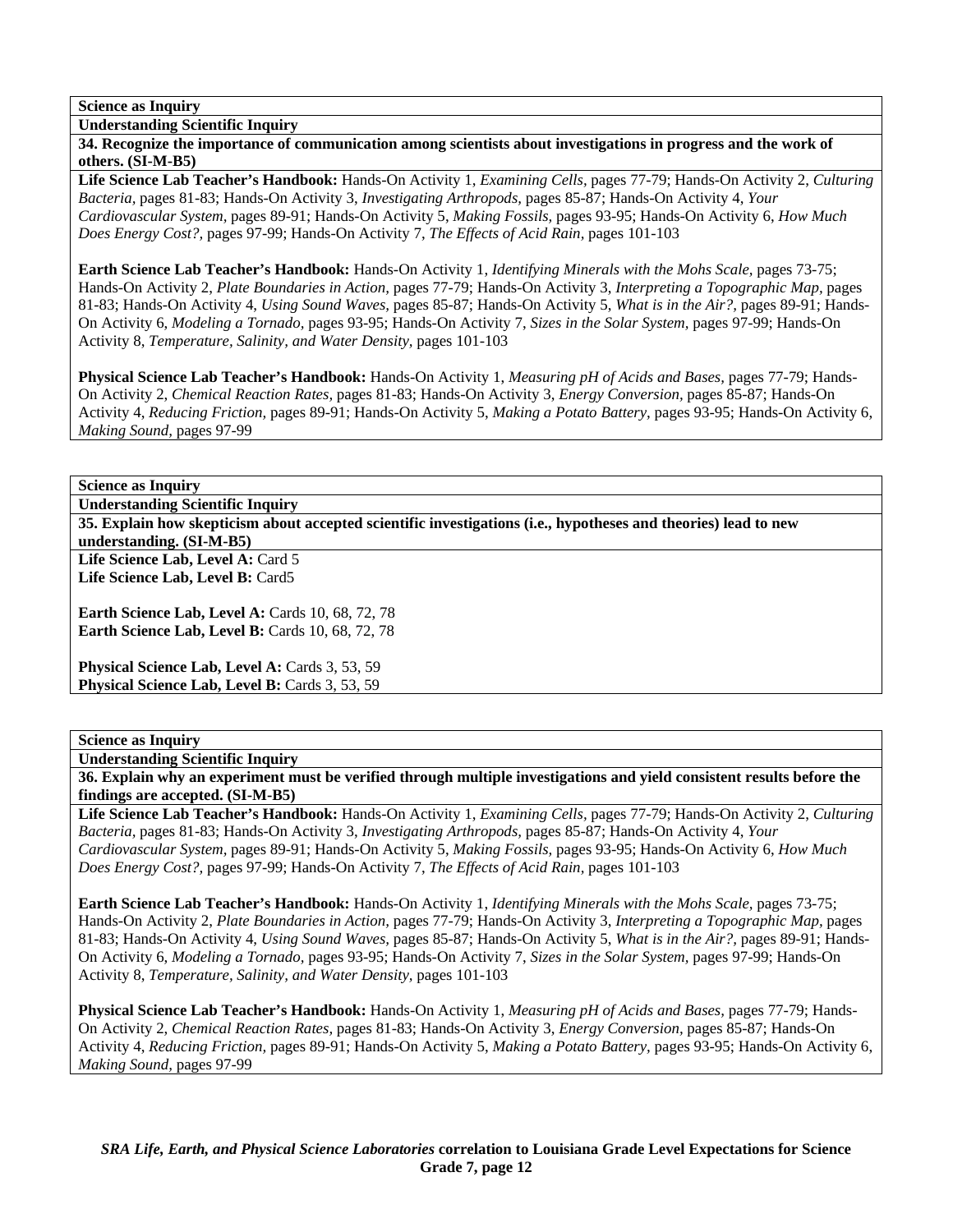**Understanding Scientific Inquiry** 

### **37. Critique and analyze their own inquires and the inquiries of others. (SI-M-B5)**

**Life Science Lab Teacher's Handbook:** Hands-On Activity 1, *Examining Cells,* pages 77-79; Hands-On Activity 2, *Culturing Bacteria,* pages 81-83; Hands-On Activity 3, *Investigating Arthropods,* pages 85-87; Hands-On Activity 4, *Your Cardiovascular System,* pages 89-91; Hands-On Activity 5, *Making Fossils,* pages 93-95; Hands-On Activity 6, *How Much Does Energy Cost?,* pages 97-99; Hands-On Activity 7, *The Effects of Acid Rain,* pages 101-103

**Earth Science Lab Teacher's Handbook:** Hands-On Activity 1, *Identifying Minerals with the Mohs Scale,* pages 73-75; Hands-On Activity 2, *Plate Boundaries in Action,* pages 77-79; Hands-On Activity 3, *Interpreting a Topographic Map,* pages 81-83; Hands-On Activity 4, *Using Sound Waves,* pages 85-87; Hands-On Activity 5, *What is in the Air?,* pages 89-91; Hands-On Activity 6, *Modeling a Tornado,* pages 93-95; Hands-On Activity 7, *Sizes in the Solar System,* pages 97-99; Hands-On Activity 8, *Temperature, Salinity, and Water Density,* pages 101-103

**Physical Science Lab Teacher's Handbook:** Hands-On Activity 1, *Measuring pH of Acids and Bases,* pages 77-79; Hands-On Activity 2, *Chemical Reaction Rates,* pages 81-83; Hands-On Activity 3, *Energy Conversion,* pages 85-87; Hands-On Activity 4, *Reducing Friction,* pages 89-91; Hands-On Activity 5, *Making a Potato Battery,* pages 93-95; Hands-On Activity 6, *Making Sound,* pages 97-99

**Classroom Resource CD-ROM:** Writing Strategy 15

**Science as Inquiry** 

**Understanding Scientific Inquiry** 

**38. Explain, that through the use of scientific processes and knowledge, people can solve problems, make decisions, and form new ideas. (SI-M-B6)** 

Life Science Lab, Level A: Cards 46, 49, 64, 69 Life Science Lab, Level B: Cards 46, 49, 64, 69

**Earth Science Lab, Level A: Cards 16, 20, 31, 37, 52, 54, 79, 80, 81, 88 Earth Science Lab, Level B:** Cards 16, 20, 31, 37, 51, 54, 79, 80, 81, 88

**Physical Science Lab, Level A: Cards 33, 35, 76, 81, 84, 90 Physical Science Lab, Level B:** Cards 33, 35, 76, 81, 84, 90

**Science as Inquiry** 

**Understanding Scientific Inquiry** 

**39. Identify areas in which technology has changed human lives (e.g., transportation, communication, geographical information systems, DNA fingerprinting). (SI-M-B7)** 

**Life Science Lab, Level A:** Cards 49, 64, 69, 83, 87, 89, 90 **Life Science Lab, Level B:** Cards 49, 64, 69, 83, 87, 89, 90

**Earth Science Lab, Level A: Cards 16, 20, 37, 51, 54, 79, 80, 81 Earth Science Lab, Level B:** Cards 16, 20, 37, 51, 54, 79, 80, 81

**Physical Science Lab, Level A: Cards 33, 35, 76, 81, 84, 90 Physical Science Lab, Level B:** Cards 33, 35, 76, 81, 84, 90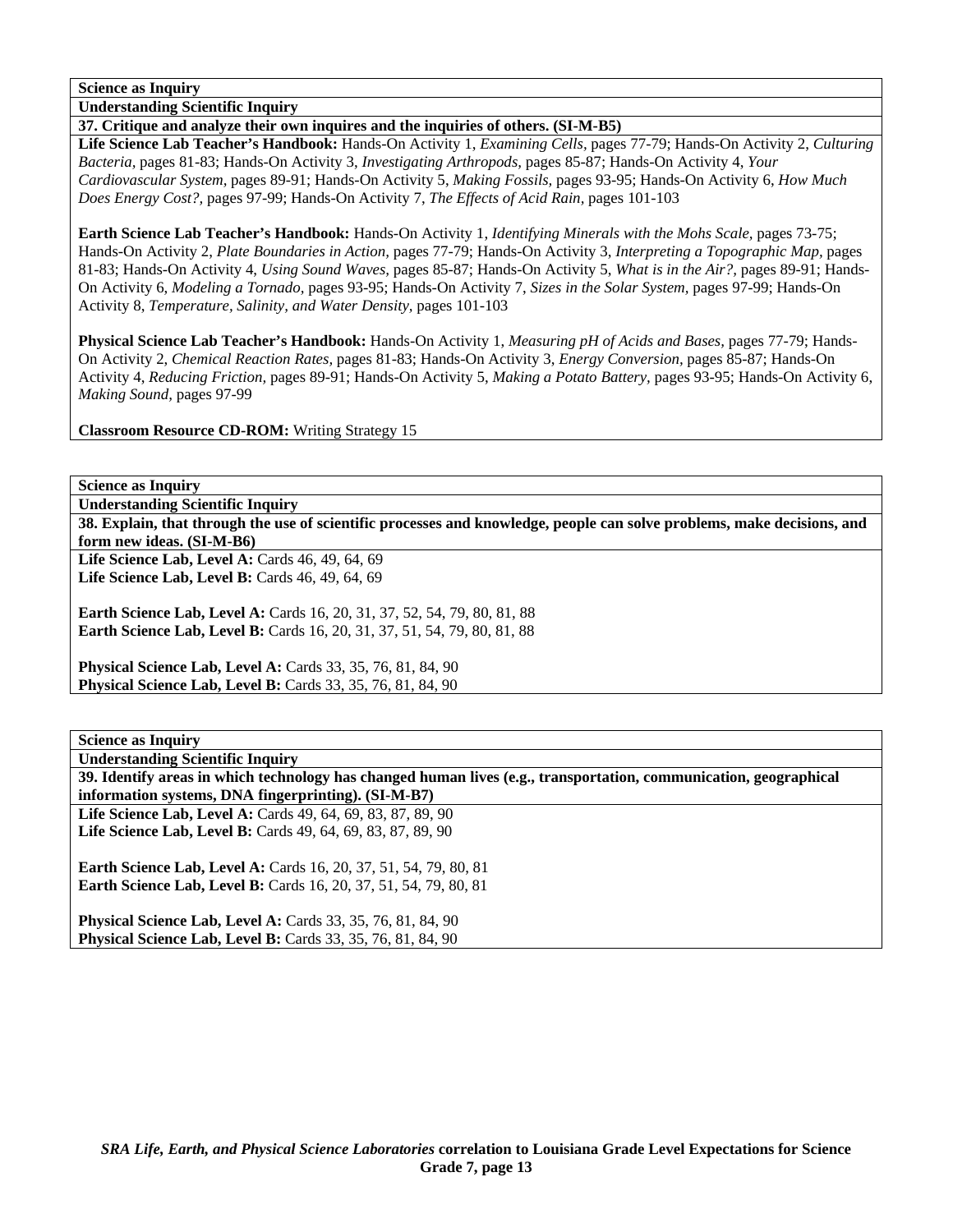| <b>Science as Inquiry</b>                                                                          |
|----------------------------------------------------------------------------------------------------|
| <b>Understanding Scientific Inquiry</b>                                                            |
| 40. Evaluate the impact of research on scientific thought, society, and the environment. (SI-M-B7) |
| Life Science Lab, Level A: Cards $5, 49, 64, 69$                                                   |
| Life Science Lab, Level B: Cards 5, 49, 64, 69                                                     |
|                                                                                                    |
| <b>Earth Science Lab, Level A: Cards 16, 37, 51, 54, 70, 79, 80, 81</b>                            |
| <b>Earth Science Lab, Level B:</b> Cards 16, 37, 51, 54, 70, 79, 80, 81                            |
|                                                                                                    |
| <b>Physical Science Lab, Level A:</b> Cards 33, 35, 55, 81, 84, 90                                 |
| <b>Physical Science Lab, Level B:</b> Cards 33, 35, 55, 81, 84, 90                                 |
|                                                                                                    |

**Physical Science** 

**Properties and Changes of Properties of in Matter 1. Identify the elements most often found in living organisms (e.g., C, N, H, O, P, S, Ca, FE). (PS-M-A9)**  Life Science Lab. Level A: Card 4

Life Science Lab, Level B: Card 4

Earth Science Lab, Level A: Cards 31, 32 **Earth Science Lab, Level B: Cards 31, 32** 

**Life Science** 

**Structure and Function in Living Systems** 

**2. Compare the basic structures and functions of different types of cells. (LS-M-A1)** 

Life Science Lab, Level A: Cards 6, 7, 8, 9, 10

**Life Science Lab, Level B: Cards 6, 7, 8, 9, 10** 

**Life Science Lab Teacher's Handbook:** Hands-On Activity 1, *Examining Cells,* pages 77-79

**Life Science** 

**Structure and Function in Living Systems** 

**3. Illustrate and demonstrate osmosis and diffusion in cells. (LS-M-A1)** 

Life Science Lab, Level A: Card 8

Life Science Lab, Level B: Card 8

**Life Science Structure and Function in Living Systems 4. Compare functions of plant and animal cell structures (i.e., organelles). (LS-M-A2)**  Life Science Lab, Level A: Cards 6, 7 Life Science Lab, Level B: Cards 6, 7 **Life Science Lab Teacher's Handbook:** Hands-On Activity 1, *Examining Cells,* pages 77-79

**Life Science** 

**Structure and Function in Living Systems** 

**5. Compare complete and incomplete metamorphosis in insects (e.g., butterflies, mealworms, grasshoppers). (LS-M-A3)**  Life Science Lab, Level A: Card 42 Life Science Lab, Level B: Card 42

*SRA Life, Earth, and Physical Science Laboratories* **correlation to Louisiana Grade Level Expectations for Science Grade 7, page 14**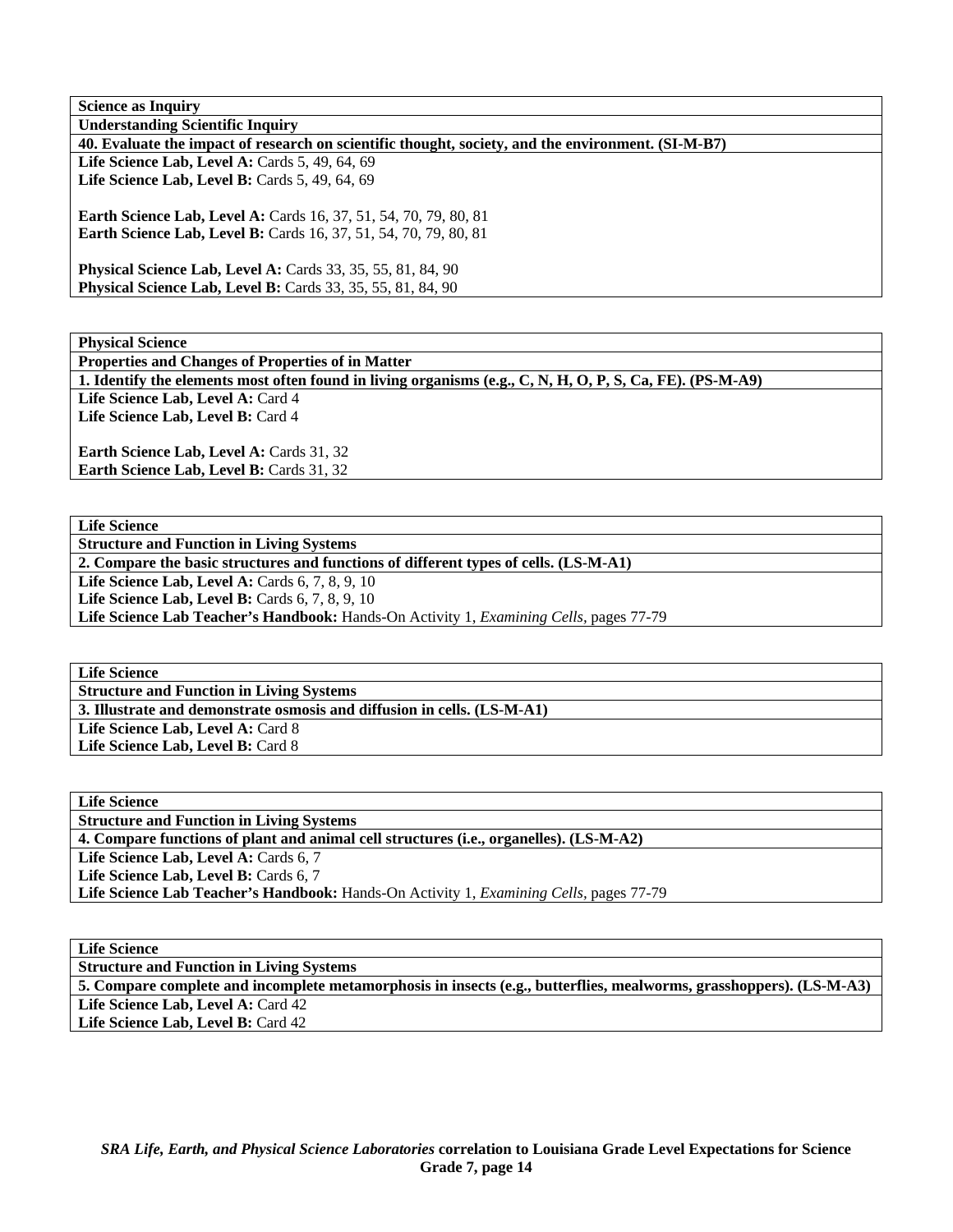| <b>Life Science</b>                                                                                                  |
|----------------------------------------------------------------------------------------------------------------------|
| <b>Structure and Function in Living Systems</b>                                                                      |
| 6. Compare the life cycles of a variety of organisms, including non-flowering and flowering plants, reptiles, birds, |
| amphibians, and mammals. (LS-M-A3)                                                                                   |
| <b>Life Science Lab, Level A: Cards 18, 19, 20, 21, 22, 40, 42</b>                                                   |
| <b>Life Science Lab, Level B:</b> Cards 18, 19, 20, 21, 22, 40, 42                                                   |
|                                                                                                                      |

**Life Science** 

**Structure and Function in Living Systems** 

**7. Construct a word equation that illustrates the processes of photosynthesis and respiration. (LS-M-A4)** 

Life Science Lab, Level A: Cards 16, 17 Life Science Lab, Level B: Cards 16, 17

**Earth Science Lab, Level A: Card 35 Earth Science Lab, Level B:** Card 35

Physical Science Lab, Level A: Card 38 Physical Science Lab, Level B: Card 38

**Life Science** 

**Structure and Function in Living Systems 8. Distinguish between aerobic respiration and anaerobic respiration. (LS-M-A4)**  Life Science Lab, Level A: Card 45 Life Science Lab, Level B: Card 45

**Life Science** 

**Structure and Function in Living Systems 9. Relate structural features of organs to their functions in major systems. (LS-M-A5) Life Science Lab, Level A:** Cards 44, 45, 46, 47, 48, 49, 50, 51, 52, 53, 54, 55, 56, 57, 58 Life Science Lab, Level B: Cards 44, 45, 46, 47, 48, 49, 50, 51, 52, 53, 54, 55, 56, 57, 58 **Life Science Lab Teacher's Handbook:** Hands-On Activity 4, *Your Cardiovascular System,* pages 89-91

**Life Science** 

**Structure and Function in Living Systems** 

**10. Describe the way major organ systems in the human body interact to sustain life. (LS-M-A5) Life Science Lab, Level A:** Cards 44, 45, 46, 47, 48, 49, 50, 51, 52, 53, 54, 55, 56, 57, 58 Life Science Lab, Level B: Cards 44, 45, 46, 47, 48, 49, 50, 51, 52, 53, 54, 55, 56, 57, 58

**Life Science Lab Teacher's Handbook:** Hands-On Activity 4, *Your Cardiovascular System,* pages 89-91

| <b>Life Science</b> |
|---------------------|
|                     |

**Structure and Function in Living Systems** 

**11. Describe the growth and development of humans from infancy to old age. (LS-M-A6)** 

This topic is not covered at this level.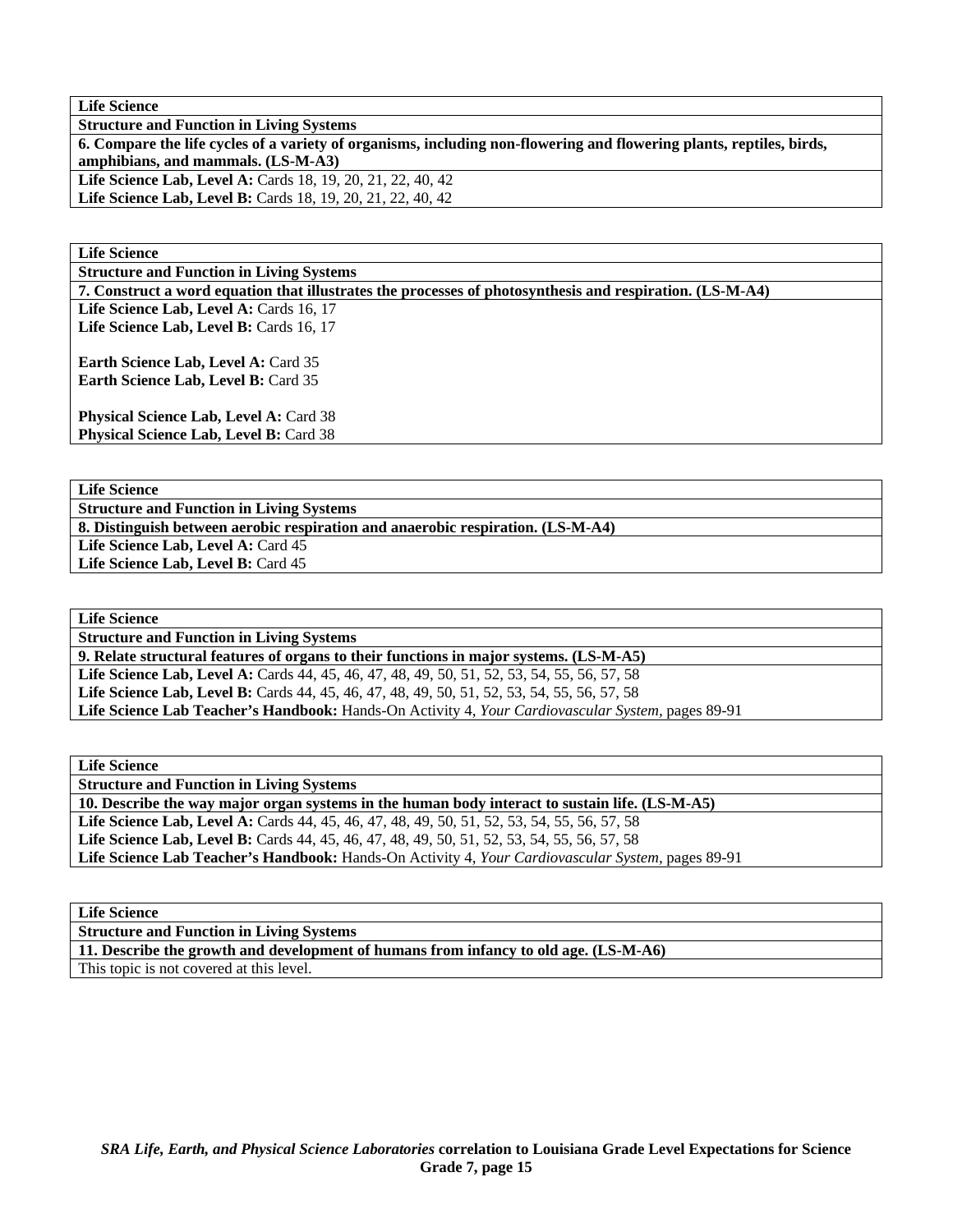| <b>Life Science</b>                                                                                                |
|--------------------------------------------------------------------------------------------------------------------|
| <b>Structure and Function in Living Systems</b>                                                                    |
| 12. Explain how external factors and genetics can influence the quality and length of human life (e.g., nutrition, |
| smoking, drug use, exercise). (LS-M-A6)                                                                            |
| <b>Life Science Lab, Level A: Cards 45, 46, 47, 49, 51, 64</b>                                                     |
| <b>Life Science Lab, Level B:</b> Cards 45, 46, 47, 49, 51, 64                                                     |
| Life Science Lab Teacher's Handbook: Hands-On Activity 4, Your Cardiovascular System, pages 89-91                  |

**Life Science** 

**Structure and Function in Living Systems** 

**13. Identify and describe common communicable and noncommunicable diseases and the methods by which they are transmitted, treated, and prevented. (LS-M-A** 

Life Science Lab, Level A: Card 49 Life Science Lab, Level B: Card 49

**Life Science** 

**Reproduction and Heredity** 

**14. Differentiate between sexual and asexual reproduction. (LS-M-B1)** 

Life Science Lab, Level A: Cards 60, 61

Life Science Lab, Level B: Cards 60, 61

| <b>Life Science</b>                                                                                                    |
|------------------------------------------------------------------------------------------------------------------------|
| <b>Reproduction and Heredity</b>                                                                                       |
| 15. Contrast the processes of mitosis and meiosis in relation to growth, repair, reproduction, and heredity. (LS-M-B1) |
| Life Science Lab, Level A: Cards 10, 60, 61                                                                            |
| Life Science Lab, Level B: Cards 10, 60, 61                                                                            |
|                                                                                                                        |

| <b>Life Science</b>                                                 |
|---------------------------------------------------------------------|
| <b>Reproduction and Heredity</b>                                    |
| 16. Explain why chromosomes in body cells exist in pairs. (LS-M-B2) |
| Life Science Lab, Level A: Cards $10, 61, 62, 63$                   |
| Life Science Lab, Level B: Cards $10, 61, 62, 63$                   |

| <b>Life Science</b>                                                                       |
|-------------------------------------------------------------------------------------------|
| <b>Reproduction and Heredity</b>                                                          |
| 17. Explain the relationship of genes to chromosomes and genotype to phenotype. (LS-M-B2) |
| <b>Life Science Lab, Level A: Cards 62, 63</b>                                            |
| <b>Life Science Lab, Level B: Cards 62, 63</b>                                            |

**Life Science** 

**Reproduction and Heredity** 

**18. Recognize genetic errors caused by changes in chromosomes. (LS-M-B2)** 

Life Science Lab, Level A: Cards 64, 65 Life Science Lab, Level B: Cards 64, 65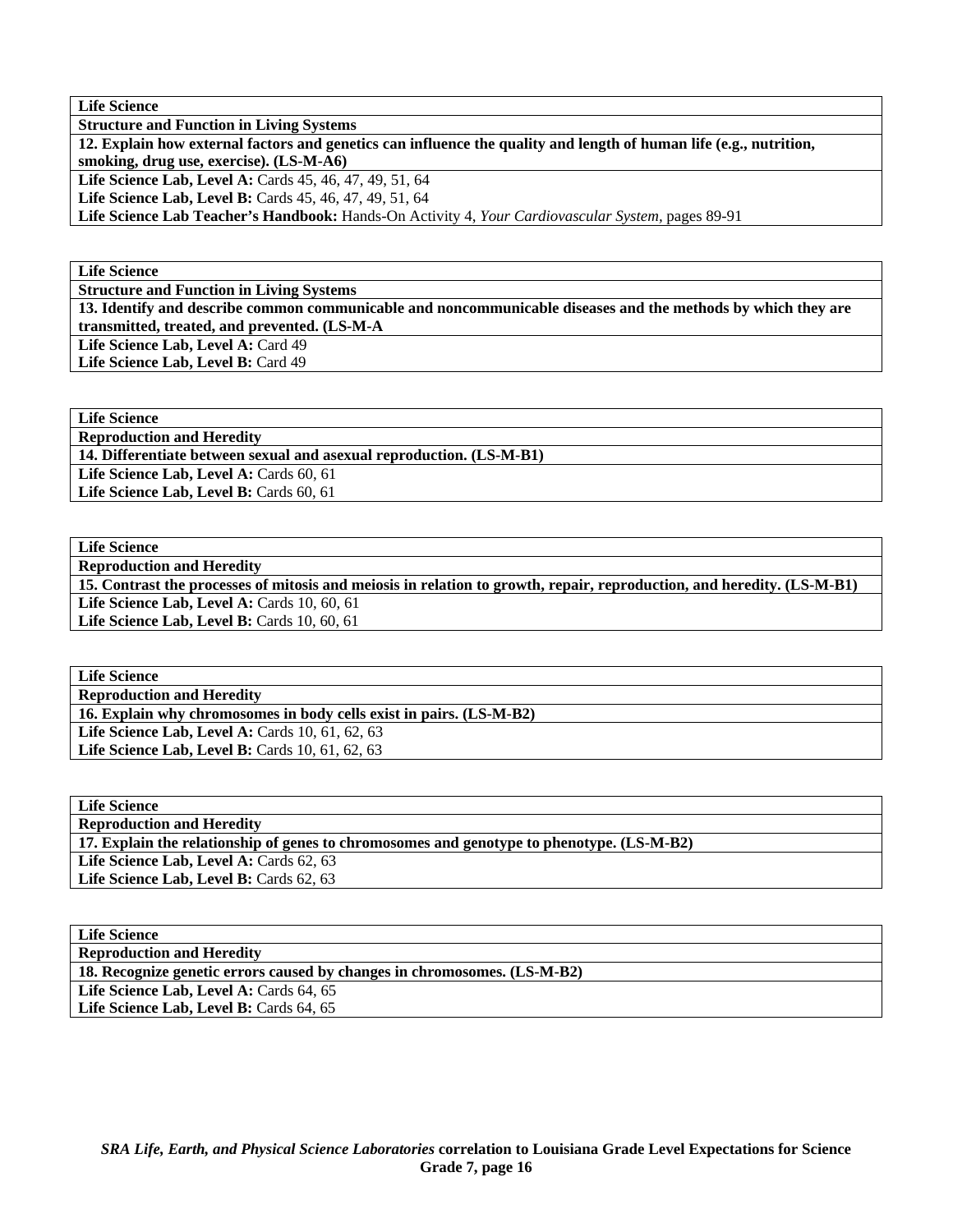**Life Science Reproduction and Heredity** 

**19. Apply the basic laws of Mendelian genetics to solve simple monohybrid crosses, using a Punnett square. (LS-M-B3)**  Life Science Lab, Level A: Cards 62, 63

Life Science Lab, Level B: Cards 62, 63

# **Life Science**

**Reproduction and Heredity** 

**20. Explain the differences among the inheritance of dominant, recessive, and incomplete dominant traits. (LS-M-B3)**  Life Science Lab, Level A: Cards 62, 63 Life Science Lab, Level B: Cards 62, 63

**Life Science Reproduction and Heredity 21. Use a Punnett square to demonstrate how sex-linked traits are inherited. (LS-M-B3)**  Life Science Lab, Level A: Card 63 Life Science Lab, Level B: Card 63

**Life Science Reproduction and Heredity 22. Give examples of the importance of selective breeding (e.g., domestic animals, livestock, horticulture) (LS-M-B3)**  Life Science Lab, Level A: Cards 62, 63 Life Science Lab, Level B: Cards 62, 63

**Life Science Populations and Ecosystems 23. Classify organisms based on structural characteristics, using a dichotomous key. (LS-M-C1)**  Life Science Lab, Level A: Cards 2, 3 Life Science Lab, Level B: Cards 2, 3

| <b>Life Science</b>                                                                               |
|---------------------------------------------------------------------------------------------------|
| <b>Populations and Ecosystems</b>                                                                 |
| 24. Analyze food webs to determine energy transfer among organisms. (LS-M-C2)                     |
| Life Science Lab, Level A: Cards 76, 77                                                           |
| <b>Life Science Lab, Level B: Cards 76, 77</b>                                                    |
| Life Science Lab Teacher's Handbook: Hands-On Activity 6, How Much Does Energy Cost?, pages 97-99 |
|                                                                                                   |

| Lile Delenee |                                                                  |
|--------------|------------------------------------------------------------------|
|              | <b>Populations and Ecosystems</b>                                |
|              | 25. Locate and describe the major biomes of the world. (LS-M-C3) |
|              | Life Science Lab, Level A: Cards 81, 82                          |
|              | Life Science Lab, Level B: Cards 81, 82                          |

**Earth Science Lab, Level A: Card 89** Earth Science Lab, Level B: Card 89

**Life Science**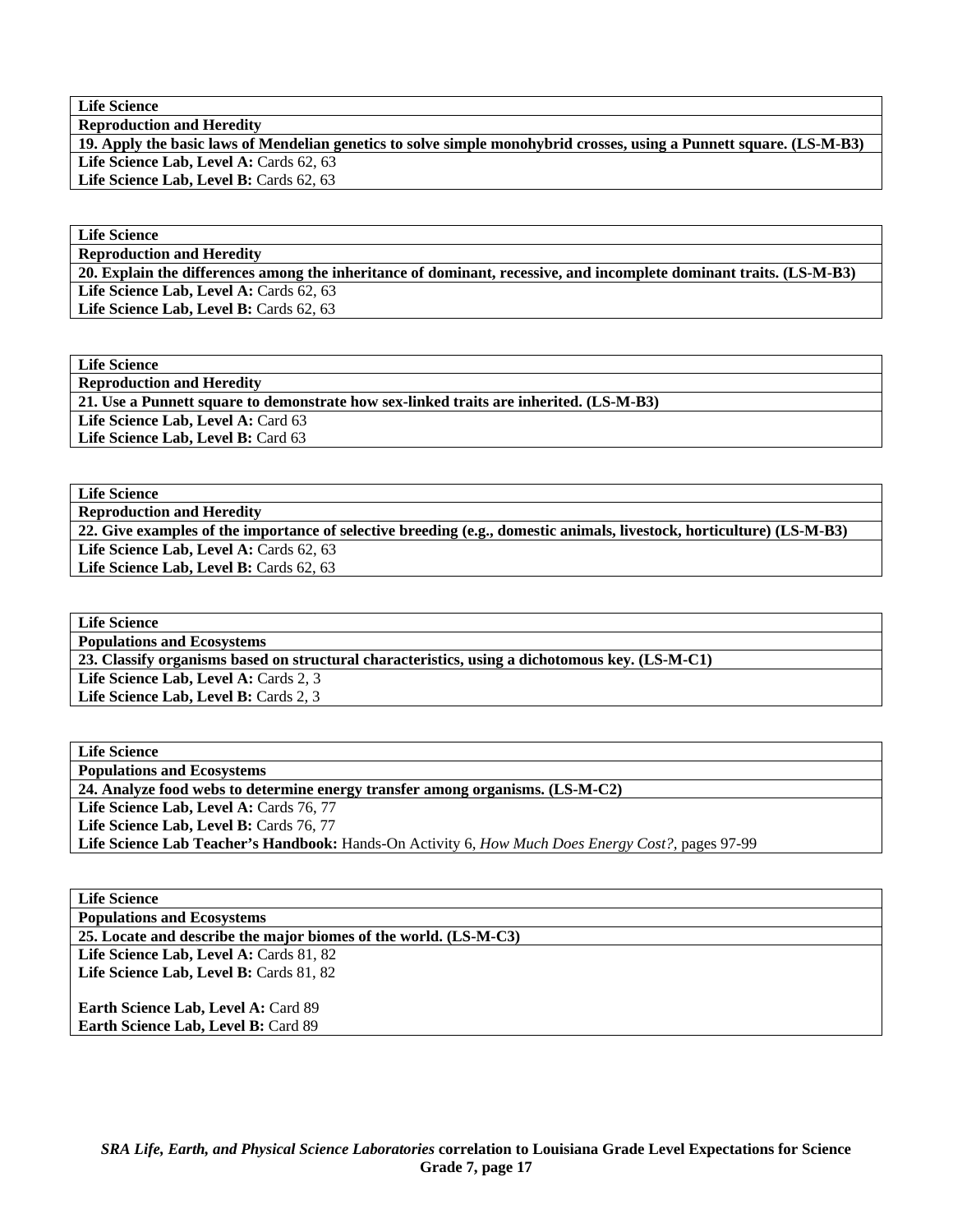**Life Science** 

**Populations and Ecosystems** 

**26. Describe and compare the levels of organization of living things within an ecosystem. (LS-M-C3)** 

**Life Science Lab, Level A:** Cards 71, 73, 74, 75, 76, 77 **Life Science Lab, Level B:** Cards 71, 73, 74, 75, 76, 77

**Life Science** 

**Populations and Ecosystems 27. Identify the various relationships among plants and animals (e.g., mutualistic, parasitic, producer/consumer). (LS-**

**M-C3)**  Life Science Lab, Level A: Cards 73, 74, 76, 77 Life Science Lab, Level B: Cards 73, 74, 76, 77

**Life Science** 

**Populations and Ecosystems** 

**28. Differentiate between ecosystem components of habitat and niche. (LS-M-C4)** 

Life Science Lab, Level A: Cards 70, 71, 75

**Life Science Lab, Level B: Cards 70, 71, 75** 

**Life Science Populations and Ecosystems** 

**29. Predict the impact changes in a species' population have on an ecosystem. (LS-M-C4)** 

Life Science Lab, Level A: Card 78 Life Science Lab, Level B: Card 78

**Life Science Adaptations of Organisms 30. Differentiate between structural and behavioral adaptations in a variety of organisms. (LS-M-D1) Life Science Lab, Level A:** Cards 23, 24, 36, 52, 53, 83 **Life Science Lab, Level B:** Cards 23, 24, 36, 41, 43, 83

| <b>Life Science</b>                                                                                               |
|-------------------------------------------------------------------------------------------------------------------|
| <b>Adaptations of Organisms</b>                                                                                   |
| 32. Describe changes that can occur in various ecosystems and relate the changes to the ability of an organism to |
| survive. $(LS-M-D2)$                                                                                              |
| <b>Life Science Lab, Level A: Cards 84, 86, 87, 88, 89, 90</b>                                                    |
| Life Science Lab, Level B: Cards 84, 86, 87, 88, 89, 90                                                           |
| <b>Life Science Lab Teacher's Handbook:</b> Hands-On Activity 7, The Effects of Acid Rain, pages 101-103          |
|                                                                                                                   |
| <b>Earth Science Lab, Level A: Cards 15, 17, 37, 42, 59, 60, 61, 86</b>                                           |
| <b>Earth Science Lab, Level B:</b> Cards 15, 17, 37, 42, 59, 60, 61, 86                                           |
| <b>Earth Science Lab Teacher's Handbook:</b> Hands-On Activity 5, What is in the Air?, pages 89-91                |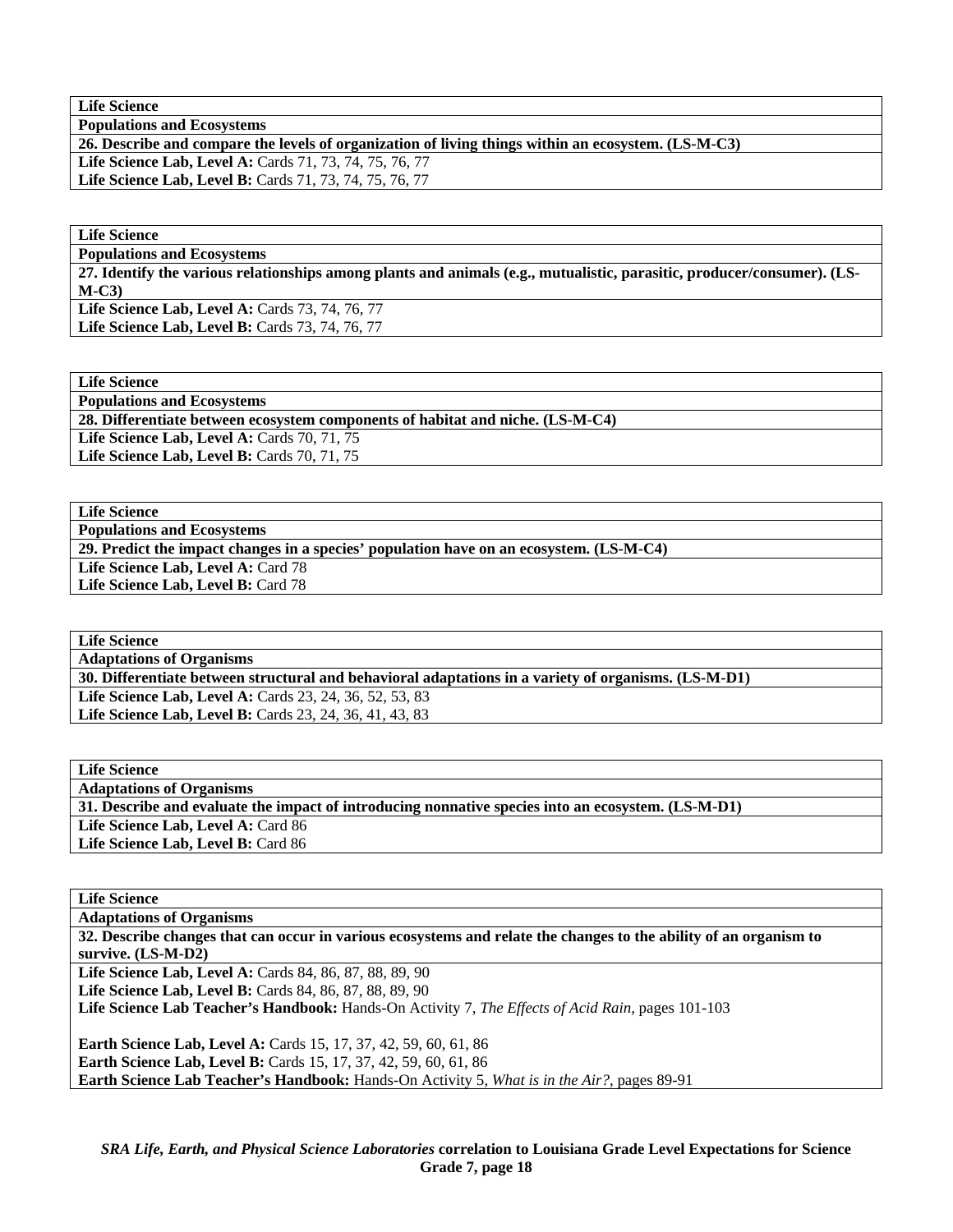**Life Science** 

**Adaptations of Organisms** 

**33. Illustrate how variations in individual organisms within a population determine the success of the population. (LS-M-D2)**  Life Science Lab, Level A: Cards 65, 66

Life Science Lab, Level B: Cards 65, 66

**Life Science** 

**Adaptations of Organisms** 

**34. Explain how environmental factors impact survival of a population. (LS-M-D2)** 

Life Science Lab, Level A: Cards 84, 86, 87, 88, 89, 90 **Life Science Lab, Level B:** Cards 84, 86, 87, 88, 89, 90 **Life Science Lab Teacher's Handbook:** Hands-On Activity 7, *The Effects of Acid Rain,* pages 101-103 **Earth Science Lab, Level A: Cards 15, 17, 37, 42, 59, 60, 61, 86** 

**Earth Science Lab, Level B:** Cards 15, 17, 37, 42, 59, 60, 61, 86 **Earth Science Lab Teacher's Handbook:** Hands-On Activity 5, *What is in the Air?,* pages 89-91

**Science and the Environment** 

**35. Identify resources humans derive from ecosystems. (SE-M-A1)** 

Life Science Lab, Level A: Cards 84, 85, 87, 90 **Life Science Lab, Level B: Cards 84, 85, 87, 90** 

**Earth Science Lab, Level A: Cards 3, 23, 29, 90 Earth Science Lab, Level B: Cards 3, 23, 29, 90** 

**Science and the Environment 36. Distinguish the essential roles played by biotic and abiotic components in various ecosystems. (SE-M-A1)**  Life Science Lab, Level A: Cards 70, 78, 79 Life Science Lab, Level B: Cards 70, 78, 79

**Earth Science Lab, Level A: Cards 23, 36, 47, 82 Earth Science Lab, Level B: Cards 23, 36, 47, 82** 

**Science and the Environment 37. Identify and describe the effects of limiting factors on a given population. (SE-M-A**  Life Science Lab, Level A: Card 72 Life Science Lab, Level B: Card 72

**Science and the Environment 38. Evaluate the carrying capacity of an ecosystem. (SE-M-A2)**  Life Science Lab, Level A: Card 72 Life Science Lab, Level B: Card 72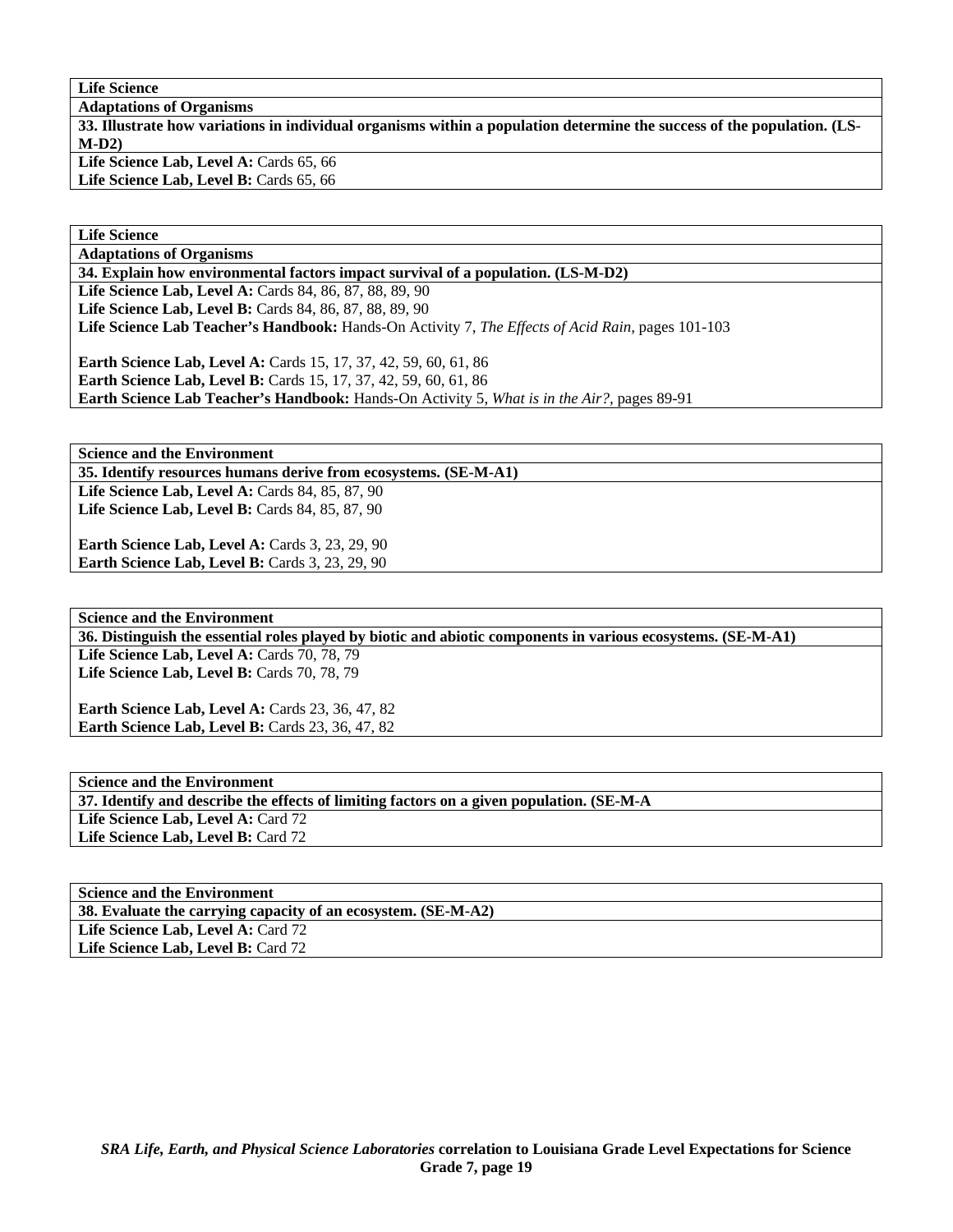**Science and the Environment 39. Analyze the consequences of human activities on ecosystems. (SE-M-A4) Life Science Lab, Level A:** Cards 84, 85, 86, 87, 88, 89, 90 Life Science Lab, Level B: Cards 84, 85, 86, 87, 88, 89, 90 **Life Science Lab Teacher's Handbook:** Hands-On Activity 7, *The Effects of Acid Rain,* pages 101-103

**Earth Science Lab, Level A:** Cards 29, 37, 42, 59, 60, 61, 85, 86 **Earth Science Lab, Level B:** Cards 29, 37, 42, 59, 60, 61, 85, 86 **Earth Science Lab Teacher's Handbook:** Hands-On Activity 5, *What is in the Air?,* pages 89-91

**Science and the Environment 40. Construct or draw food webs for various ecosystems. (SE-M-A5)**  Life Science Lab, Level A: Card 76 Life Science Lab, Level B: Card 76

**Science and the Environment 41. Describe the nitrogen cycle and explain why it is important for the survival of organisms. (SE-M-A7)**  Life Science Lab, Level A: Card 79 Life Science Lab, Level B: Card 79

**Science and the Environment** 

**42. Describe how photosynthesis and respiration relate to the carbon cycle. (SE-M-A7)** 

Life Science Lab, Level A: Card 78 Life Science Lab, Level B: Card 78

**Science and the Environment** 

**43. Identify and analyze the environmental impact of humans' use of technology (e.g., energy production, agriculture, transportation, human habitation). (SE-M-A8)** 

**Life Science Lab, Level A:** Cards 84, 86, 87, 88, 89, 90 **Life Science Lab, Level B:** Cards 84, 86, 87, 88, 89, 90 **Life Science Lab Teacher's Handbook:** Hands-On Activity 7, *The Effects of Acid Rain,* pages 101-103

**Earth Science Lab, Level A: Cards 37, 42, 59, 60, 61, 86 Earth Science Lab, Level B:** Cards 37, 42, 59, 60, 61, 86 **Earth Science Lab Teacher's Handbook:** Hands-On Activity 5, *What is in the Air?,* pages 89-91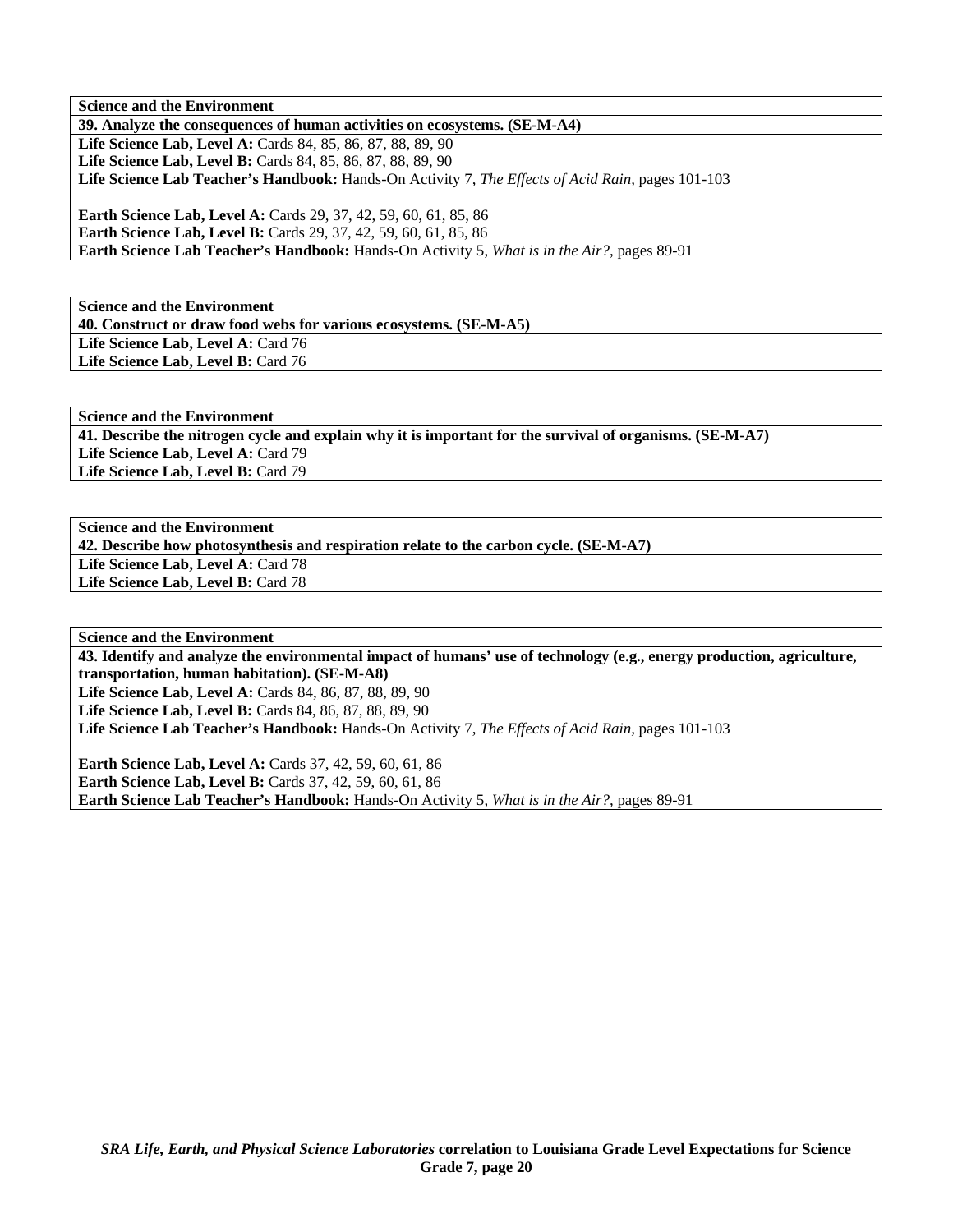# *SRA Life, Earth, and Physical Science Laboratories*  **correlation to Louisiana Grade Level Expectations for Science Grade 8**

*SRA Life, Earth, and Physical Science Laboratories* provide core science content in an alternate reading format. Each *SRA Science Lab* contains 180 Science Cards covering key science concepts and vocabulary. Each lab covers 90 different science topics presented at two different reading levels to meet varied student abilities. The *Teacher's Handbook* includes hands-on inquiry activities as well as vocabulary building exercises. The *Classroom Resource CD-ROM* includes Writing Strategies in Science along with tests and vocabulary games.

# **Science as Inquiry**

**The Abilities To Do Scientific Inquiry** 

**1. Generate testable questions about objects, organisms, and events that can be answered through scientific investigations. (SI-M-A1)** 

**Life Science Lab Teacher's Handbook:** Hands-On Activity 1, *Examining Cells,* pages 77-79; Hands-On Activity 2, *Culturing Bacteria,* pages 81-83; Hands-On Activity 3, *Investigating Arthropods,* pages 85-87; Hands-On Activity 4, *Your Cardiovascular System,* pages 89-91; Hands-On Activity 5, *Making Fossils,* pages 93-95; Hands-On Activity 6, *How Much Does Energy Cost?,* pages 97-99; Hands-On Activity 7, *The Effects of Acid Rain,* pages 101-103

**Earth Science Lab Teacher's Handbook:** Hands-On Activity 1, *Identifying Minerals with the Mohs Scale,* pages 73-75; Hands-On Activity 2, *Plate Boundaries in Action,* pages 77-79; Hands-On Activity 3, *Interpreting a Topographic Map,* pages 81-83; Hands-On Activity 4, *Using Sound Waves,* pages 85-87; Hands-On Activity 5, *What is in the Air?,* pages 89-91; Hands-On Activity 6, *Modeling a Tornado,* pages 93-95; Hands-On Activity 7, *Sizes in the Solar System,* pages 97-99; Hands-On Activity 8, *Temperature, Salinity, and Water Density,* pages 101-103

**Physical Science Lab Teacher's Handbook:** Hands-On Activity 1, *Measuring pH of Acids and Bases,* pages 77-79; Hands-On Activity 2, *Chemical Reaction Rates,* pages 81-83; Hands-On Activity 3, *Energy Conversion,* pages 85-87; Hands-On Activity 4, *Reducing Friction,* pages 89-91; Hands-On Activity 5, *Making a Potato Battery,* pages 93-95; Hands-On Activity 6, *Making Sound,* pages 97-99

**Classroom Resource CD-ROM:** Writing Strategy 15

#### **Science as Inquiry**

**The Abilities To Do Scientific Inquiry** 

**2. Identify problems, factors, and questions that must be considered in a scientific investigation. (SI-M-A1)** 

**Life Science Lab Teacher's Handbook:** Hands-On Activity 1, *Examining Cells,* pages 77-79; Hands-On Activity 2, *Culturing Bacteria,* pages 81-83; Hands-On Activity 3, *Investigating Arthropods,* pages 85-87; Hands-On Activity 4, *Your Cardiovascular System,* pages 89-91; Hands-On Activity 5, *Making Fossils,* pages 93-95; Hands-On Activity 6, *How Much Does Energy Cost?,* pages 97-99; Hands-On Activity 7, *The Effects of Acid Rain,* pages 101-103

**Earth Science Lab Teacher's Handbook:** Hands-On Activity 1, *Identifying Minerals with the Mohs Scale,* pages 73-75; Hands-On Activity 2, *Plate Boundaries in Action,* pages 77-79; Hands-On Activity 3, *Interpreting a Topographic Map,* pages 81-83; Hands-On Activity 4, *Using Sound Waves,* pages 85-87; Hands-On Activity 5, *What is in the Air?,* pages 89-91; Hands-On Activity 6, *Modeling a Tornado,* pages 93-95; Hands-On Activity 7, *Sizes in the Solar System,* pages 97-99; Hands-On Activity 8, *Temperature, Salinity, and Water Density,* pages 101-103

**Physical Science Lab Teacher's Handbook:** Hands-On Activity 1, *Measuring pH of Acids and Bases,* pages 77-79; Hands-On Activity 2, *Chemical Reaction Rates,* pages 81-83; Hands-On Activity 3, *Energy Conversion,* pages 85-87; Hands-On Activity 4, *Reducing Friction,* pages 89-91; Hands-On Activity 5, *Making a Potato Battery,* pages 93-95; Hands-On Activity 6, *Making Sound,* pages 97-99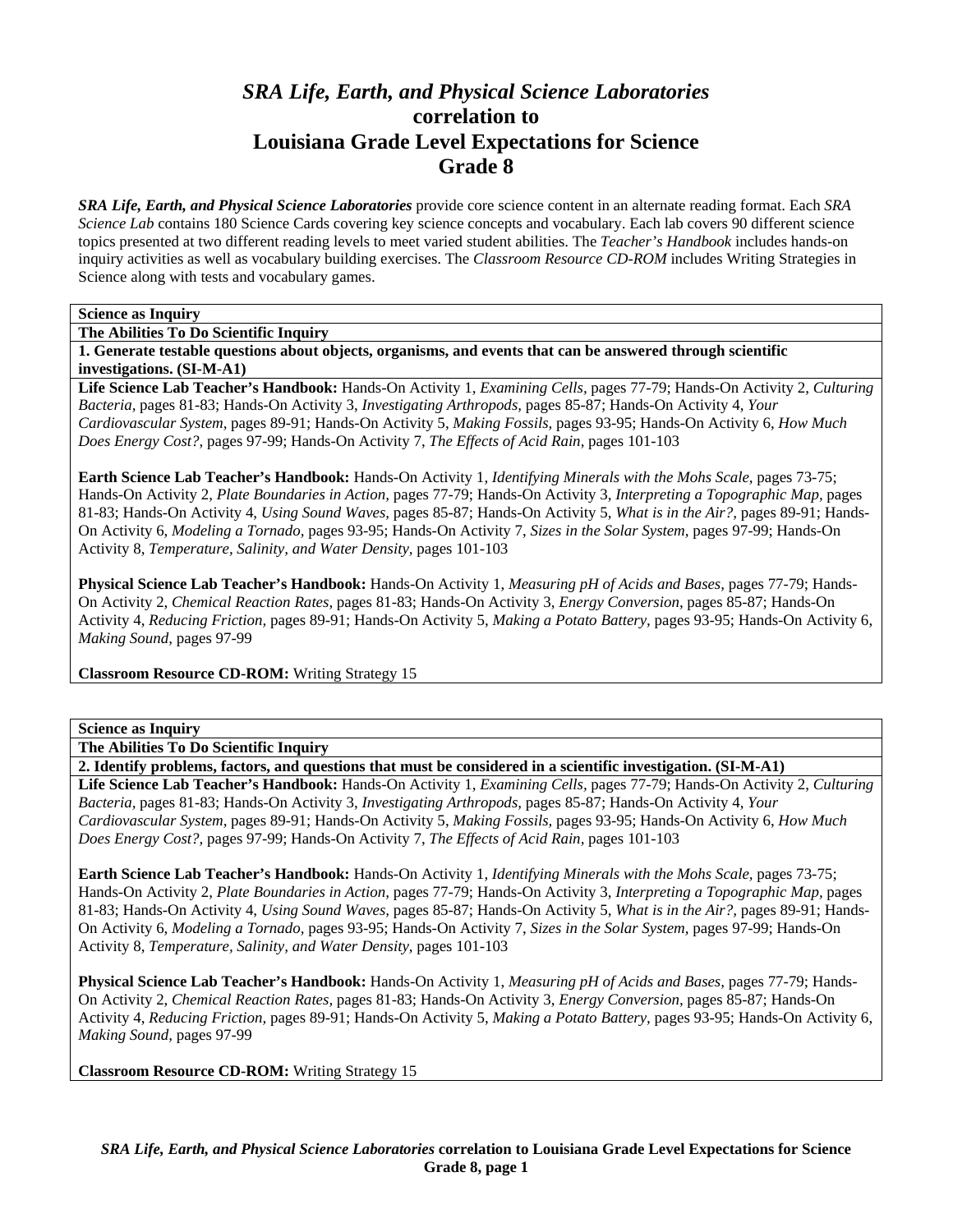**The Abilities To Do Scientific Inquiry 3. Use a variety of sources to answer questions. (SI-M-A1)** 

**Classroom Resource CD-ROM:** Writing Strategy 9, 25

## **Science as Inquiry**

**The Abilities To Do Scientific Inquiry** 

**4. Design, predict outcomes, and conduct experiments to answer guiding questions. (SI-M-A2)** 

**Life Science Lab Teacher's Handbook:** Hands-On Activity 1, *Examining Cells,* pages 77-79; Hands-On Activity 2, *Culturing Bacteria,* pages 81-83; Hands-On Activity 3, *Investigating Arthropods,* pages 85-87; Hands-On Activity 4, *Your Cardiovascular System,* pages 89-91; Hands-On Activity 5, *Making Fossils,* pages 93-95; Hands-On Activity 6, *How Much Does Energy Cost?,* pages 97-99; Hands-On Activity 7, *The Effects of Acid Rain,* pages 101-103

**Earth Science Lab Teacher's Handbook:** Hands-On Activity 1, *Identifying Minerals with the Mohs Scale,* pages 73-75; Hands-On Activity 2, *Plate Boundaries in Action,* pages 77-79; Hands-On Activity 3, *Interpreting a Topographic Map,* pages 81-83; Hands-On Activity 4, *Using Sound Waves,* pages 85-87; Hands-On Activity 5, *What is in the Air?,* pages 89-91; Hands-On Activity 6, *Modeling a Tornado,* pages 93-95; Hands-On Activity 7, *Sizes in the Solar System,* pages 97-99; Hands-On Activity 8, *Temperature, Salinity, and Water Density,* pages 101-103

**Physical Science Lab Teacher's Handbook:** Hands-On Activity 1, *Measuring pH of Acids and Bases,* pages 77-79; Hands-On Activity 2, *Chemical Reaction Rates,* pages 81-83; Hands-On Activity 3, *Energy Conversion,* pages 85-87; Hands-On Activity 4, *Reducing Friction,* pages 89-91; Hands-On Activity 5, *Making a Potato Battery,* pages 93-95; Hands-On Activity 6, *Making Sound,* pages 97-99

**Classroom Resource CD-ROM:** Writing Strategy 15

**Science as Inquiry** 

**The Abilities To Do Scientific Inquiry** 

**5. Identify independent variables, dependent variables, and variables that should be controlled in designing and experiment. (SI-M-A2)** 

**Life Science Lab Teacher's Handbook:** Hands-On Activity 7, *The Effects of Acid Rain,* pages 101-103

**Earth Science Lab Teacher's Handbook:** Hands-On Activity 8, *Temperature, Salinity, and Water Density,* pages 101-103

**Physical Science Lab Teacher's Handbook:** Hands-On Activity 2, *Chemical Reaction Rates,* pages 81-83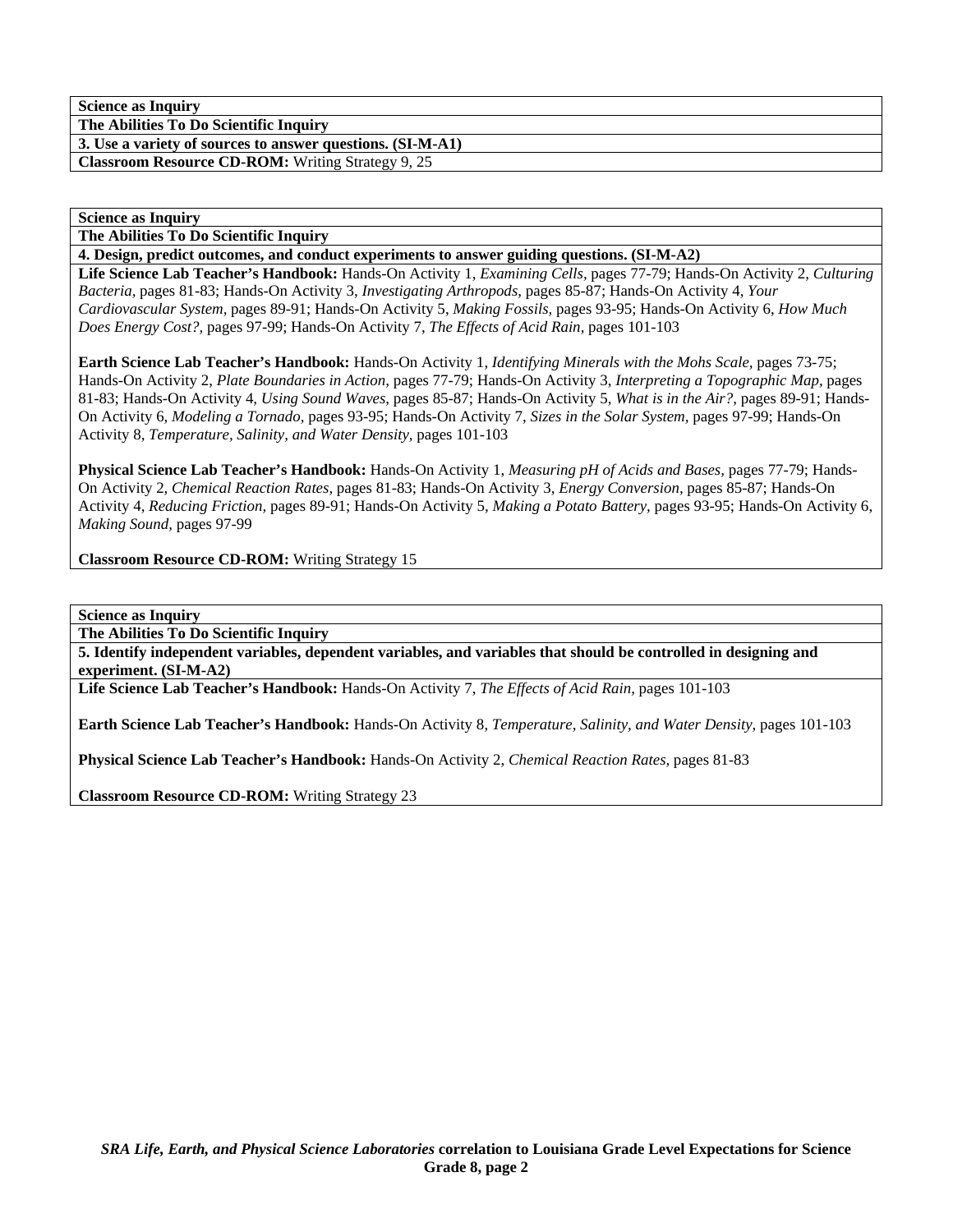**The Abilities To Do Scientific Inquiry** 

**6. Select and use appropriate equipment, technology, tools, and metric system units of measurement to make observations. (SI-MA3)** 

**Life Science Lab Teacher's Handbook:** Hands-On Activity 1, *Examining Cells,* pages 77-79; Hands-On Activity 2, *Culturing Bacteria,* pages 81-83; Hands-On Activity 3, *Investigating Arthropods,* pages 85-87; Hands-On Activity 4, *Your Cardiovascular System,* pages 89-91; Hands-On Activity 5, *Making Fossils,* pages 93-95; Hands-On Activity 6, *How Much Does Energy Cost?,* pages 97-99; Hands-On Activity 7, *The Effects of Acid Rain,* pages 101-103

**Earth Science Lab Teacher's Handbook:** Hands-On Activity 1, *Identifying Minerals with the Mohs Scale,* pages 73-75; Hands-On Activity 2, *Plate Boundaries in Action,* pages 77-79; Hands-On Activity 3, *Interpreting a Topographic Map,* pages 81-83; Hands-On Activity 4, *Using Sound Waves,* pages 85-87; Hands-On Activity 5, *What is in the Air?,* pages 89-91; Hands-On Activity 6, *Modeling a Tornado,* pages 93-95; Hands-On Activity 7, *Sizes in the Solar System,* pages 97-99; Hands-On Activity 8, *Temperature, Salinity, and Water Density,* pages 101-103

**Physical Science Lab Teacher's Handbook:** Hands-On Activity 1, *Measuring pH of Acids and Bases,* pages 77-79; Hands-On Activity 2, *Chemical Reaction Rates,* pages 81-83; Hands-On Activity 3, *Energy Conversion,* pages 85-87; Hands-On Activity 4, *Reducing Friction,* pages 89-91; Hands-On Activity 5, *Making a Potato Battery,* pages 93-95; Hands-On Activity 6, *Making Sound,* pages 97-99

# **Science as Inquiry**

**The Abilities To Do Scientific Inquiry** 

**7. Record observations using methods that complement investigations (e.g., journals, tables, charts). (SI-M-A3) Life Science Lab Teacher's Handbook:** Hands-On Activity 1, *Examining Cells,* pages 77-79; Hands-On Activity 2, *Culturing Bacteria,* pages 81-83; Hands-On Activity 3, *Investigating Arthropods,* pages 85-87; Hands-On Activity 4, *Your Cardiovascular System,* pages 89-91; Hands-On Activity 5, *Making Fossils,* pages 93-95; Hands-On Activity 6, *How Much Does Energy Cost?,* pages 97-99; Hands-On Activity 7, *The Effects of Acid Rain,* pages 101-103

**Earth Science Lab Teacher's Handbook:** Hands-On Activity 1, *Identifying Minerals with the Mohs Scale,* pages 73-75; Hands-On Activity 2, *Plate Boundaries in Action,* pages 77-79; Hands-On Activity 3, *Interpreting a Topographic Map,* pages 81-83; Hands-On Activity 4, *Using Sound Waves,* pages 85-87; Hands-On Activity 5, *What is in the Air?,* pages 89-91; Hands-On Activity 6, *Modeling a Tornado,* pages 93-95; Hands-On Activity 7, *Sizes in the Solar System,* pages 97-99; Hands-On Activity 8, *Temperature, Salinity, and Water Density,* pages 101-103

**Physical Science Lab Teacher's Handbook:** Hands-On Activity 1, *Measuring pH of Acids and Bases,* pages 77-79; Hands-On Activity 2, *Chemical Reaction Rates,* pages 81-83; Hands-On Activity 3, *Energy Conversion,* pages 85-87; Hands-On Activity 4, *Reducing Friction,* pages 89-91; Hands-On Activity 5, *Making a Potato Battery,* pages 93-95; Hands-On Activity 6, *Making Sound,* pages 97-99

**Classroom Resource CD-ROM:** Writing Strategy 5, 11, 15, 16, 22, 24

# **Science as Inquiry**

**The Abilities To Do Scientific Inquiry** 

**8. Use consistency and precision in data collection, analysis, and reporting. (SI-M-A3)** 

**Life Science Lab Teacher's Handbook:** Hands-On Activity 3, *Investigating Arthropods,* pages 85-87; Hands-On Activity 4, *Your Cardiovascular System,* pages 89-91; Hands-On Activity 5, *Making Fossils,* pages 93-95; Hands-On Activity 6, *How Much Does Energy Cost?,* pages 97-99; Hands-On Activity 7, *The Effects of Acid Rain,* pages 101-103

**Earth Science Lab Teacher's Handbook:** Hands-On Activity 1, *Identifying Minerals with the Mohs Scale,* pages 73-75; Hands-On Activity 3, *Interpreting a Topographic Map,* pages 81-83; Hands-On Activity 5, *What is in the Air?,* pages 89-91; Hands-On Activity 8, *Temperature, Salinity, and Water Density,* pages 101-103

**Physical Science Lab Teacher's Handbook:** Hands-On Activity 1, *Measuring pH of Acids and Bases,* pages 77-79; Hands-On Activity 2, *Chemical Reaction Rates,* pages 81-83; Hands-On Activity 3, *Energy Conversion,* pages 85-87; Hands-On Activity 4, *Reducing Friction,* pages 89-91; Hands-On Activity 6, *Making Sound,* pages 97-99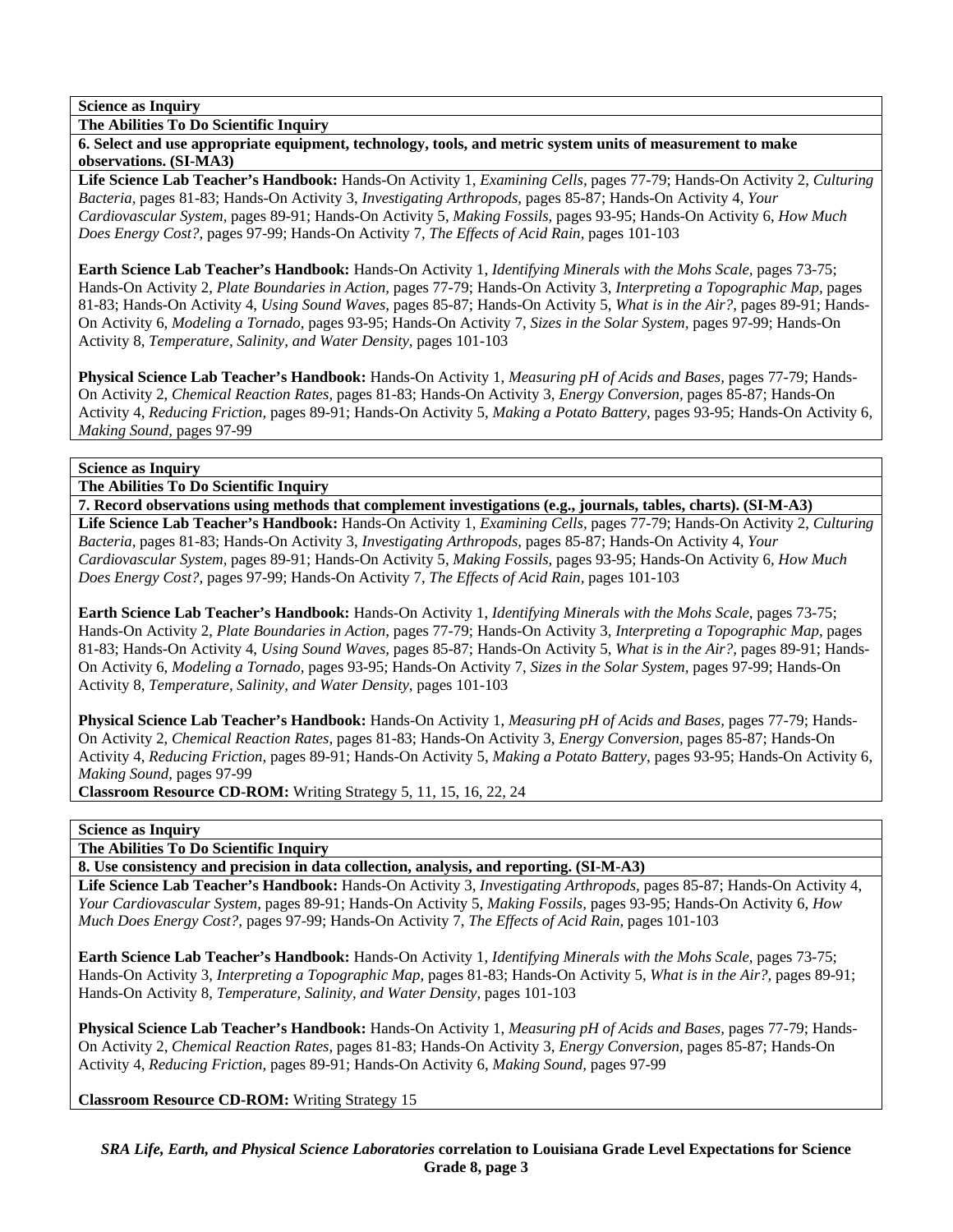**The Abilities To Do Scientific Inquiry** 

**9. Use computers and/or calculators to analyze and interpret quantitative data. (SI-M-A3)** 

**Life Science Lab Teacher's Handbook:** Hands-On Activity 2, *Culturing Bacteria,* pages 81-83

**Science as Inquiry** 

**The Abilities To Do Scientific Inquiry** 

**10. Identify the difference between description and explanation. (SI-M-A4)** 

**Life Science Lab Teacher's Handbook:** Hands-On Activity 1, *Examining Cells,* pages 77-79; Hands-On Activity 2, *Culturing Bacteria,* pages 81-83; Hands-On Activity 3, *Investigating Arthropods,* pages 85-87; Hands-On Activity 4, *Your Cardiovascular System,* pages 89-91; Hands-On Activity 5, *Making Fossils,* pages 93-95; Hands-On Activity 6, *How Much Does Energy Cost?,* pages 97-99; Hands-On Activity 7, *The Effects of Acid Rain,* pages 101-103

**Earth Science Lab Teacher's Handbook:** Hands-On Activity 1, *Identifying Minerals with the Mohs Scale,* pages 73-75; Hands-On Activity 2, *Plate Boundaries in Action,* pages 77-79; Hands-On Activity 3, *Interpreting a Topographic Map,* pages 81-83; Hands-On Activity 4, *Using Sound Waves,* pages 85-87; Hands-On Activity 5, *What is in the Air?,* pages 89-91; Hands-On Activity 6, *Modeling a Tornado,* pages 93-95; Hands-On Activity 7, *Sizes in the Solar System,* pages 97-99; Hands-On Activity 8, *Temperature, Salinity, and Water Density,* pages 101-103

**Physical Science Lab Teacher's Handbook:** Hands-On Activity 1, *Measuring pH of Acids and Bases,* pages 77-79; Hands-On Activity 2, *Chemical Reaction Rates,* pages 81-83; Hands-On Activity 3, *Energy Conversion,* pages 85-87; Hands-On Activity 4, *Reducing Friction,* pages 89-91; Hands-On Activity 5, *Making a Potato Battery,* pages 93-95; Hands-On Activity 6, *Making Sound,* pages 97-99

**Classroom Resource CD-ROM:** Writing Strategy 2

**Science as Inquiry** 

**The Abilities To Do Scientific Inquiry** 

**11. Construct, use, and interpret appropriate graphical representations to collect, record, and report data (e.g., tables, charts, circle graphs, bar and line graphs, diagrams, scatter plots, symbols. (SI-M-A4)** 

**Life Science Lab Teacher's Handbook:** Hands-On Activity 2, *Culturing Bacteria,* pages 81-83; Hands-On Activity 3, *Investigating Arthropods,* pages 85-87; Hands-On Activity 4, *Your Cardiovascular System,* pages 89-91; Hands-On Activity 6, *How Much Does Energy Cost?,* pages 97-99; Hands-On Activity 7, *The Effects of Acid Rain,* pages 101-103

**Earth Science Lab Teacher's Handbook:** Hands-On Activity 1, *Identifying Minerals with the Mohs Scale,* pages 73-75; Hands-On Activity 3, *Interpreting a Topographic Map,* pages 81-83; Hands-On Activity 5, *What is in the Air?,* pages 89-91; Hands-On Activity 7, *Sizes in the Solar System,* pages 97-99; Hands-On Activity 8, *Temperature, Salinity, and Water Density,* pages 101-103

**Physical Science Lab Teacher's Handbook:** Hands-On Activity 1, *Measuring pH of Acids and Bases,* pages 77-79; Hands-On Activity 2, *Chemical Reaction Rates,* pages 81-83; Hands-On Activity 3, *Energy Conversion,* pages 85-87; Hands-On Activity 4, *Reducing Friction,* pages 89-91; Hands-On Activity 6, *Making Sound,* pages 97-99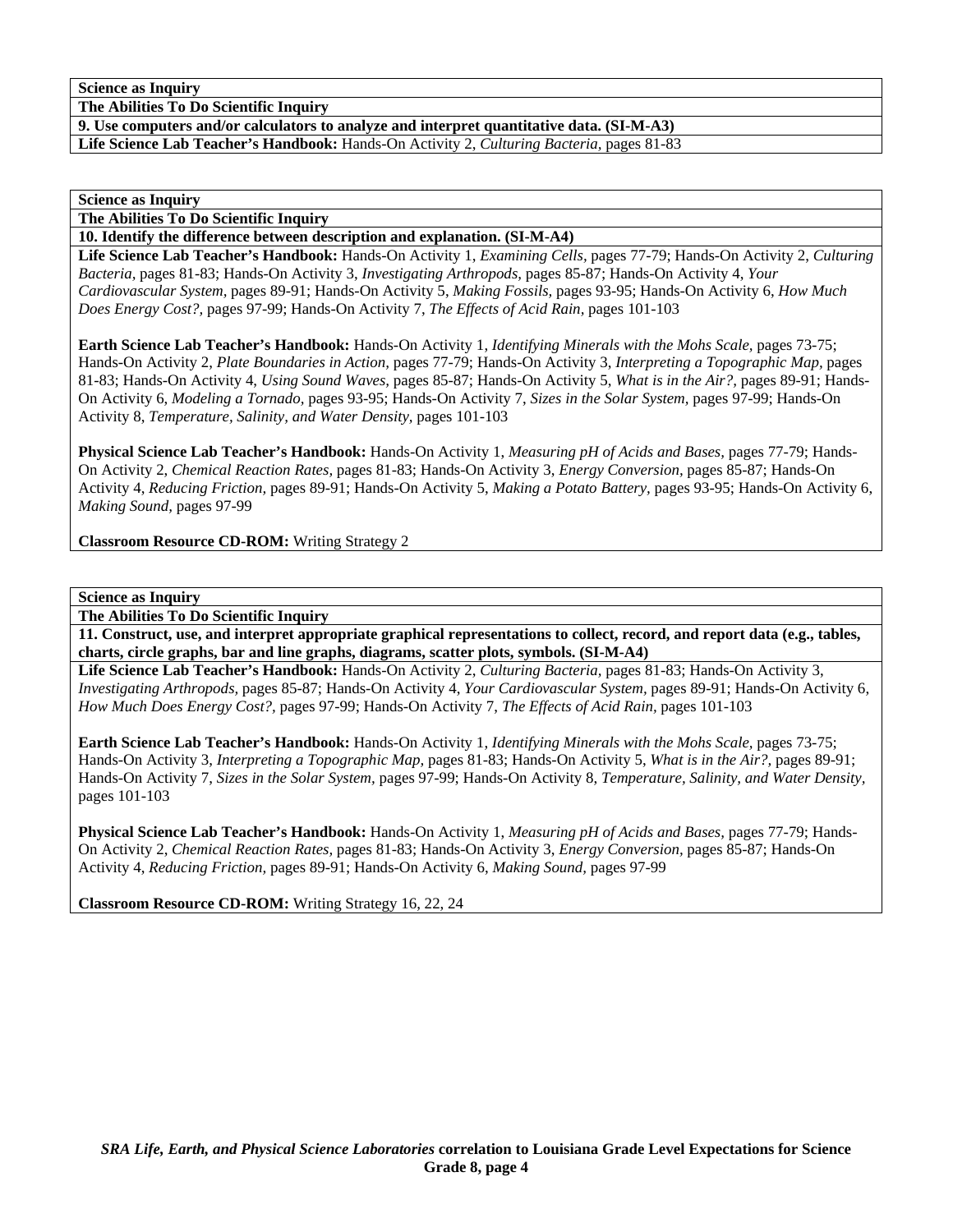**The Abilities To Do Scientific Inquiry** 

**12. Use data and information gathered to develop an explanation of experimental results. (SI-M-A4)** 

**Life Science Lab Teacher's Handbook:** Hands-On Activity 1, *Examining Cells,* pages 77-79; Hands-On Activity 2, *Culturing Bacteria,* pages 81-83; Hands-On Activity 3, *Investigating Arthropods,* pages 85-87; Hands-On Activity 4, *Your Cardiovascular System,* pages 89-91; Hands-On Activity 5, *Making Fossils,* pages 93-95; Hands-On Activity 6, *How Much Does Energy Cost?,* pages 97-99; Hands-On Activity 7, *The Effects of Acid Rain,* pages 101-103

**Earth Science Lab Teacher's Handbook:** Hands-On Activity 1, *Identifying Minerals with the Mohs Scale,* pages 73-75; Hands-On Activity 2, *Plate Boundaries in Action,* pages 77-79; Hands-On Activity 3, *Interpreting a Topographic Map,* pages 81-83; Hands-On Activity 4, *Using Sound Waves,* pages 85-87; Hands-On Activity 5, *What is in the Air?,* pages 89-91; Hands-On Activity 6, *Modeling a Tornado,* pages 93-95; Hands-On Activity 7, *Sizes in the Solar System,* pages 97-99; Hands-On Activity 8, *Temperature, Salinity, and Water Density,* pages 101-103

**Physical Science Lab Teacher's Handbook:** Hands-On Activity 1, *Measuring pH of Acids and Bases,* pages 77-79; Hands-On Activity 2, *Chemical Reaction Rates,* pages 81-83; Hands-On Activity 3, *Energy Conversion,* pages 85-87; Hands-On Activity 4, *Reducing Friction,* pages 89-91; Hands-On Activity 5, *Making a Potato Battery,* pages 93-95; Hands-On Activity 6, *Making Sound,* pages 97-99

### **Science as Inquiry**

**The Abilities To Do Scientific Inquiry** 

**13. Use patterns in data to explain natural events. (SI-M-A4)** 

**Life Science Lab Teacher's Handbook:** Hands-On Activity 4, *Your Cardiovascular System,* pages 89-91; Hands-On Activity 6, *How Much Does Energy Cost?,* pages 97-99

**Earth Science Lab Teacher's Handbook:** Hands-On Activity 7, *Sizes in the Solar System,* pages 97-99; Hands-On Activity 8, *Temperature, Salinity, and Water Density,* pages 101-103

**Physical Science Lab Teacher's Handbook:** Hands-On Activity 1, *Measuring pH of Acids and Bases,* pages 77-79; Hands-On Activity 2, *Chemical Reaction Rates,* pages 81-83; Hands-On Activity 3, *Energy Conversion,* pages 85-87; Hands-On Activity 4, *Reducing Friction,* pages 89-91; Hands-On Activity 6, *Making Sound,* pages 97-99

**Classroom Resource CD-ROM:** Writing Strategy 22, 24

#### **Science as Inquiry**

**The Abilities To Do Scientific Inquiry** 

**14. Develop models to illustrate or explain conclusions reached through investigation. (SI-M-A5)** 

**Life Science Lab Teacher's Handbook:** Hands-On Activity 4, *Your Cardiovascular System,* pages 89-91; Hands-On Activity 5, *Making Fossils,* pages 93-95; Hands-On Activity 6, *How Much Does Energy Cost?,* pages 97-99

**Earth Science Lab Teacher's Handbook:** Hands-On Activity 2, *Plate Boundaries in Action,* pages 77-79; Hands-On Activity 6, *Modeling a Tornado,* pages 93-95; Hands-On Activity 7, *Sizes in the Solar System,* pages 97-99

**Physical Science Lab Teacher's Handbook:** Hands-On Activity 5, *Making a Potato Battery,* pages 93-95; Hands-On Activity 6, *Making Sound,* pages 97-99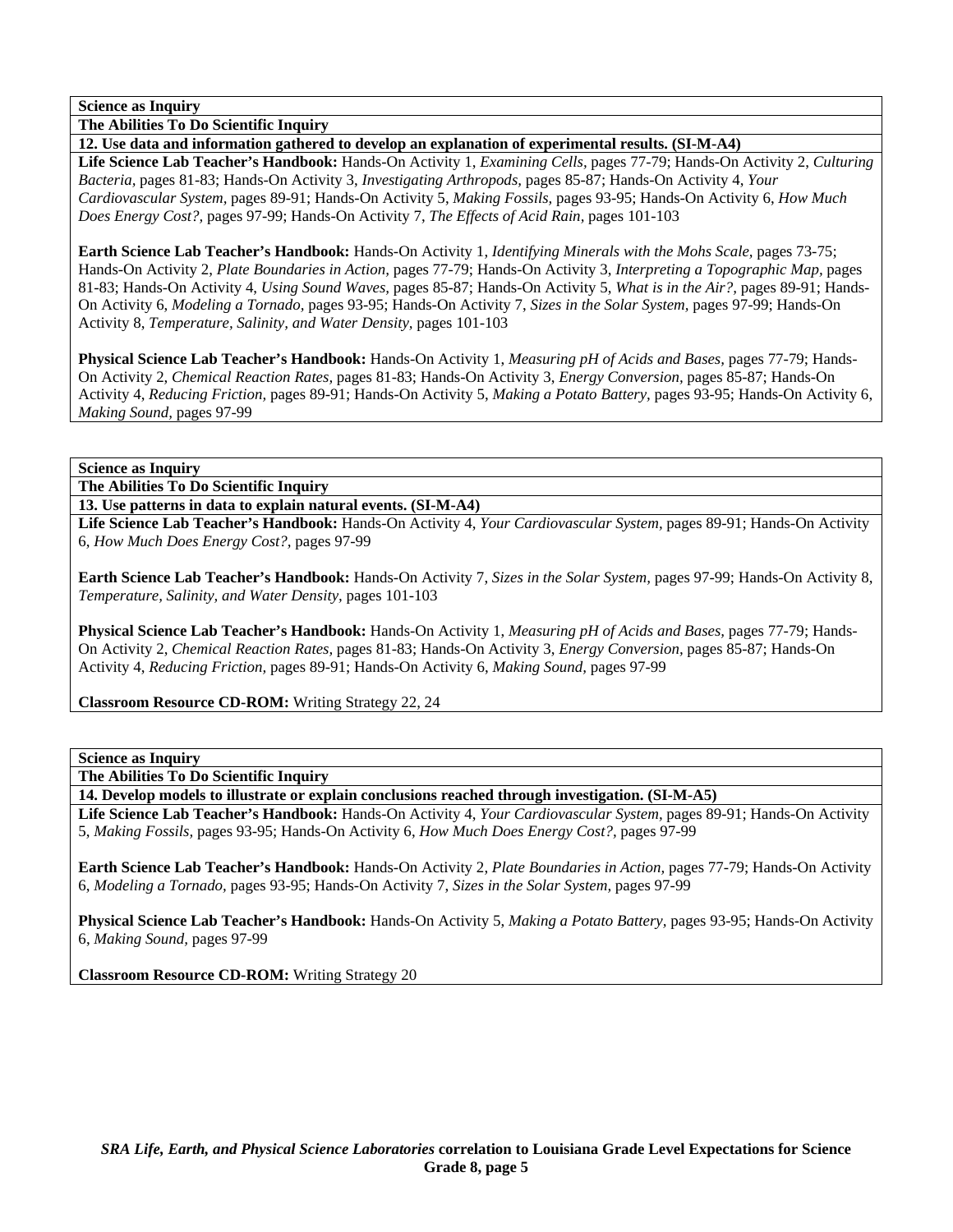**The Abilities To Do Scientific Inquiry** 

**15. Identify and explain the limitations of models used to represent the natural world. (SI-M-A5)** 

**Life Science Lab Teacher's Handbook:** Hands-On Activity 4, *Your Cardiovascular System,* pages 89-91; Hands-On Activity 5, *Making Fossils,* pages 93-95; Hands-On Activity 6, *How Much Does Energy Cost?,* pages 97-99

**Earth Science Lab Teacher's Handbook:** Hands-On Activity 2, *Plate Boundaries in Action,* pages 77-79; Hands-On Activity 6, *Modeling a Tornado,* pages 93-95; Hands-On Activity 7, *Sizes in the Solar System,* pages 97-99

**Physical Science Lab Teacher's Handbook:** Hands-On Activity 5, *Making a Potato Battery,* pages 93-95; Hands-On Activity 6, *Making Sound,* pages 97-99

**Classroom Resource CD-ROM:** Writing Strategy 20

**Science as Inquiry** 

**The Abilities To Do Scientific Inquiry** 

**16. Use evidence to make inferences and predict trends. (SI-M-A5)** 

**Life Science Lab Teacher's Handbook:** Hands-On Activity 1, *Examining Cells,* pages 77-79; Hands-On Activity 2, *Culturing Bacteria,* pages 81-83; Hands-On Activity 3, *Investigating Arthropods,* pages 85-87; Hands-On Activity 4, *Your Cardiovascular System,* pages 89-91; Hands-On Activity 5, *Making Fossils,* pages 93-95

**Earth Science Lab Teacher's Handbook:** Hands-On Activity 2, *Plate Boundaries in Action,* pages 77-79; Hands-On Activity 4, *Using Sound Waves,* pages 85-87; Hands-On Activity 6, *Modeling a Tornado,* pages 93-95; Hands-On Activity 8, *Temperature, Salinity, and Water Density,* pages 101-103

**Physical Science Lab Teacher's Handbook:** Hands-On Activity Hands-On Activity 2, *Chemical Reaction Rates,* pages 81- 83; Hands-On Activity 3, *Energy Conversion,* pages 85-87; Hands-On Activity 4, *Reducing Friction,* pages 89-91

**Classroom Resource CD-ROM:** Writing Strategy 17

**Science as Inquiry** 

**The Abilities To Do Scientific Inquiry** 

**17. Recognize that there may be more than one way to interpret a given set of data, which can result in alternative scientific explanations and predictions. (SI-M-A6)** 

**Life Science Lab Teacher's Handbook:** Hands-On Activity 3, *Investigating Arthropods,* pages 85-87; Hands-On Activity 4, *Your Cardiovascular System,* pages 89-91; Hands-On Activity 5, *Making Fossils,* pages 93-95; Hands-On Activity 6, *How Much Does Energy Cost?,* pages 97-99; Hands-On Activity 7, *The Effects of Acid Rain,* pages 101-103

**Earth Science Lab Teacher's Handbook:** Hands-On Activity 1, *Identifying Minerals with the Mohs Scale,* pages 73-75; Hands-On Activity 3, *Interpreting a Topographic Map,* pages 81-83; Hands-On Activity 5, *What is in the Air?,* pages 89-91; Hands-On Activity 8, *Temperature, Salinity, and Water Density,* pages 101-103

**Physical Science Lab Teacher's Handbook:** Hands-On Activity 1, *Measuring pH of Acids and Bases,* pages 77-79; Hands-On Activity 2, *Chemical Reaction Rates,* pages 81-83; Hands-On Activity 3, *Energy Conversion,* pages 85-87; Hands-On Activity 4, *Reducing Friction,* pages 89-91; Hands-On Activity 6, *Making Sound,* pages 97-99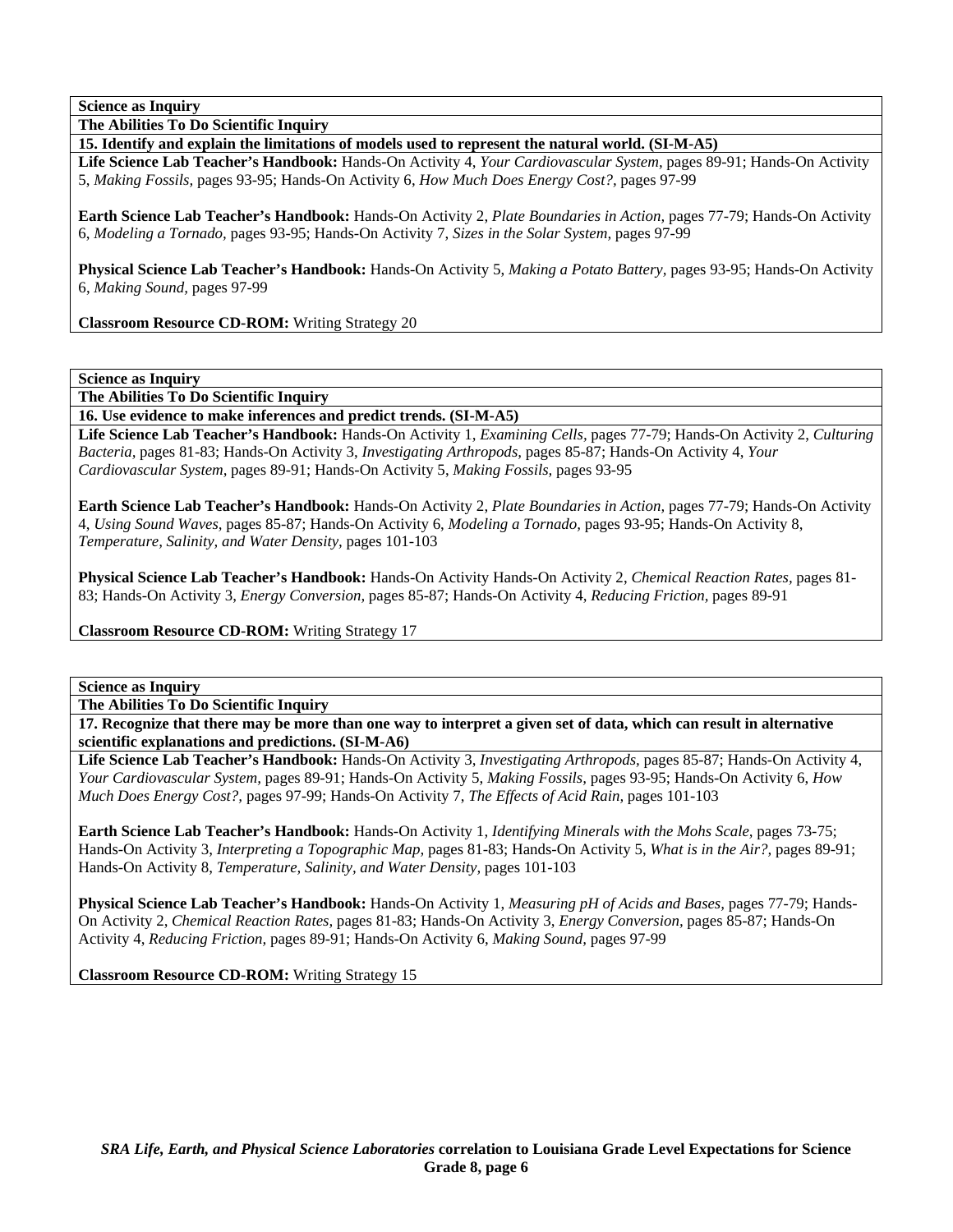**The Abilities To Do Scientific Inquiry** 

**18. Identify faulty reasoning and statements that misinterpret or are not supported by the evidence. (SI-M-A6) Life Science Lab Teacher's Handbook:** Hands-On Activity 1, *Examining Cells,* pages 77-79; Hands-On Activity 2, *Culturing Bacteria,* pages 81-83; Hands-On Activity 3, *Investigating Arthropods,* pages 85-87; Hands-On Activity 4, *Your Cardiovascular System,* pages 89-91; Hands-On Activity 5, *Making Fossils,* pages 93-95; Hands-On Activity 6, *How Much Does Energy Cost?,* pages 97-99; Hands-On Activity 7, *The Effects of Acid Rain,* pages 101-103

**Earth Science Lab Teacher's Handbook:** Hands-On Activity 1, *Identifying Minerals with the Mohs Scale,* pages 73-75; Hands-On Activity 2, *Plate Boundaries in Action,* pages 77-79; Hands-On Activity 3, *Interpreting a Topographic Map,* pages 81-83; Hands-On Activity 4, *Using Sound Waves,* pages 85-87; Hands-On Activity 5, *What is in the Air?,* pages 89-91; Hands-On Activity 6, *Modeling a Tornado,* pages 93-95; Hands-On Activity 7, *Sizes in the Solar System,* pages 97-99; Hands-On Activity 8, *Temperature, Salinity, and Water Density,* pages 101-103

**Physical Science Lab Teacher's Handbook:** Hands-On Activity 1, *Measuring pH of Acids and Bases,* pages 77-79; Hands-On Activity 2, *Chemical Reaction Rates,* pages 81-83; Hands-On Activity 3, *Energy Conversion,* pages 85-87; Hands-On Activity 4, *Reducing Friction,* pages 89-91; Hands-On Activity 5, *Making a Potato Battery,* pages 93-95; Hands-On Activity 6, *Making Sound,* pages 97-99

**Science as Inquiry** 

**The Abilities To Do Scientific Inquiry** 

**19. Communicate ideas in a variety of ways (e.g., symbols, illustrations, graphs, charts, spreadsheets, concept maps, oral and written reports, equations). (SI-M-A7)** 

**Life Science Lab Teacher's Handbook:** Hands-On Activity 1, *Examining Cells,* pages 77-79; Hands-On Activity 2, *Culturing Bacteria,* pages 81-83; Hands-On Activity 3, *Investigating Arthropods,* pages 85-87; Hands-On Activity 4, *Your Cardiovascular System,* pages 89-91; Hands-On Activity 5, *Making Fossils,* pages 93-95; Hands-On Activity 6, *How Much Does Energy Cost?,* pages 97-99; Hands-On Activity 7, *The Effects of Acid Rain,* pages 101-103

**Earth Science Lab Teacher's Handbook:** Hands-On Activity 1, *Identifying Minerals with the Mohs Scale,* pages 73-75; Hands-On Activity 2, *Plate Boundaries in Action,* pages 77-79; Hands-On Activity 3, *Interpreting a Topographic Map,* pages 81-83; Hands-On Activity 4, *Using Sound Waves,* pages 85-87; Hands-On Activity 5, *What is in the Air?,* pages 89-91; Hands-On Activity 6, *Modeling a Tornado,* pages 93-95; Hands-On Activity 7, *Sizes in the Solar System,* pages 97-99; Hands-On Activity 8, *Temperature, Salinity, and Water Density,* pages 101-103

**Physical Science Lab Teacher's Handbook:** Hands-On Activity 1, *Measuring pH of Acids and Bases,* pages 77-79; Hands-On Activity 2, *Chemical Reaction Rates,* pages 81-83; Hands-On Activity 3, *Energy Conversion,* pages 85-87; Hands-On Activity 4, *Reducing Friction,* pages 89-91; Hands-On Activity 5, *Making a Potato Battery,* pages 93-95; Hands-On Activity 6, *Making Sound,* pages 97-99

**Classroom Resource CD-ROM:** Writing Strategy 1-30

**Science as Inquiry** 

**The Abilities To Do Scientific Inquiry** 

**20. Write clear, step-by-step instructions that others can follow to carry out procedures or conduct investigations. (SI-M-A7)**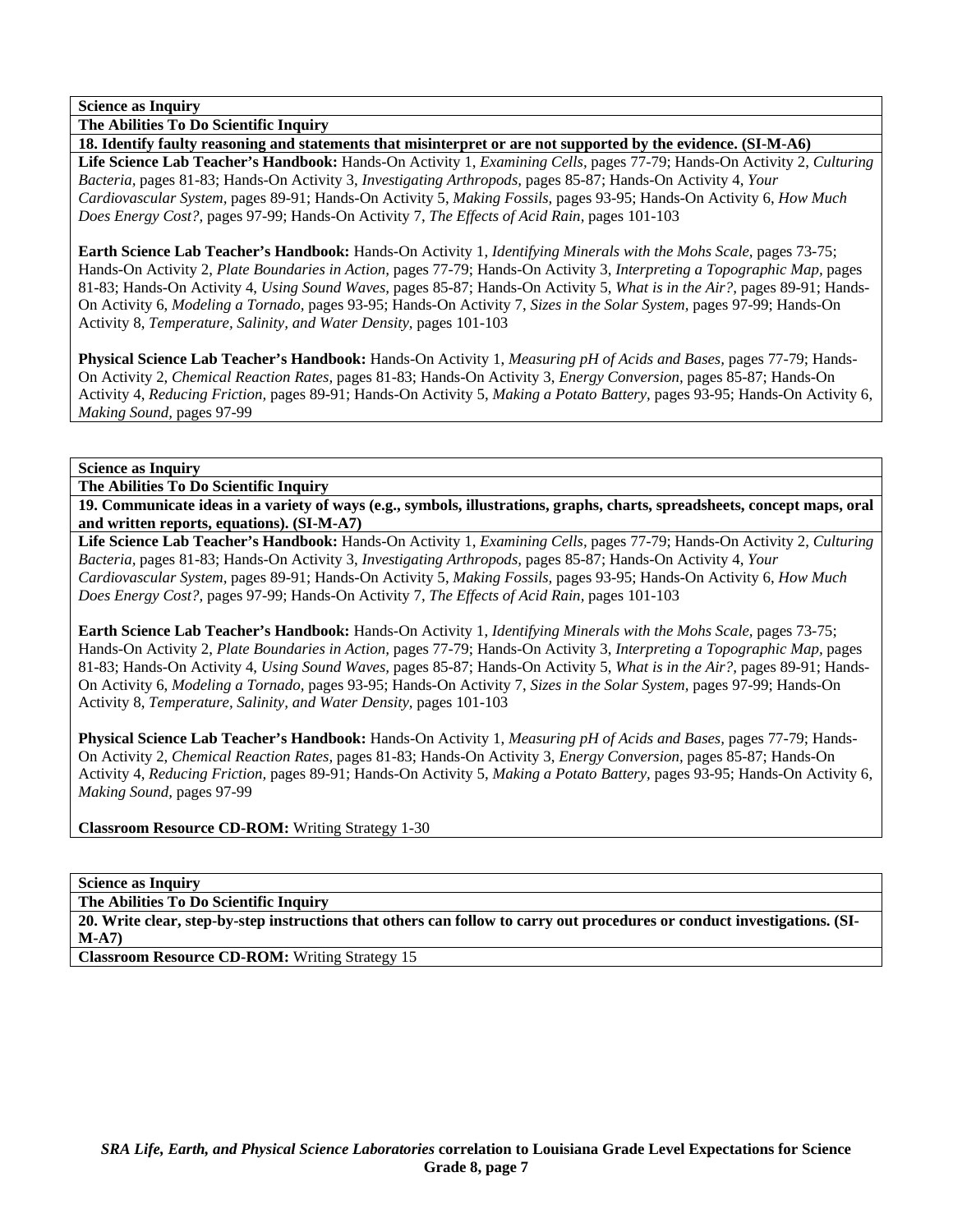**The Abilities To Do Scientific Inquiry** 

**21. Distinguish between observations and inferences. (SI-M-A7)** 

**Life Science Lab Teacher's Handbook:** Hands-On Activity 1, *Examining Cells,* pages 77-79; Hands-On Activity 2, *Culturing Bacteria,* pages 81-83; Hands-On Activity 3, *Investigating Arthropods,* pages 85-87; Hands-On Activity 4, *Your Cardiovascular System,* pages 89-91; Hands-On Activity 5, *Making Fossils,* pages 93-95; Hands-On Activity 6, *How Much Does Energy Cost?,* pages 97-99; Hands-On Activity 7, *The Effects of Acid Rain,* pages 101-103

**Earth Science Lab Teacher's Handbook:** Hands-On Activity 1, *Identifying Minerals with the Mohs Scale,* pages 73-75; Hands-On Activity 2, *Plate Boundaries in Action,* pages 77-79; Hands-On Activity 3, *Interpreting a Topographic Map,* pages 81-83; Hands-On Activity 4, *Using Sound Waves,* pages 85-87; Hands-On Activity 5, *What is in the Air?,* pages 89-91; Hands-On Activity 6, *Modeling a Tornado,* pages 93-95; Hands-On Activity 7, *Sizes in the Solar System,* pages 97-99; Hands-On Activity 8, *Temperature, Salinity, and Water Density,* pages 101-103

**Physical Science Lab Teacher's Handbook:** Hands-On Activity 1, *Measuring pH of Acids and Bases,* pages 77-79; Hands-On Activity 2, *Chemical Reaction Rates,* pages 81-83; Hands-On Activity 3, *Energy Conversion,* pages 85-87; Hands-On Activity 4, *Reducing Friction,* pages 89-91; Hands-On Activity 5, *Making a Potato Battery,* pages 93-95; Hands-On Activity 6, *Making Sound,* pages 97-99

**Classroom Resource CD-ROM:** Writing Strategy 11, 17

### **Science as Inquiry**

**The Abilities To Do Scientific Inquiry** 

**22. Use evidence and observations to explain and communicate the results of investigations. (SI-M-A7)** 

**Life Science Lab Teacher's Handbook:** Hands-On Activity 1, *Examining Cells,* pages 77-79; Hands-On Activity 2, *Culturing Bacteria,* pages 81-83; Hands-On Activity 3, *Investigating Arthropods,* pages 85-87; Hands-On Activity 4, *Your Cardiovascular System,* pages 89-91; Hands-On Activity 5, *Making Fossils,* pages 93-95; Hands-On Activity 6, *How Much Does Energy Cost?,* pages 97-99; Hands-On Activity 7, *The Effects of Acid Rain,* pages 101-103

**Earth Science Lab Teacher's Handbook:** Hands-On Activity 1, *Identifying Minerals with the Mohs Scale,* pages 73-75; Hands-On Activity 2, *Plate Boundaries in Action,* pages 77-79; Hands-On Activity 3, *Interpreting a Topographic Map,* pages 81-83; Hands-On Activity 4, *Using Sound Waves,* pages 85-87; Hands-On Activity 5, *What is in the Air?,* pages 89-91; Hands-On Activity 6, *Modeling a Tornado,* pages 93-95; Hands-On Activity 7, *Sizes in the Solar System,* pages 97-99; Hands-On Activity 8, *Temperature, Salinity, and Water Density,* pages 101-103

**Physical Science Lab Teacher's Handbook:** Hands-On Activity 1, *Measuring pH of Acids and Bases,* pages 77-79; Hands-On Activity 2, *Chemical Reaction Rates,* pages 81-83; Hands-On Activity 3, *Energy Conversion,* pages 85-87; Hands-On Activity 4, *Reducing Friction,* pages 89-91; Hands-On Activity 5, *Making a Potato Battery,* pages 93-95; Hands-On Activity 6, *Making Sound,* pages 97-99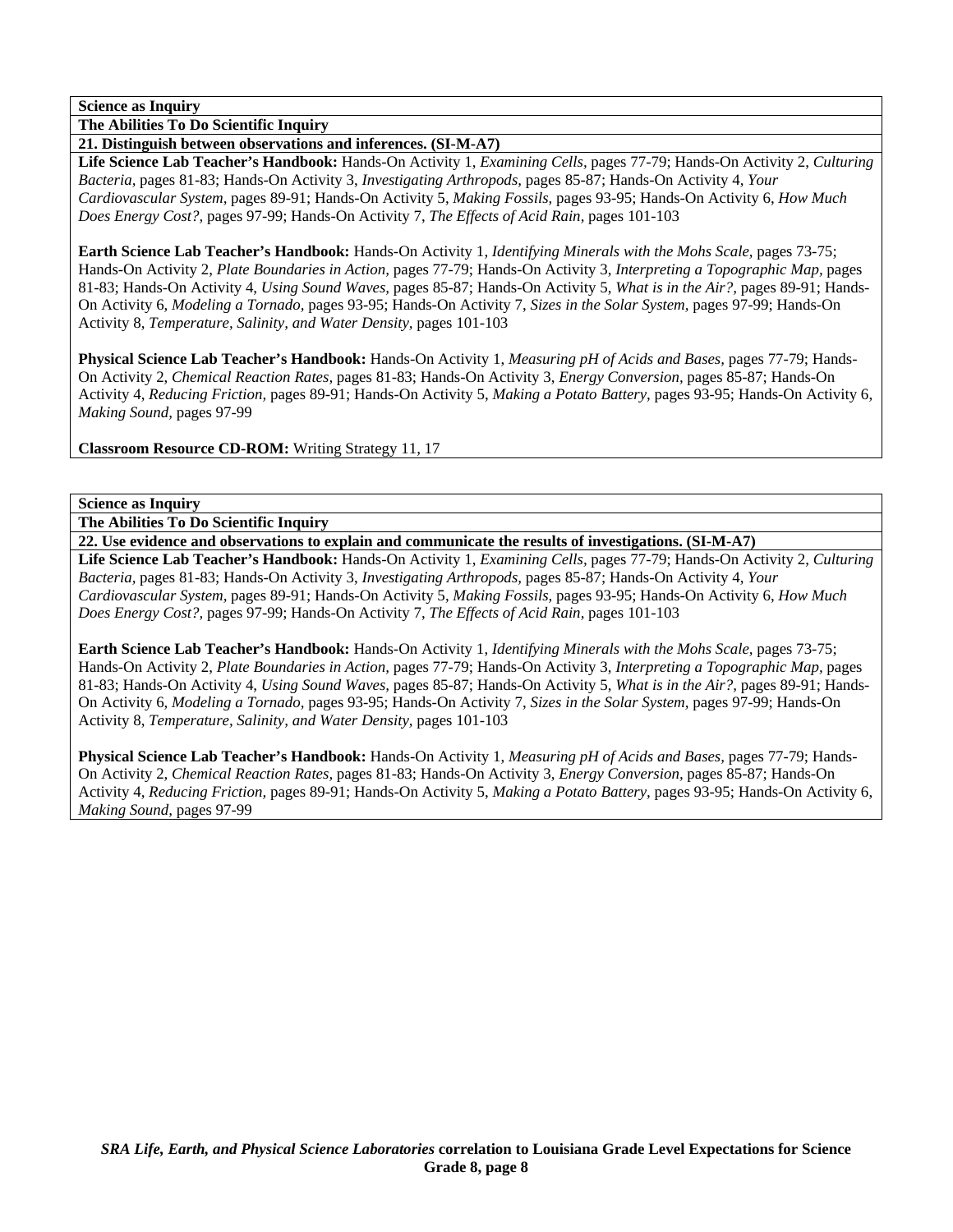**The Abilities To Do Scientific Inquiry** 

**23. Use relevant safety procedures and equipment to conduct scientific investigations. (SI-M-A8)** 

**Life Science Lab Teacher's Handbook:** Hands-On Activity 1, *Examining Cells,* pages 77-79; Hands-On Activity 2, *Culturing Bacteria,* pages 81-83; Hands-On Activity 3, *Investigating Arthropods,* pages 85-87; Hands-On Activity 4, *Your Cardiovascular System,* pages 89-91; Hands-On Activity 5, *Making Fossils,* pages 93-95; Hands-On Activity 6, *How Much Does Energy Cost?,* pages 97-99; Hands-On Activity 7, *The Effects of Acid Rain,* pages 101-103

**Earth Science Lab Teacher's Handbook:** Hands-On Activity 1, *Identifying Minerals with the Mohs Scale,* pages 73-75; Hands-On Activity 2, *Plate Boundaries in Action,* pages 77-79; Hands-On Activity 3, *Interpreting a Topographic Map,* pages 81-83; Hands-On Activity 4, *Using Sound Waves,* pages 85-87; Hands-On Activity 5, *What is in the Air?,* pages 89-91; Hands-On Activity 6, *Modeling a Tornado,* pages 93-95; Hands-On Activity 7, *Sizes in the Solar System,* pages 97-99; Hands-On Activity 8, *Temperature, Salinity, and Water Density,* pages 101-103

**Physical Science Lab Teacher's Handbook:** Hands-On Activity 1, *Measuring pH of Acids and Bases,* pages 77-79; Hands-On Activity 2, *Chemical Reaction Rates,* pages 81-83; Hands-On Activity 3, *Energy Conversion,* pages 85-87; Hands-On Activity 4, *Reducing Friction,* pages 89-91; Hands-On Activity 5, *Making a Potato Battery,* pages 93-95; Hands-On Activity 6, *Making Sound,* pages 97-99

**Science as Inquiry** 

**The Abilities To Do Scientific Inquiry** 

**24. Provide appropriate care and utilize safe practices and ethical treatment when animals are involved in scientific field and laboratory research. (SI-M-A8)** 

**Life Science Lab Teacher's Handbook:** Hands-On Activity 3, *Investigating Arthropods,* pages 85-87

### **Science as Inquiry**

**Understanding Scientific Inquiry** 

**25. Compare and critique scientific investigations. (SI-M-B1)** 

**Life Science Lab Teacher's Handbook:** Hands-On Activity 1, *Examining Cells,* pages 77-79; Hands-On Activity 2, *Culturing Bacteria,* pages 81-83; Hands-On Activity 3, *Investigating Arthropods,* pages 85-87; Hands-On Activity 4, *Your Cardiovascular System,* pages 89-91; Hands-On Activity 5, *Making Fossils,* pages 93-95; Hands-On Activity 6, *How Much Does Energy Cost?,* pages 97-99; Hands-On Activity 7, *The Effects of Acid Rain,* pages 101-103

**Earth Science Lab Teacher's Handbook:** Hands-On Activity 1, *Identifying Minerals with the Mohs Scale,* pages 73-75; Hands-On Activity 2, *Plate Boundaries in Action,* pages 77-79; Hands-On Activity 3, *Interpreting a Topographic Map,* pages 81-83; Hands-On Activity 4, *Using Sound Waves,* pages 85-87; Hands-On Activity 5, *What is in the Air?,* pages 89-91; Hands-On Activity 6, *Modeling a Tornado,* pages 93-95; Hands-On Activity 7, *Sizes in the Solar System,* pages 97-99; Hands-On Activity 8, *Temperature, Salinity, and Water Density,* pages 101-103

**Physical Science Lab Teacher's Handbook:** Hands-On Activity 1, *Measuring pH of Acids and Bases,* pages 77-79; Hands-On Activity 2, *Chemical Reaction Rates,* pages 81-83; Hands-On Activity 3, *Energy Conversion,* pages 85-87; Hands-On Activity 4, *Reducing Friction,* pages 89-91; Hands-On Activity 5, *Making a Potato Battery,* pages 93-95; Hands-On Activity 6, *Making Sound,* pages 97-99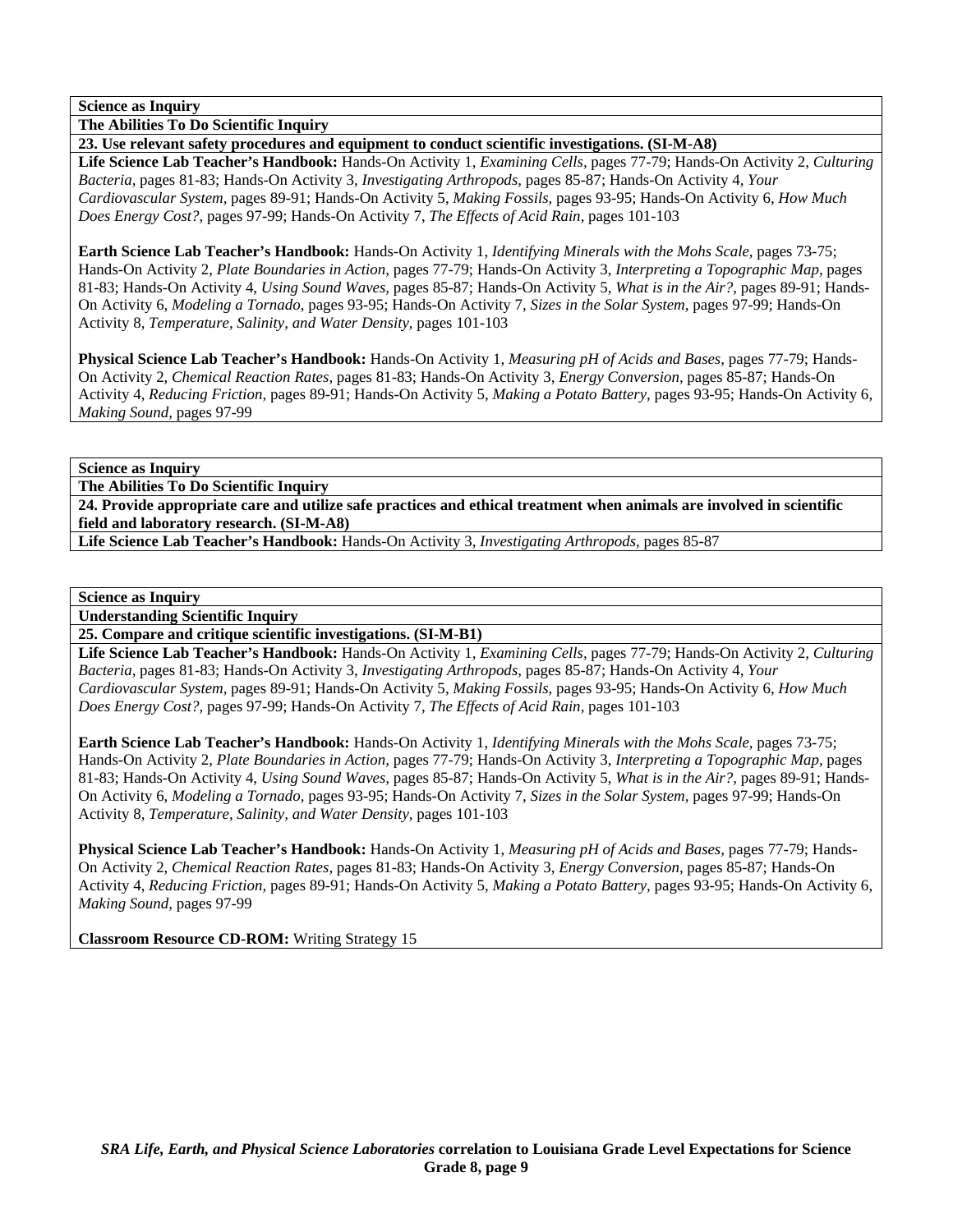**Understanding Scientific Inquiry** 

**26. Use and describe alternate methods for investigating different types of testable questions. (SI-M-B1) Life Science Lab Teacher's Handbook:** Hands-On Activity 1, *Examining Cells,* pages 77-79; Hands-On Activity 2, *Culturing Bacteria,* pages 81-83; Hands-On Activity 3, *Investigating Arthropods,* pages 85-87; Hands-On Activity 4, *Your Cardiovascular System,* pages 89-91; Hands-On Activity 5, *Making Fossils,* pages 93-95; Hands-On Activity 6, *How Much Does Energy Cost?,* pages 97-99; Hands-On Activity 7, *The Effects of Acid Rain,* pages 101-103

**Earth Science Lab Teacher's Handbook:** Hands-On Activity 1, *Identifying Minerals with the Mohs Scale,* pages 73-75; Hands-On Activity 2, *Plate Boundaries in Action,* pages 77-79; Hands-On Activity 3, *Interpreting a Topographic Map,* pages 81-83; Hands-On Activity 4, *Using Sound Waves,* pages 85-87; Hands-On Activity 5, *What is in the Air?,* pages 89-91; Hands-On Activity 6, *Modeling a Tornado,* pages 93-95; Hands-On Activity 7, *Sizes in the Solar System,* pages 97-99; Hands-On Activity 8, *Temperature, Salinity, and Water Density,* pages 101-103

**Physical Science Lab Teacher's Handbook:** Hands-On Activity 1, *Measuring pH of Acids and Bases,* pages 77-79; Hands-On Activity 2, *Chemical Reaction Rates,* pages 81-83; Hands-On Activity 3, *Energy Conversion,* pages 85-87; Hands-On Activity 4, *Reducing Friction,* pages 89-91; Hands-On Activity 5, *Making a Potato Battery,* pages 93-95; Hands-On Activity 6, *Making Sound,* pages 97-99

**Classroom Resource CD-ROM:** Writing Strategy 15

## **Science as Inquiry**

**Understanding Scientific Inquiry** 

**27. Recognize that science uses processes that involve a logical and empirical, but flexible, approach to problem solving. (SI-M-B1)** 

**Life Science Lab Teacher's Handbook:** Hands-On Activity 1, *Examining Cells,* pages 77-79; Hands-On Activity 2, *Culturing Bacteria,* pages 81-83; Hands-On Activity 3, *Investigating Arthropods,* pages 85-87; Hands-On Activity 4, *Your Cardiovascular System,* pages 89-91; Hands-On Activity 5, *Making Fossils,* pages 93-95; Hands-On Activity 6, *How Much Does Energy Cost?,* pages 97-99; Hands-On Activity 7, *The Effects of Acid Rain,* pages 101-103

**Earth Science Lab Teacher's Handbook:** Hands-On Activity 1, *Identifying Minerals with the Mohs Scale,* pages 73-75; Hands-On Activity 2, *Plate Boundaries in Action,* pages 77-79; Hands-On Activity 3, *Interpreting a Topographic Map,* pages 81-83; Hands-On Activity 4, *Using Sound Waves,* pages 85-87; Hands-On Activity 5, *What is in the Air?,* pages 89-91; Hands-On Activity 6, *Modeling a Tornado,* pages 93-95; Hands-On Activity 7, *Sizes in the Solar System,* pages 97-99; Hands-On Activity 8, *Temperature, Salinity, and Water Density,* pages 101-103

**Physical Science Lab Teacher's Handbook:** Hands-On Activity 1, *Measuring pH of Acids and Bases,* pages 77-79; Hands-On Activity 2, *Chemical Reaction Rates,* pages 81-83; Hands-On Activity 3, *Energy Conversion,* pages 85-87; Hands-On Activity 4, *Reducing Friction,* pages 89-91; Hands-On Activity 5, *Making a Potato Battery,* pages 93-95; Hands-On Activity 6, *Making Sound,* pages 97-99

## **Science as Inquiry**

**Understanding Scientific Inquiry** 

**28. Recognize that investigations generally begin with a review of the work or others. (SI-M-B2)**  This topic is not covered at this level.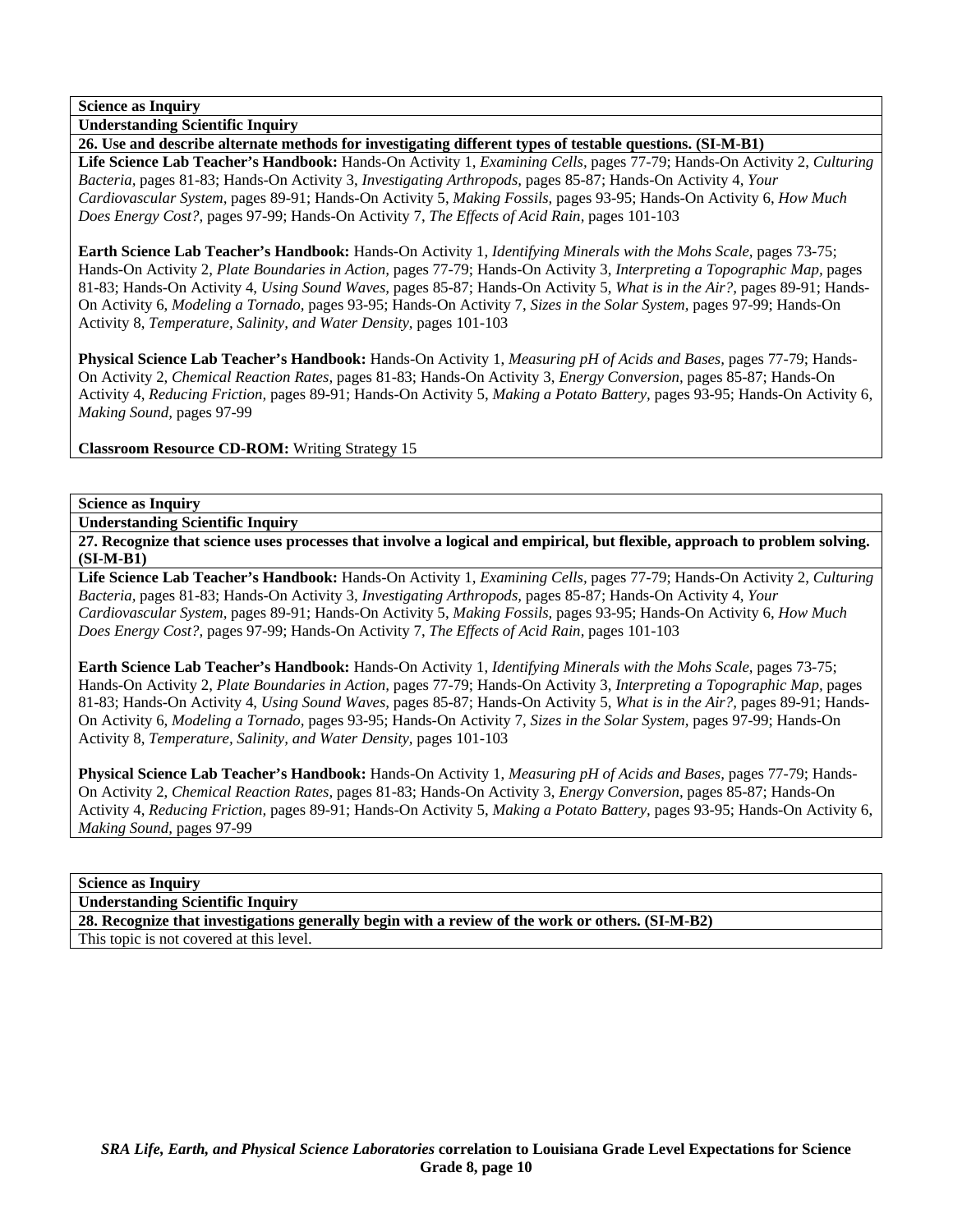**Understanding Scientific Inquiry** 

**30. Describe why all questions cannot be answered with present technologies. (SI-M-B3)** 

This topic is not covered at this level.

**Science as Inquiry** 

**Understanding Scientific Inquiry** 

**31. Recognize that there is an acceptable range of variation in collected data. (SI-M-B3)** 

**Life Science Lab Teacher's Handbook:** Hands-On Activity 3, *Investigating Arthropods,* pages 85-87; Hands-On Activity 4, *Your Cardiovascular System,* pages 89-91; Hands-On Activity 5, *Making Fossils,* pages 93-95; Hands-On Activity 6, *How Much Does Energy Cost?,* pages 97-99; Hands-On Activity 7, *The Effects of Acid Rain,* pages 101-103

**Earth Science Lab Teacher's Handbook:** Hands-On Activity 1, *Identifying Minerals with the Mohs Scale,* pages 73-75; Hands-On Activity 3, *Interpreting a Topographic Map,* pages 81-83; Hands-On Activity 5, *What is in the Air?,* pages 89-91; Hands-On Activity 8, *Temperature, Salinity, and Water Density,* pages 101-103

**Physical Science Lab Teacher's Handbook:** Hands-On Activity 1, *Measuring pH of Acids and Bases,* pages 77-79; Hands-On Activity 2, *Chemical Reaction Rates,* pages 81-83; Hands-On Activity 3, *Energy Conversion,* pages 85-87; Hands-On Activity 4, *Reducing Friction,* pages 89-91; Hands-On Activity 6, *Making Sound,* pages 97-99

**Classroom Resource CD-ROM:** Writing Strategy 15

**Science as Inquiry** 

**Understanding Scientific Inquiry** 

**32. Explain the use of statistical methods to confirm the significance of data (e.g., mean, median, mode, range). (SI-M-B3)** 

**Life Science Lab Teacher's Handbook:** Hands-On Activity 2, *Culturing Bacteria,* pages 81-83; Hands-On Activity 3, *Investigating Arthropods,* pages 85-87; Hands-On Activity 6, *How Much Does Energy Cost?*

**Physical Science Lab Teacher's Handbook:** Hands-On Activity 3, *Energy Conversion,* pages 85-87

**Science as Inquiry** 

**Understanding Scientific Inquiry** 

**33. Evaluate models, identify problems in design, and make recommendations for improvement. (SI-M-B4)** 

This topic is not covered at this level.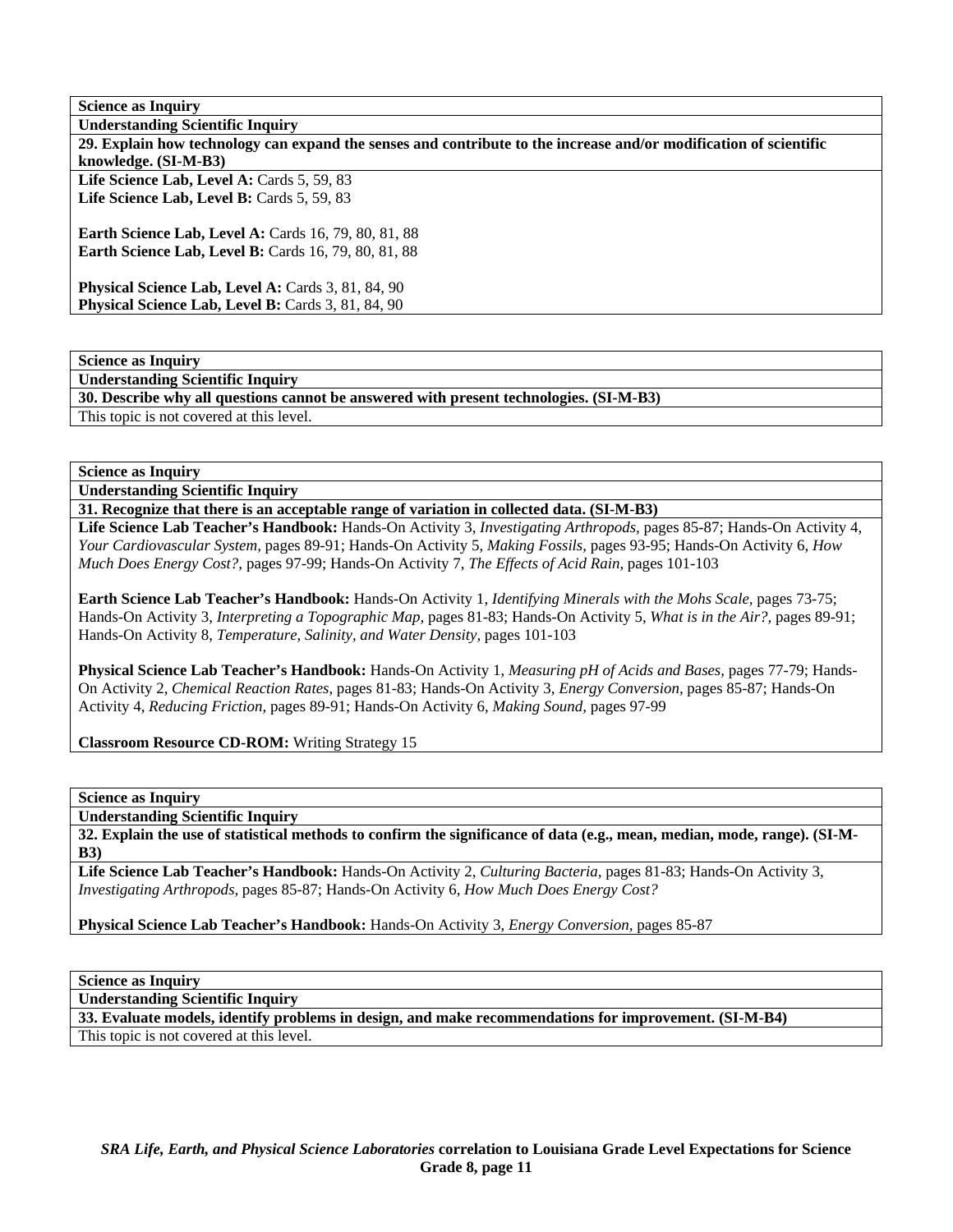**Understanding Scientific Inquiry** 

**34. Recognize the importance of communication among scientists about investigations in progress and the work of others. (SI-M-B5)** 

**Life Science Lab Teacher's Handbook:** Hands-On Activity 1, *Examining Cells,* pages 77-79; Hands-On Activity 2, *Culturing Bacteria,* pages 81-83; Hands-On Activity 3, *Investigating Arthropods,* pages 85-87; Hands-On Activity 4, *Your Cardiovascular System,* pages 89-91; Hands-On Activity 5, *Making Fossils,* pages 93-95; Hands-On Activity 6, *How Much Does Energy Cost?,* pages 97-99; Hands-On Activity 7, *The Effects of Acid Rain,* pages 101-103

**Earth Science Lab Teacher's Handbook:** Hands-On Activity 1, *Identifying Minerals with the Mohs Scale,* pages 73-75; Hands-On Activity 2, *Plate Boundaries in Action,* pages 77-79; Hands-On Activity 3, *Interpreting a Topographic Map,* pages 81-83; Hands-On Activity 4, *Using Sound Waves,* pages 85-87; Hands-On Activity 5, *What is in the Air?,* pages 89-91; Hands-On Activity 6, *Modeling a Tornado,* pages 93-95; Hands-On Activity 7, *Sizes in the Solar System,* pages 97-99; Hands-On Activity 8, *Temperature, Salinity, and Water Density,* pages 101-103

**Physical Science Lab Teacher's Handbook:** Hands-On Activity 1, *Measuring pH of Acids and Bases,* pages 77-79; Hands-On Activity 2, *Chemical Reaction Rates,* pages 81-83; Hands-On Activity 3, *Energy Conversion,* pages 85-87; Hands-On Activity 4, *Reducing Friction,* pages 89-91; Hands-On Activity 5, *Making a Potato Battery,* pages 93-95; Hands-On Activity 6, *Making Sound,* pages 97-99

# **Science as Inquiry**

**Understanding Scientific Inquiry** 

**35. Explain how skepticism about accepted scientific investigations (i.e., hypotheses and theories) lead to new understanding. (SI-M-B5)** 

Life Science Lab, Level A: Card 5 **Life Science Lab, Level B:** Card5

**Earth Science Lab, Level A: Cards 10, 68, 72, 78 Earth Science Lab, Level B: Cards 10, 68, 72, 78** 

Physical Science Lab, Level A: Cards 3, 53, 59 Physical Science Lab, Level B: Cards 3, 53, 59

## **Science as Inquiry**

**Understanding Scientific Inquiry** 

**36. Explain why an experiment must be verified through multiple investigations and yield consistent results before the findings are accepted. (SI-M-B5)** 

**Life Science Lab Teacher's Handbook:** Hands-On Activity 1, *Examining Cells,* pages 77-79; Hands-On Activity 2, *Culturing Bacteria,* pages 81-83; Hands-On Activity 3, *Investigating Arthropods,* pages 85-87; Hands-On Activity 4, *Your Cardiovascular System,* pages 89-91; Hands-On Activity 5, *Making Fossils,* pages 93-95; Hands-On Activity 6, *How Much Does Energy Cost?,* pages 97-99; Hands-On Activity 7, *The Effects of Acid Rain,* pages 101-103

**Earth Science Lab Teacher's Handbook:** Hands-On Activity 1, *Identifying Minerals with the Mohs Scale,* pages 73-75; Hands-On Activity 2, *Plate Boundaries in Action,* pages 77-79; Hands-On Activity 3, *Interpreting a Topographic Map,* pages 81-83; Hands-On Activity 4, *Using Sound Waves,* pages 85-87; Hands-On Activity 5, *What is in the Air?,* pages 89-91; Hands-On Activity 6, *Modeling a Tornado,* pages 93-95; Hands-On Activity 7, *Sizes in the Solar System,* pages 97-99; Hands-On Activity 8, *Temperature, Salinity, and Water Density,* pages 101-103

**Physical Science Lab Teacher's Handbook:** Hands-On Activity 1, *Measuring pH of Acids and Bases,* pages 77-79; Hands-On Activity 2, *Chemical Reaction Rates,* pages 81-83; Hands-On Activity 3, *Energy Conversion,* pages 85-87; Hands-On Activity 4, *Reducing Friction,* pages 89-91; Hands-On Activity 5, *Making a Potato Battery,* pages 93-95; Hands-On Activity 6, *Making Sound,* pages 97-99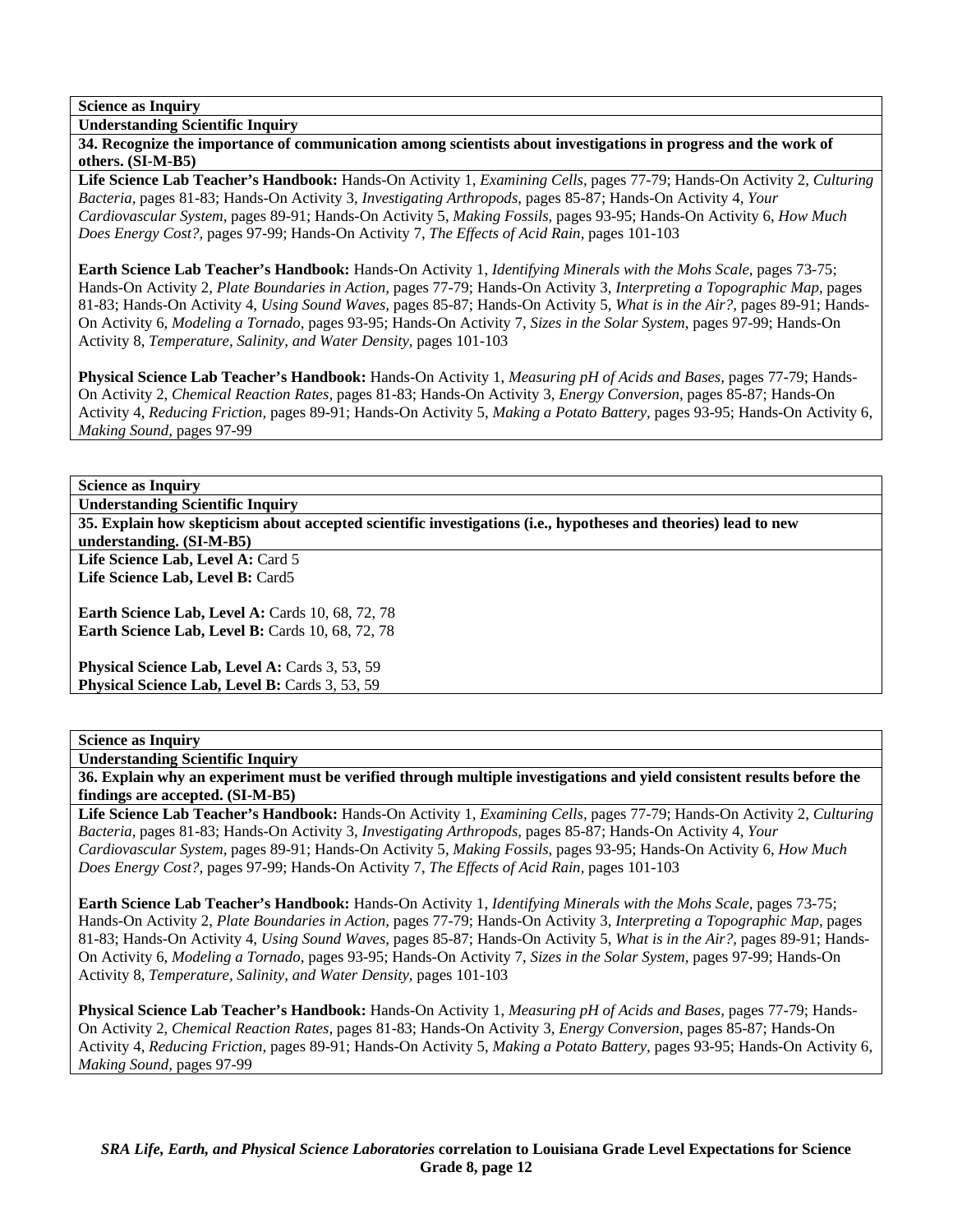**Understanding Scientific Inquiry** 

#### **37. Critique and analyze their own inquires and the inquiries of others. (SI-M-B5)**

**Life Science Lab Teacher's Handbook:** Hands-On Activity 1, *Examining Cells,* pages 77-79; Hands-On Activity 2, *Culturing Bacteria,* pages 81-83; Hands-On Activity 3, *Investigating Arthropods,* pages 85-87; Hands-On Activity 4, *Your Cardiovascular System,* pages 89-91; Hands-On Activity 5, *Making Fossils,* pages 93-95; Hands-On Activity 6, *How Much Does Energy Cost?,* pages 97-99; Hands-On Activity 7, *The Effects of Acid Rain,* pages 101-103

**Earth Science Lab Teacher's Handbook:** Hands-On Activity 1, *Identifying Minerals with the Mohs Scale,* pages 73-75; Hands-On Activity 2, *Plate Boundaries in Action,* pages 77-79; Hands-On Activity 3, *Interpreting a Topographic Map,* pages 81-83; Hands-On Activity 4, *Using Sound Waves,* pages 85-87; Hands-On Activity 5, *What is in the Air?,* pages 89-91; Hands-On Activity 6, *Modeling a Tornado,* pages 93-95; Hands-On Activity 7, *Sizes in the Solar System,* pages 97-99; Hands-On Activity 8, *Temperature, Salinity, and Water Density,* pages 101-103

**Physical Science Lab Teacher's Handbook:** Hands-On Activity 1, *Measuring pH of Acids and Bases,* pages 77-79; Hands-On Activity 2, *Chemical Reaction Rates,* pages 81-83; Hands-On Activity 3, *Energy Conversion,* pages 85-87; Hands-On Activity 4, *Reducing Friction,* pages 89-91; Hands-On Activity 5, *Making a Potato Battery,* pages 93-95; Hands-On Activity 6, *Making Sound,* pages 97-99

**Classroom Resource CD-ROM:** Writing Strategy 15

**Science as Inquiry** 

**Understanding Scientific Inquiry** 

**38. Explain, that through the use of scientific processes and knowledge, people can solve problems, make decisions, and form new ideas. (SI-M-B6)** 

Life Science Lab, Level A: Cards 46, 49, 64, 69 Life Science Lab, Level B: Cards 46, 49, 64, 69

**Earth Science Lab, Level A: Cards 16, 20, 31, 37, 52, 54, 79, 80, 81, 88 Earth Science Lab, Level B:** Cards 16, 20, 31, 37, 51, 54, 79, 80, 81, 88

**Physical Science Lab, Level A: Cards 33, 35, 76, 81, 84, 90 Physical Science Lab, Level B:** Cards 33, 35, 76, 81, 84, 90

**Science as Inquiry** 

**Understanding Scientific Inquiry** 

**39. Identify areas in which technology has changed human lives (e.g., transportation, communication, geographical information systems, DNA fingerprinting). (SI-M-B7)** 

**Life Science Lab, Level A:** Cards 49, 64, 69, 83, 87, 89, 90 **Life Science Lab, Level B:** Cards 49, 64, 69, 83, 87, 89, 90

**Earth Science Lab, Level A: Cards 16, 20, 37, 51, 54, 79, 80, 81 Earth Science Lab, Level B:** Cards 16, 20, 37, 51, 54, 79, 80, 81

**Physical Science Lab, Level A: Cards 33, 35, 76, 81, 84, 90 Physical Science Lab, Level B:** Cards 33, 35, 76, 81, 84, 90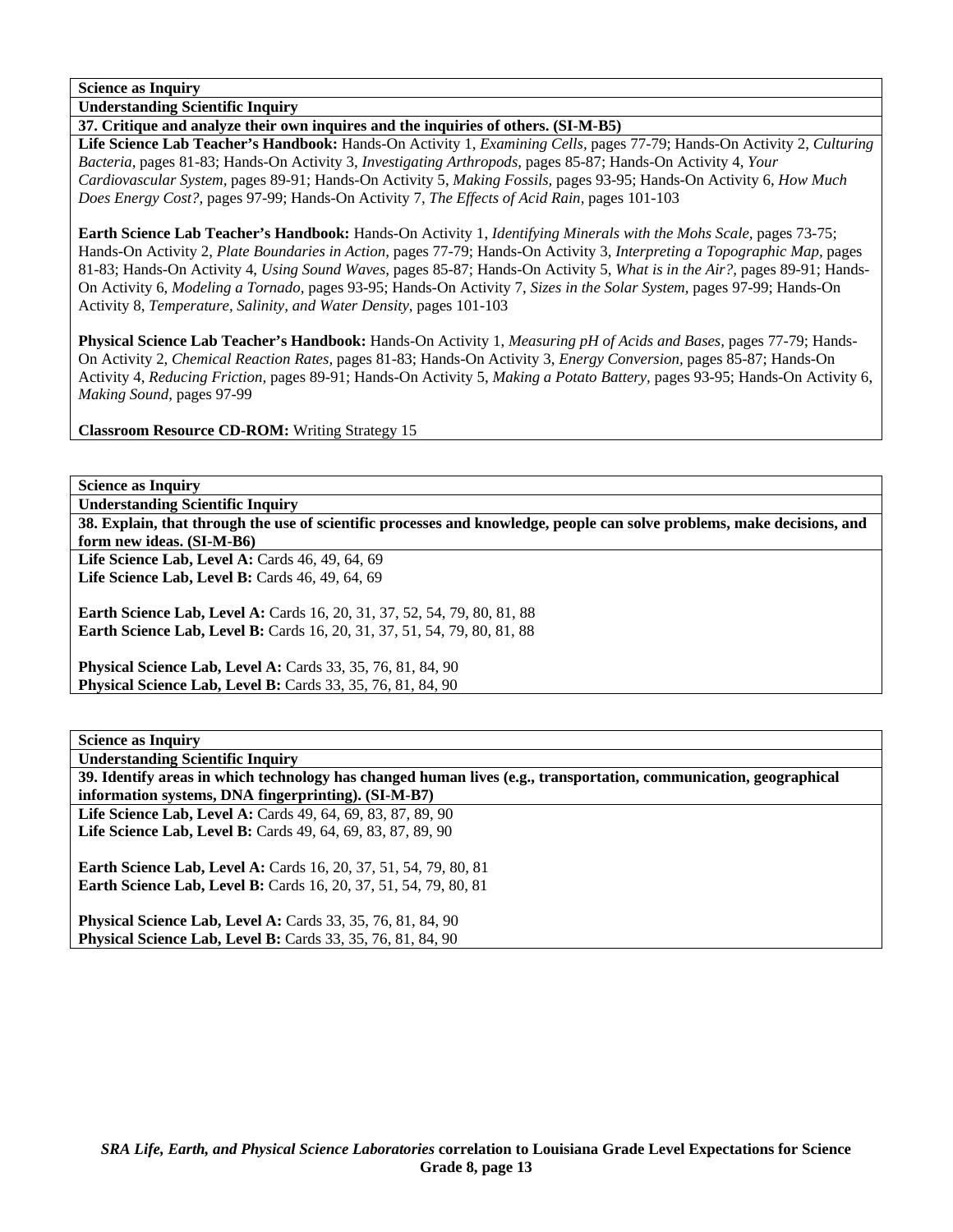| <b>Science as Inquiry</b>                                                                          |
|----------------------------------------------------------------------------------------------------|
| <b>Understanding Scientific Inquiry</b>                                                            |
| 40. Evaluate the impact of research on scientific thought, society, and the environment. (SI-M-B7) |
| Life Science Lab, Level A: Cards 5, 49, 64, 69                                                     |
| Life Science Lab, Level B: Cards 5, 49, 64, 69                                                     |
|                                                                                                    |
| <b>Earth Science Lab, Level A: Cards 16, 37, 51, 54, 70, 79, 80, 81</b>                            |
| <b>Earth Science Lab, Level B:</b> Cards 16, 37, 51, 54, 70, 79, 80, 81                            |
|                                                                                                    |
| <b>Physical Science Lab, Level A:</b> Cards 33, 35, 55, 81, 84, 90                                 |
| <b>Physical Science Lab, Level B:</b> Cards 33, 35, 55, 81, 84, 90                                 |
|                                                                                                    |

| <b>Physical Science</b>                                                                                               |
|-----------------------------------------------------------------------------------------------------------------------|
| <b>Properties and Changes of Properties of in Matter</b>                                                              |
| 1. Determine that all atoms of the same elements are similar to but different from atoms of other elements. (PS-M-A2) |
| <b>Physical Science Lab, Level A: Cards 3, 10, 21</b>                                                                 |
| <b>Physical Science Lab, Level B:</b> Cards 3, 10, 21                                                                 |

**Physical Science Properties and Changes of Properties of in Matter 2. Recognize that elements with the same number of protons may or may not have the same charge. (PS-M-A2) Physical Science Lab, Level A: Cards 21, 22, 23, 24, 25 Physical Science Lab, Level B:** Cards 21, 22, 23, 24, 25

**Physical Science Properties and Changes of Properties of in Matter 3. Define ions and describe them in terms of the number of protons, electrons, and their charges. (PS-M-A2)**  Physical Science Lab, Level A: Cards 23, 24, 25 Physical Science Lab, Level B: Cards 23, 24, 25

| <b>Physical Science</b>                                                                  |
|------------------------------------------------------------------------------------------|
| <b>Motion and Forces</b>                                                                 |
| 4. Demonstrate that Earth has a magnetic field by using magnets and compasses. (PS-M-B2) |
| <b>Physical Science Lab, Level A: Cards 74, 75</b>                                       |
| <b>Physical Science Lab, Level B: Cards 74, 75</b>                                       |

**Physical Science Motion and Forces 5. Define gravity and describe the relationship among the force of gravity, the mass of objects, and the distance between objects. (PS-M-B2)**  Physical Science Lab, Level A: Cards 57, 59 **Physical Science Lab, Level B: Cards 57, 59** 

| <b>Physical Science</b>                                                                                               |
|-----------------------------------------------------------------------------------------------------------------------|
| <b>Motion and Forces</b>                                                                                              |
| 6. Predict how the gravitational attraction between two masses will increase or decrease when changes are made in the |
| masses or in the distance between the objects. (PS-M-B2)                                                              |
| <b>Physical Science Lab, Level A: Cards 57, 59</b>                                                                    |
| <b>Physical Science Lab, Level B: Cards 57, 59</b>                                                                    |
|                                                                                                                       |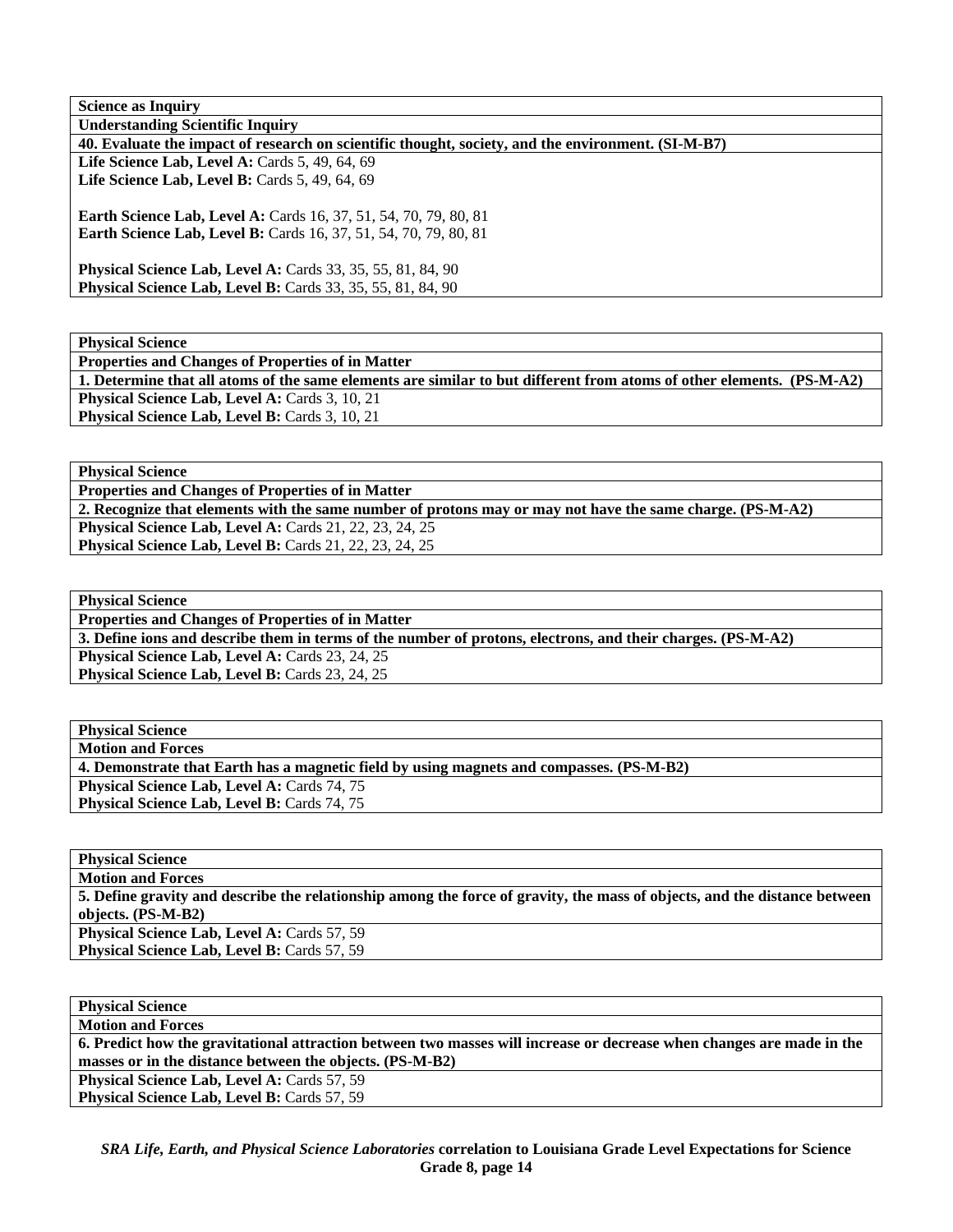**Physical Science Motion and Forces** 

**7. Explain the relationship among force, mass, and acceleration. (PS-M-B5) Physical Science Lab, Level A: Cards 51, 52, 53, 54 Physical Science Lab, Level B:** Cards 51, 52, 53, 54

**Earth and Space Science Structure of Earth 8. Identify and Describe the four density layers of Earth. (ESS-M-A1)**  Earth Science Lab, Level A: Cards 1, 2 **Earth Science Lab, Level B: Cards 1, 2** 

**Earth and Space Science Structure of Earth 9. Explain the historical development of the theories of plate tectonics, including continental drift and sea-floor spreading. (ESS-M-A2)**  Earth Science Lab, Level A: Cards 10, 11, 12, 13, 14, 88 **Earth Science Lab, Level B:** Cards 10, 11, 12, 13, 14, 88 **Earth Science Lab Teacher's Handbook:** Hands-On Activity 2, *Plate Boundaries in Action,* pages 77-79

**Earth and Space Science Structure of Earth 10. Illustrate the movement of convection currents. (ESS-M-A2) Earth Science Lab, Level A: Cards 10, 12, 13 Earth Science Lab, Level B: Cards 10, 12, 13** 

**Earth and Space Science Structure of Earth 11. Illustrate the movements of lithospheric plates as stated in the plate tectonics theory. (ESS-M-A2) Earth Science Lab, Level A: Cards 10, 11, 12, 13, 14 Earth Science Lab, Level B: Cards 10, 11, 12, 13, 14 Earth Science Lab Teacher's Handbook:** Hands-On Activity 2, *Plate Boundaries in Action,* pages 77-79

**Earth and Space Science Structure of Earth 12. Identify the edges of plate boundaries as likely areas of earthquakes and volcanic action. (ESS-M-A3)**  Earth Science Lab, Level A: Cards 15, 16, 17 **Earth Science Lab, Level B: Cards 15, 16, 17** 

**Earth and Space Science Structure of Earth 13. Describe the processes responsible for earthquakes and volcanoes and identify the effects of these processes (e.g., faulting, folding). (ESS-M-A3) Earth Science Lab, Level A: Cards 13, 14, 15, 16, 17 Earth Science Lab, Level B: Cards 13, 14, 15, 16, 17 Earth Science Lab Teacher's Handbook:** Hands-On Activity 2, *Plate Boundaries in Action,* pages 77-79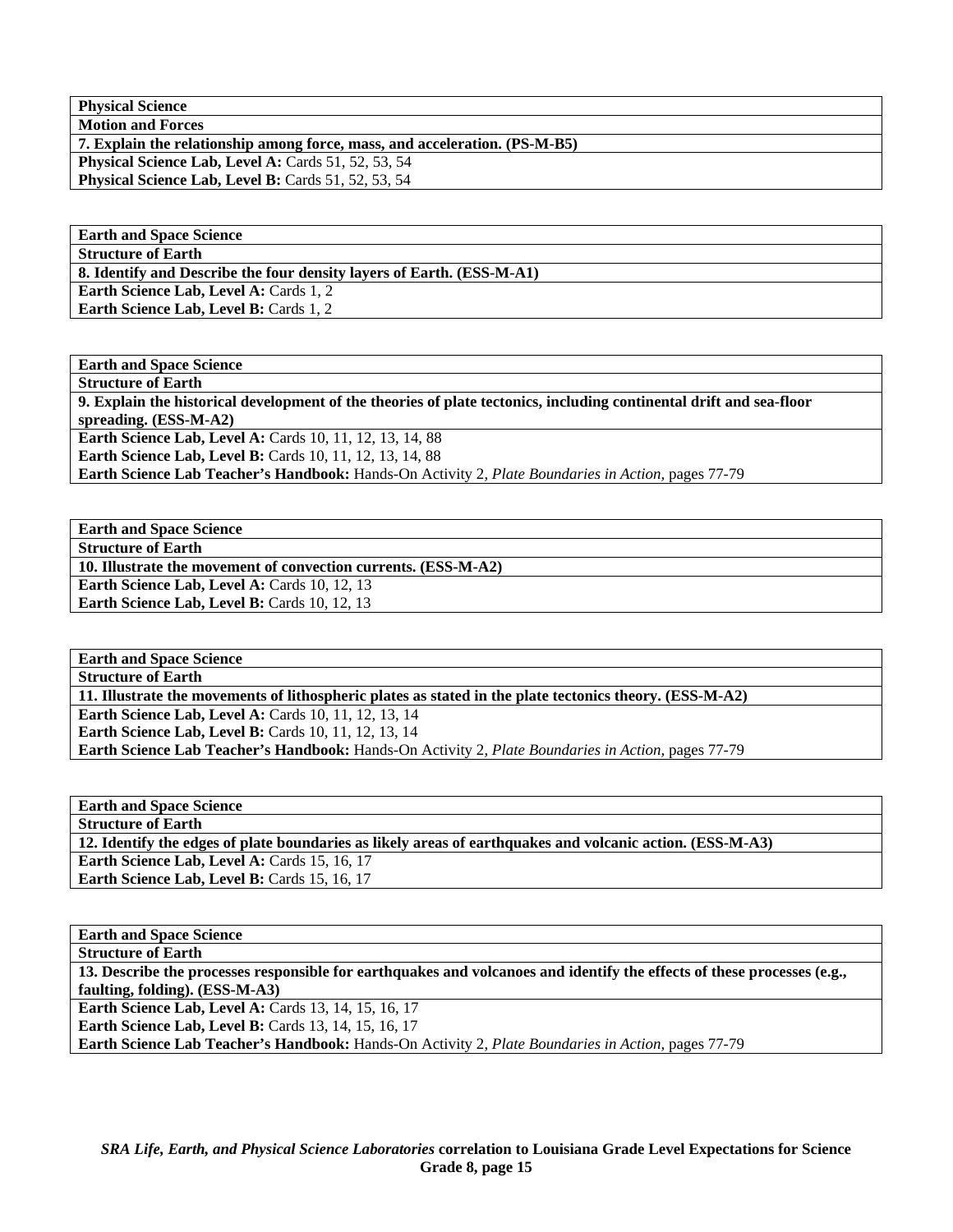**Earth and Space Science** 

**Structure of Earth 14. Distinguish between chemical and mechanical (physical) weathering and identify the role of weathering agents (e.g., wind, water, ice, gravity). (ESS-M-A4)** 

**Earth Science Lab, Level A: Card 22** Earth Science Lab, Level B: Card 22

**Earth and Space Science Structure of Earth** 

**15. Illustrate the role of organic processes in soil formation. (ESS-M-A4)** 

**Earth Science Lab, Level A: Cards 23, 29** Earth Science Lab, Level B: Cards 23, 29

**Earth and Space Science** 

**Structure of Earth** 

**16. Compare the physical characteristics of rock and mineral specimens to observe that a rock is a mixture of minerals. (ESS-M-A5)** 

**Earth Science Lab, Level A: Cards 3, 4, 5, 6, 7, 8** 

**Earth Science Lab, Level B:** Cards 3, 4, 5, 6, 7, 8

**Earth Science Lab Teacher's Handbook:** Hands-On Activity 1, *Identifying Minerals with the Mohs Scale,* pages 73-75

**Earth and Space Science** 

**Structure of Earth** 

**17. Describe the properties of minerals (e.g., color, luster, hardness, streak). (ESS-M-A5)** 

**Earth Science Lab, Level A: Cards 3, 4, 5** 

**Earth Science Lab, Level B:** Cards 3, 4, 5

**Earth Science Lab Teacher's Handbook:** Hands-On Activity 1, *Identifying Minerals with the Mohs Scale,* pages 73-75

| <b>Earth and Space Science</b>                                                                             |
|------------------------------------------------------------------------------------------------------------|
| <b>Structure of Earth</b>                                                                                  |
| 18. Describe how sedimentary, igneous, and metamorphic rocks form and change in the rock cycle. (ESS-M-A6) |
| <b>Earth Science Lab, Level A: Cards 6, 7, 8, 9</b>                                                        |
| <b>Earth Science Lab, Level B:</b> Cards 6, 7, 8, 9                                                        |

**Earth and Space Science Structure of Earth 19. Determine the results of constructive and destructive forces upon landform development with the aid of geologic maps of Louisiana. (ESS-M-A7) Earth Science Lab, Level A:** Cards 15, 17, 22, 24, 25, 26, 27, 28 **Earth Science Lab, Level B:** Cards 15, 17, 22, 24, 25, 26, 27, 28 **Earth Science Lab Teacher's Handbook:** Hands-On Activity 2, *Plate Boundaries in Action,* pages 77-79

**Earth and Space Science** 

**Structure of Earth** 

**20. Describe how humans' actions and natural processes have modified coastal regions in Louisiana and other locations. (ESS-M-A8)** 

**Earth Science Lab, Level A:** Cards 22, 24, 25, 26, 27, 28 **Earth Science Lab, Level B:** Cards 22, 24, 25, 26, 27, 28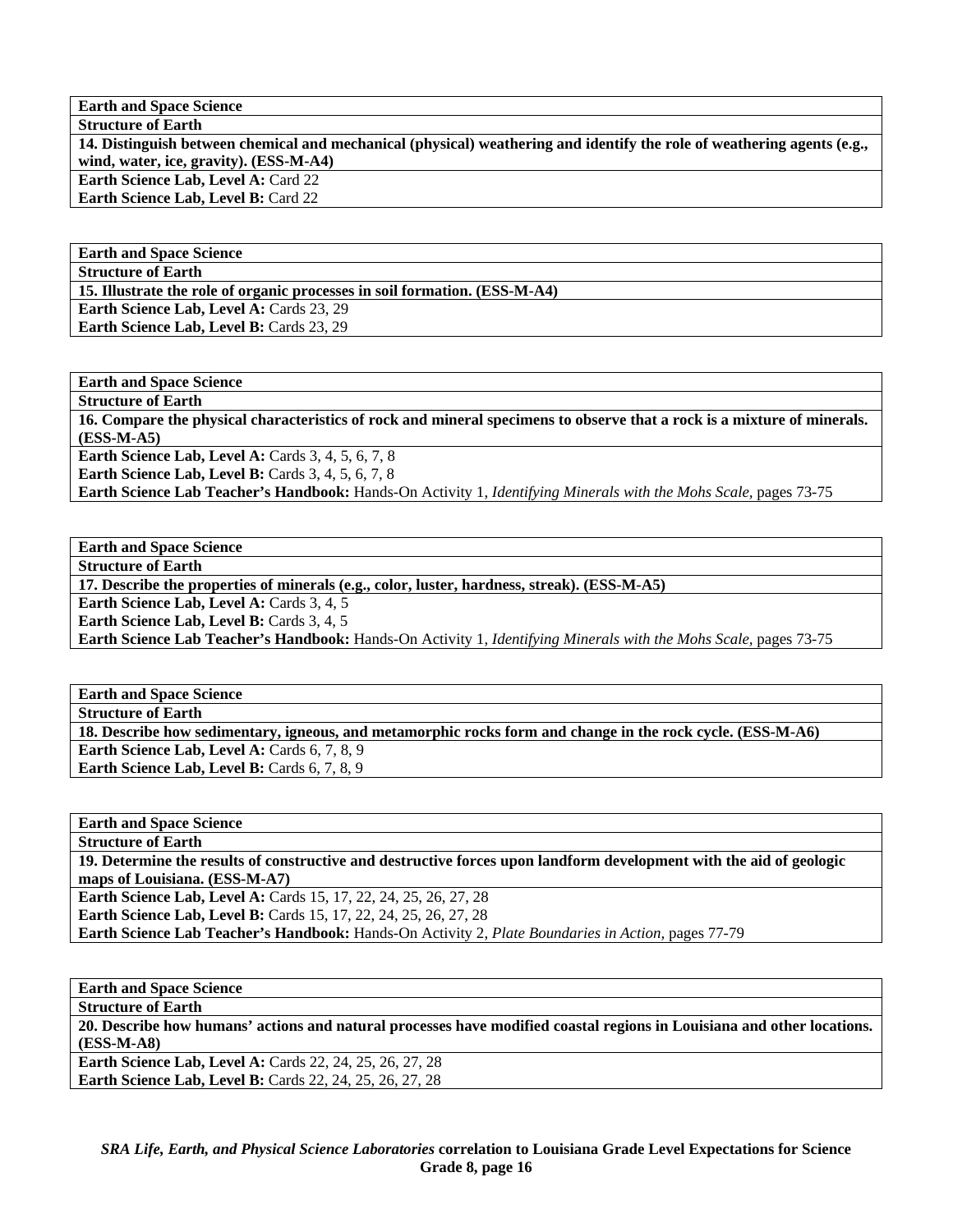**Earth and Space Science Structure of Earth** 

**21. Read and interpret topographic maps. (ESS-M-A9)** 

**Earth Science Lab, Level A: Cards 19, 20** 

Earth Science Lab, Level B: Cards 19, 20

**Earth Science Lab Teacher's Handbook:** Hands-On Activity 3, *Interpreting a Topographic Map,* pages 81-83

**Earth and Space Science Structure of Earth** 

**22. Compare ocean floor topography to continental topography by using topographic maps. (ESS-M-A9)** 

**Earth Science Lab, Level A: Cards 19, 20, 21, 88** 

**Earth Science Lab, Level B: Cards 19, 20, 21, 88** 

**Earth and Space Science Structure of Earth 23. Explain the processes of evaporation, condensation, precipitation, infiltration, transpiration, and sublimation as they relate to the water cycle. (ESS-M-A10) Earth Science Lab, Level A: Cards 47, 48, 49** Earth Science Lab, Level B: Cards 47, 48, 49

**Earth and Space Science** 

**Structure of Earth** 

**24. Investigate and explain how given factors affect the rate of water movement in the water cycle (e.g., climate, type of rock, ground cover). (ESS-M-A10) Earth Science Lab, Level A: Cards 47, 55, 56, 60** 

**Earth Science Lab, Level B: Cards 47, 55, 56, 60** 

**Earth and Space Science Structure of Earth 25. Explain and give examples of how climatic conditions on Earth are affected by the proximity of water. (ESS-M-A11) Earth Science Lab, Level A:** Cards 55, 56, 57, 58, 60, 61 **Earth Science Lab, Level B: Cards 55, 56, 57, 58, 60, 61** 

**Earth and Space Science Structure of Earth 26. Describe and illustrate the layers of Earth's atmosphere. (ESS-M-A11)**  Earth Science Lab, Level A: Cards 36, 37 **Earth Science Lab, Level B: Cards 36, 37** 

| <b>Earth and Space Science</b>                                                                                         |
|------------------------------------------------------------------------------------------------------------------------|
| <b>Structure of Earth</b>                                                                                              |
| 27. Identify different air masses, jet streams, global wind patterns, and other atmospheric phenomena and describe how |
| they relate to weather events, such as El Niño and La Niña. (ESS-M-A12)                                                |
| <b>Earth Science Lab, Level A: Cards 38, 39, 40, 41, 42, 45, 46, 60</b>                                                |
| <b>Earth Science Lab, Level B:</b> Cards 38, 39, 40, 41, 42, 45, 46, 60                                                |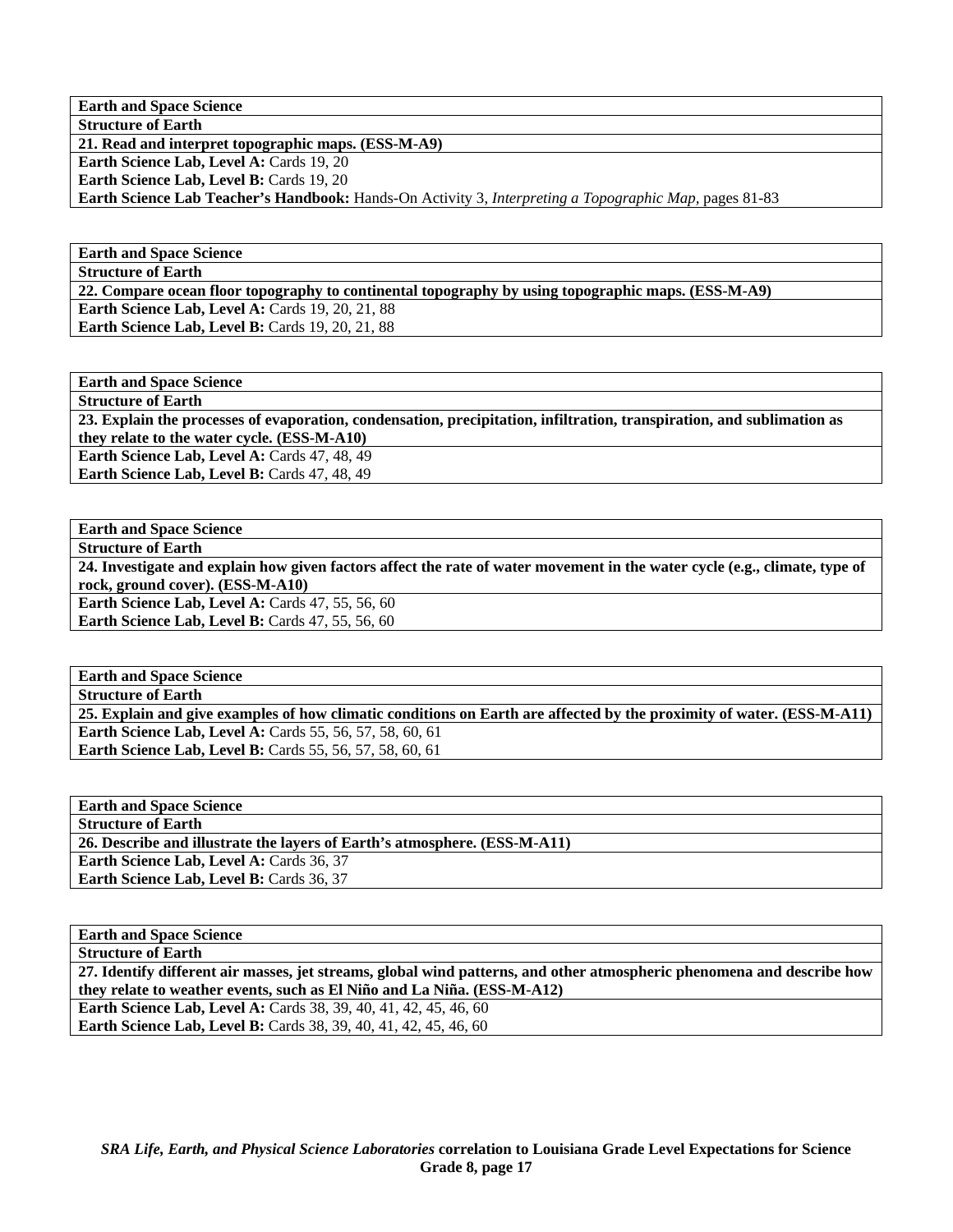**Earth and Space Science** 

**Structure of Earth 28. Use historical data to plot the movement of hurricanes and explain events or conditions that affected their paths. (ESS-M-A12) Earth Science Lab, Level A: Card 54 Earth Science Lab, Level B:** Card 54

**Earth and Space Science** 

**Structure of Earth** 

**29. Make predictions about future weather conditions based on collected weather data. (ESS-M-A12)** 

**Earth Science Lab, Level A: Card 51** Earth Science Lab, Level B: Card 51

**Earth and Space Science Earth History 30. Interpret a geologic timeline. (ESS-M-B1)**  Earth Science Lab, Level A: Cards 30, 32 **Earth Science Lab, Level B: Cards 30, 32** 

**Earth and Space Science Earth History** 

**31. Compare fossils from different geologic eras and areas of Earth to show that life changes over time. (ESS-M-B1)**  Life Science Lab, Level A: Card 67 Life Science Lab, Level B: Card 67 **Life Science Lab Teacher's Handbook:** Hands-On Activity 5, *Making Fossils,* pages 93-95 **Earth Science Lab, Level A: Cards 30, 31, 32, 33, 34 Earth Science Lab, Level B: Cards 30, 31, 32, 33, 34** 

**Earth and Space Science Earth History 32. Interpret a timeline starting with the birth of the solar system to the present day. (ESS-M-B2) Earth Science Lab, Level A: Cards 68, 78** Earth Science Lab, Level B: Cards 68, 78

**Earth and Space Science Earth History 33. Use historical data to draw conclusions about the age of Earth (e.g., half-life, rock strata). (ESS-M-B2)**  Earth Science Lab, Level A: Cards 30, 31 Earth Science Lab, Level B: Cards 30, 31

**Earth and Space Science Earth History 34. Apply geological principles to determine the relative ages of rock layers (e.g., original horizontality, superposition, cross-cutting relationships). (ESS-M-B3) Earth Science Lab, Level A: Cards 30, 31** Earth Science Lab, Level B: Cards 30, 31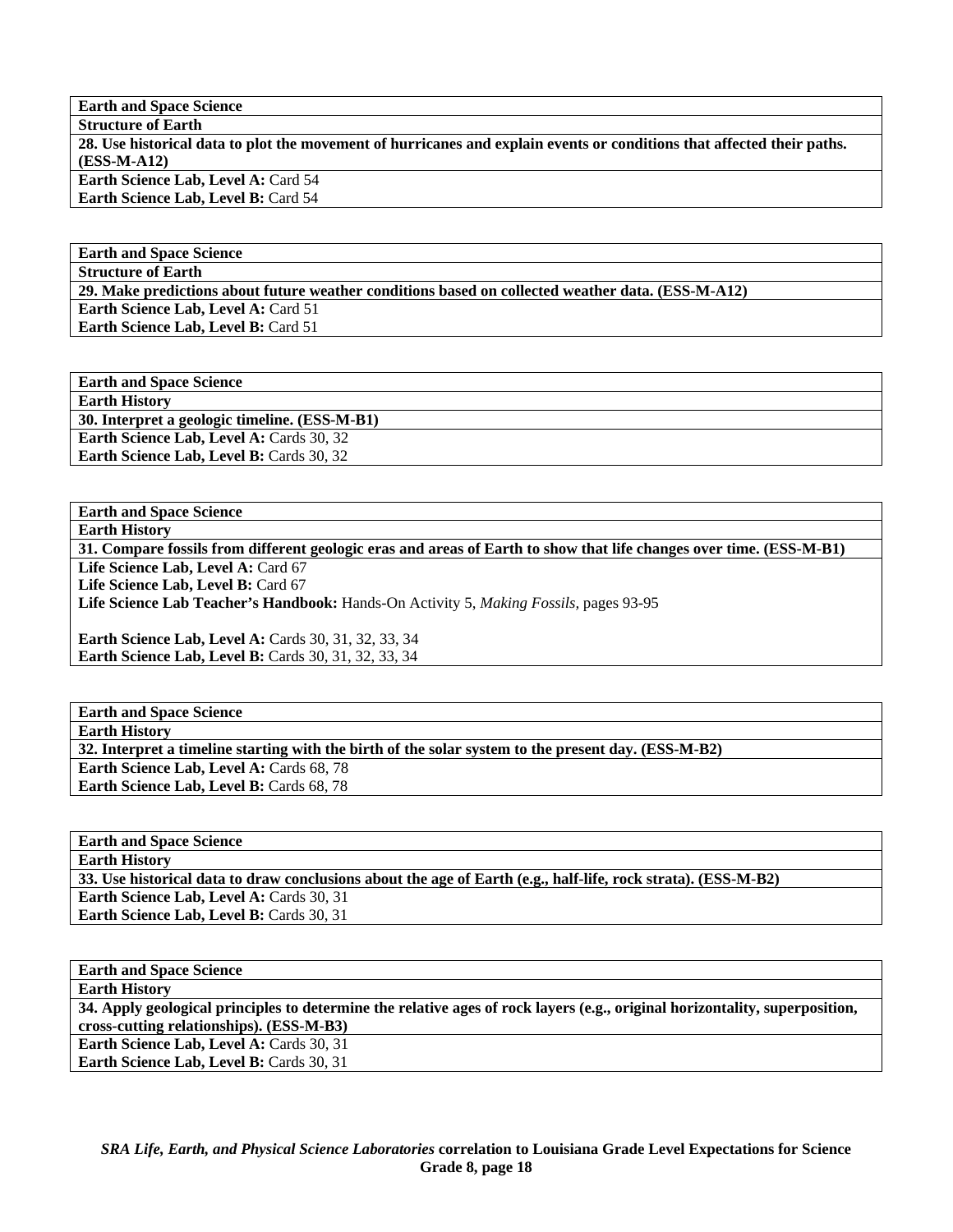**Earth and Space Science** 

| <b>Earth History</b>                                                                                                  |
|-----------------------------------------------------------------------------------------------------------------------|
| 35. Describe how processes seen today are similar to those in the past (e.g., weathering, erosion, lithospheric plate |
| movement). (ESS-M-B3)                                                                                                 |
| <b>Earth Science Lab, Level A:</b> Cards 10, 11, 12, 13, 14, 15, 17, 22, 24, 25, 26, 27, 28                           |
| <b>Earth Science Lab, Level B:</b> Cards 10, 11, 12, 13, 14, 15, 17, 22, 24, 25, 26, 27, 28                           |
|                                                                                                                       |

**Earth and Space Science Earth in the Solar System** 

**36. Describe the life cycle of a star and predict the next likely stage of the Sun. (ESS-M-C1)** 

Earth Science Lab, Level A: Cards 67, 75, 76 Earth Science Lab, Level B: Cards 67, 75, 76

**Earth and Space Science** 

**Earth in the Solar System** 

**37. Use a Hertzsprung-Russell diagram and other data to compare the approximate mass, size, luminosity temperature, structure, and composition of the Sun to other stars. (ESS-M-C1)** 

**Earth Science Lab, Level A: Cards 75, 76** Earth Science Lab, Level B: Cards 75, 76

**Earth and Space Science** 

**Earth in the Solar System** 

**38. Use data to compare the planets in terms of orbit, size, composition, density, rotation, revolution, and atmosphere. (ESS-M-C2) Earth Science Lab, Level A: Cards 69, 70, 71, 72** 

**Earth Science Lab, Level B: Cards 69, 70, 71, 72** 

**Earth and Space Science Earth in the Solar System 39. Relate Newton's laws of gravity to the motions of celestial bodies and objects on Earth. (ESS-M-C3) Earth Science Lab, Level A: Card 68 Earth Science Lab, Level B: Card 68** 

Physical Science Lab, Level A: Cards 55, 57, 59 Physical Science Lab, Level B: Cards 55, 57, 59

**Earth and Space Science Earth in the Solar System 40. Identify and illustrate the relative positions of Earth, the Moon, and the Sun during eclipses and phases of the Moon. (ESS-M-C4)**  Earth Science Lab, Level A: Cards 64, 65 Earth Science Lab, Level B: Cards 64, 65

**Earth and Space Science Earth in the Solar System 41. Describe the effects of the Moon on tides. (ESS-M-C4) Earth Science Lab, Level A: Cards 66, 90** Earth Science Lab, Level B: Cards 66, 90 **Physical Science Lab, Level A: Card 48 Physical Science Lab, Level B: Card 48**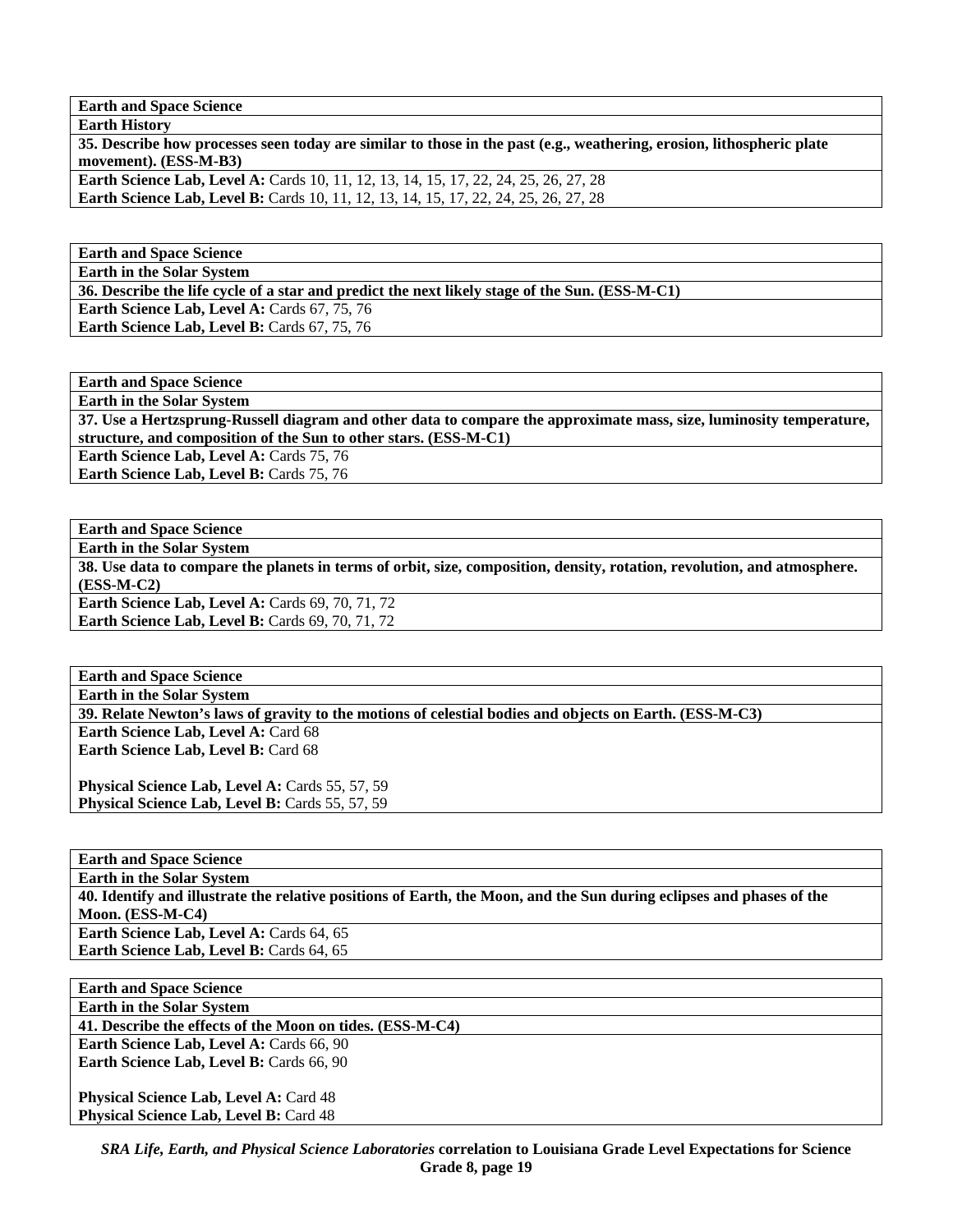**Earth and Space Science Earth in the Solar System** 

**42. Interpret a scale model of the solar system. (ESS-M-C5)** 

**Earth Science Lab, Level A: Cards 67, 68, 69, 70, 71** 

**Earth Science Lab, Level B: Cards 68, 69, 70, 71** 

**Earth Science Lab Teacher's Handbook:** Hands-On Activity 7, *Sizes in the Solar System,* pages 97-99

**Earth and Space Science Earth in the Solar System** 

**43. Identify the processes involved in the creation of land and sea breezes. (ESS-M-C6)** 

**Earth Science Lab, Level A: Card 41** 

Earth Science Lab, Level B: Card 41

**Earth and Space Science Earth in the Solar System 44. Describe how unequal heating of Earth's surface affects movement of air masses and water in the atmosphere and hydrosphere. (ESS-M-C6) Earth Science Lab, Level A:** Cards 38, 39, 40, 41, 45, 46, 48, 52, 53, 54, 55, 57, 58, 60 **Earth Science Lab, Level B:** Cards 38, 39, 40, 41, 45, 46, 48, 52, 53, 54, 55, 57, 58, 60

**Earth and Space Science** 

**Earth in the Solar System** 

**45. Explain how seasonal changes are caused by the tilt of Earth as it rotates on its axis and revolves around the Sun. (ESS-M-C7) Earth Science Lab, Level A: Cards 55, 62** 

**Earth Science Lab, Level B: Cards 55, 62** 

**Earth and Space Science Earth in the Solar System 46. Illustrate and explain how the angle at which sunlight strikes Earth produces changes in the seasons and length of daylight. (ESS-M-C7) Earth Science Lab, Level A: Cards 55, 62** Earth Science Lab, Level B: Cards 55, 62

**Earth and Space Science** 

**Earth in the Solar System** 

**47. Compare the relative distances from Earth to the Sun on the first day of summer and the first day of winter. (ESS-M-C7)** 

**Earth Science Lab, Level A: Card 62 Earth Science Lab, Level B: Card 62** 

**Earth and Space Science Earth in the Solar System 48. Communicate ways that information from space exploration and technological research have advanced understanding about Earth, the solar system, and the universe. (ESS-M-C8) Earth Science Lab, Level A: Cards 20, 51, 54, 79, 80, 81, 88 Earth Science Lab, Level B:** Cards 20, 51, 54, 79, 80, 81, 88